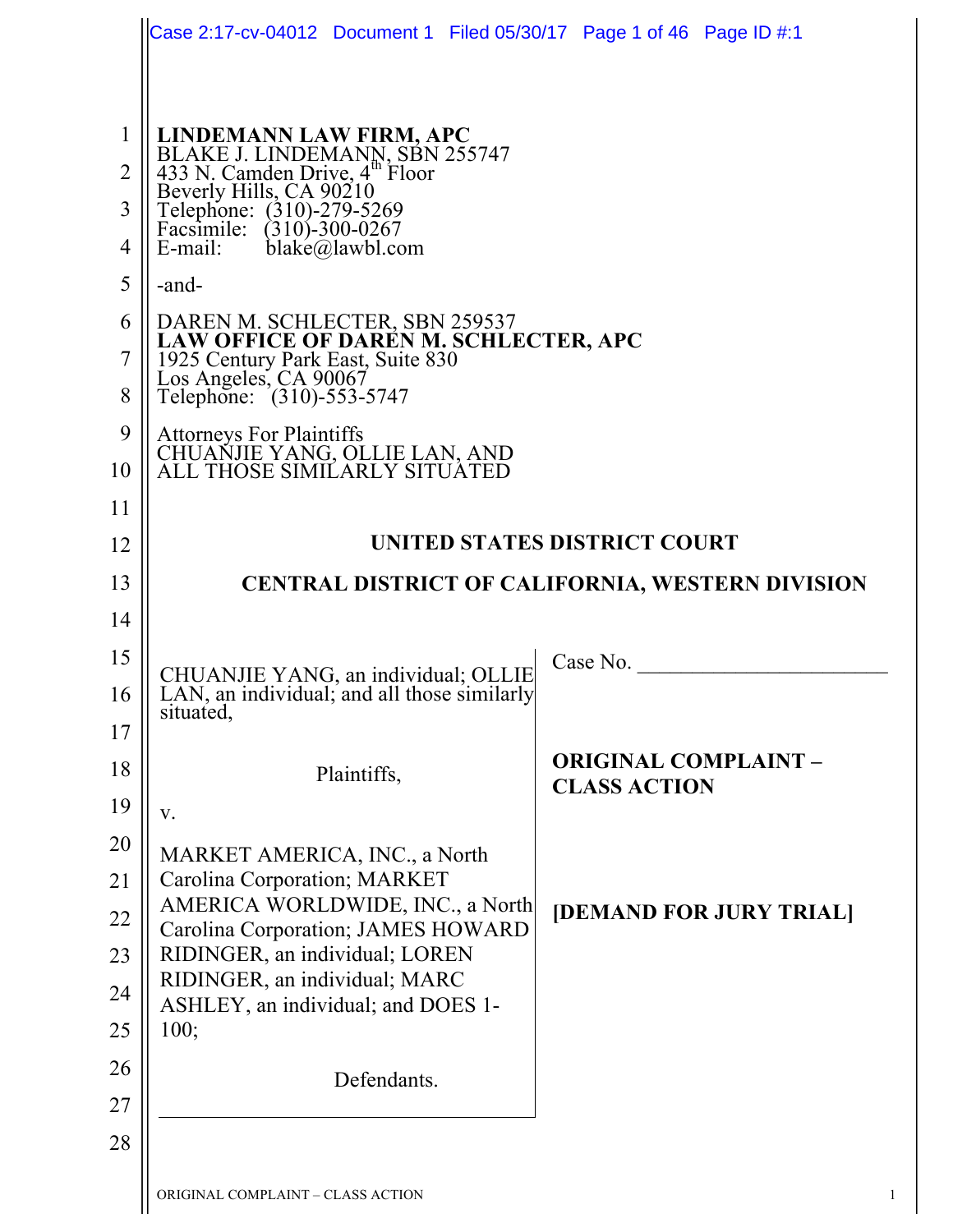### I. **INTRODUCTION TO THE CASE**

2 2 3 3 4 4 5 5 6 6 7 7 1. Market America, Inc. ("MarketAmerica") and their cohorts represented to plaintiffs Chuanjie Yang and Ollie Lan (collectively, the "Plaintiffs") that Market America provides a business opportunity "unlike any seen in history before" and that Plaintiffs could formulate their growth for future financial success through MarketAmerica. Plaintiffs and hundreds of thousands, have joined MarketAmerica and have become distributors.

8 8 9 9 10 10 11 11 12 12 13 13 2. MarketAmerica touts that by following a "two-year blueprint," any person can formulate, grow, and shape his or her growth for financial success. According to MarketAmerica, the only way to fail under MarketAmerica's business model is to quit. Meanwhile, MarketAmerica and its confederate conspirators now assert a business valuation of \$7.3 billion that they have made off the backs of millions of people in their pyramid.

14 14 15 15 16 16 17 17 18 18 3. MarketAmerica targets Chinese-American immigrants who do not have regularly available legal channels to vindicate their legal rights, and in hope of selling "wonder" products to their relatives in China. Further, these connections help MarketAmerica connect to billions of potential victims thousands of miles away.

19 19 20 20 21 21 22 22 23 23 24 24 4. Plaintiffs did not make money as promised. As with the case of hundreds of thousands of MarketAmerica distributors before and after them, the Plaintiffs failed. Plaintiffs and those similarly situated, failed even though they were committed and put in the time and effort. They failed because they were doomed from the start by a MarketAmerica marketing plan that systematically rewards recruiting Distributors over the sale of products.

25 25 26 26 27 27 5. Over 90% of MarketAmerica Distributors average net losses. No persons, except Individual Defendants and secretly placed individuals into the "representative" tiers of the company, makes any money.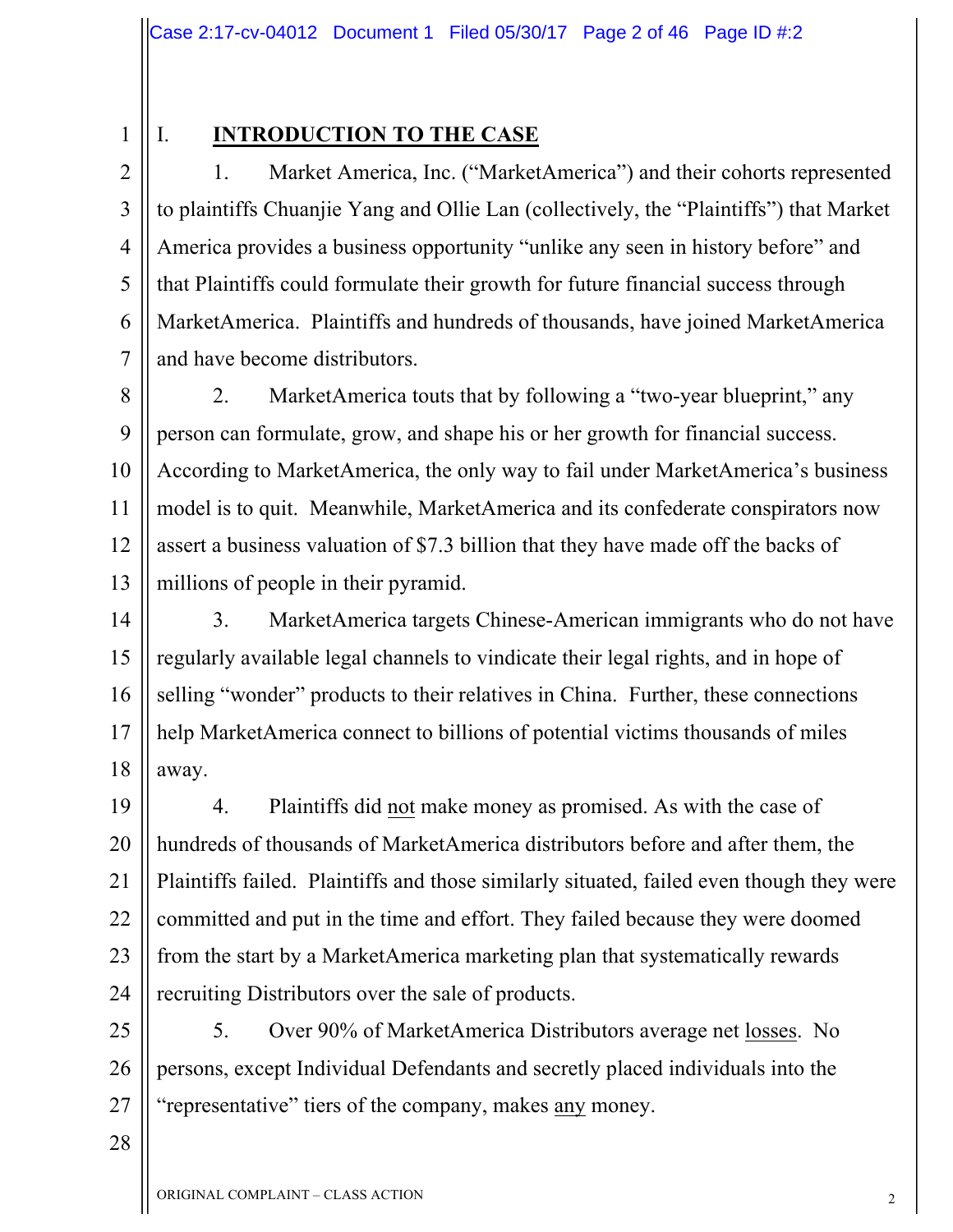1 1 2 2 3 3 6. Defendants run an illegal pyramid scheme. Defendants take money in return for the right to sell products that they do not even manufacture, and reward for recruiting other participants into the pyramid.

4 4

5 5

7. Accordingly, Plaintiffs, for themselves, all others similarly situated, and the general public, allege:

6 6

### II. **TYPE OF ACTION**

7 7 8 8 9 9 10 10 11 11 12 12 13 13 14 14 8. Plaintiffs sue for themselves and for all persons who were MarketAmerica participants from 2010 until the present under California's Endless Chain Scheme Law (California's Penal Code § 327 and California Civil Code § 1689.2), California's Unfair Competition Law (Business and Professions Code §17200 et seq.), False Advertising Law (Business and Professions Code §17500), and Racketeer Influenced and Corrupt Organizations Act, 18 U.S.C. § 1961 *et seq*. against all defendants for the operation and promotion of an inherently fraudulent endless chain scheme.

15 15 III. **PARTIES**

16 16 17 17 9. Plaintiff Chuanjie Yang ("Yang"), is and at all relevant times, has done business in the County of Los Angeles.

18 18 19 19 10. Plaintiff Ollie Lan, is and at all relevant times, had done business in the County of Los Angeles.

20 20 21 21 11. Market America, Inc. is a North Carolina Corporation ("MarketAmerica") that operates and manages the pyramid scheme in California.

22 22

23 23

12. Market America Worldwide, Inc. is a North Carolina Corporation ("Marketing") that also operates and manages the pyramid scheme in California.

24 24 25 25 26 26 27 27 28 28 13. Defendant James Howard Ridinger aka JR Ridinger ("JR") is a natural person. JR is the founder of MarketAmerica and Marketing, Chairman, and CEO. He is at or near the top of the pyramid operated and promoted by the Defendants, and he actively participates in, promotes, and profits from MarketAmerica's pyramid scheme.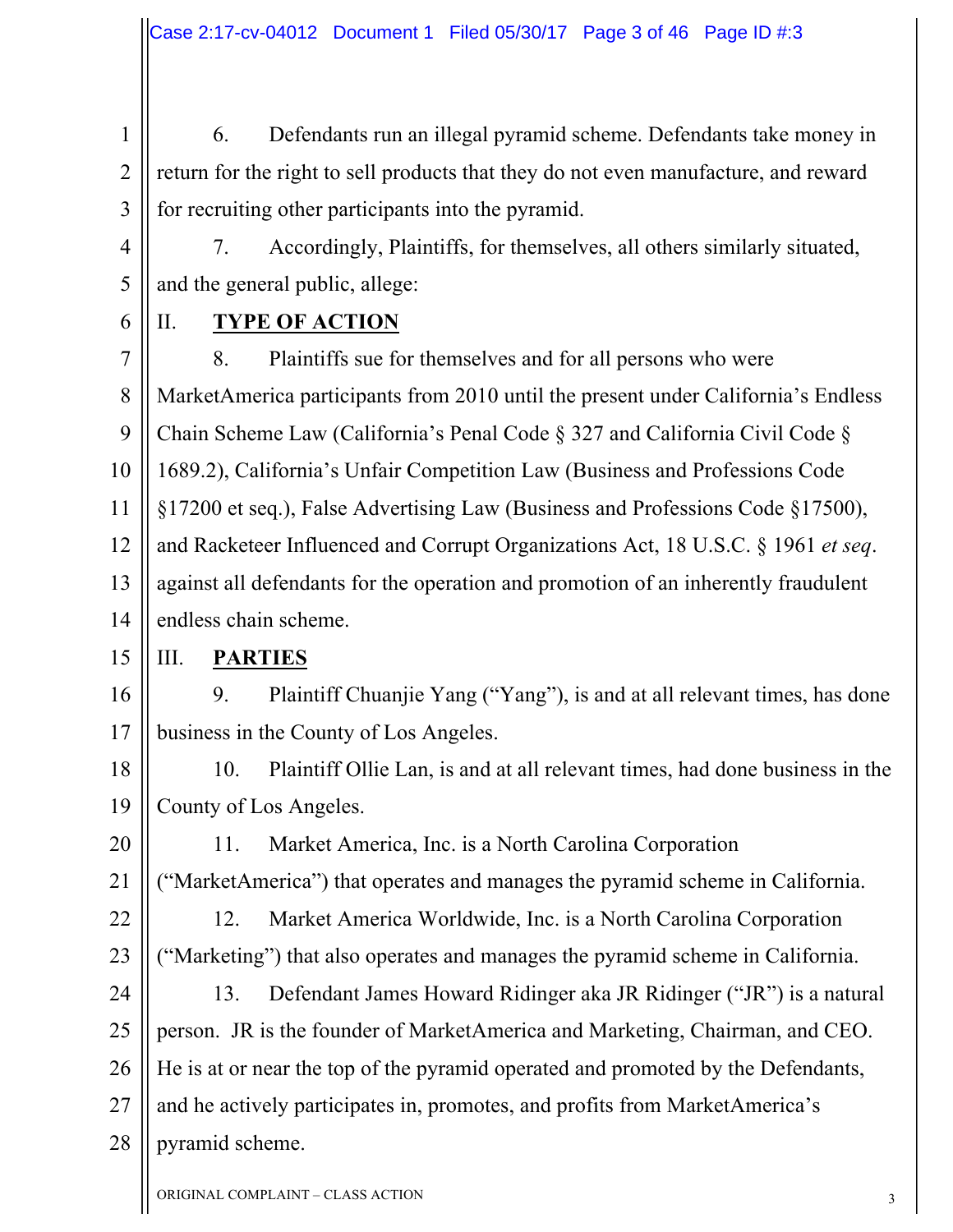1 1 2 2 3 3 4 4 14. Defendant Loren Ridinger ("Loren") is a senior executive Vice President for MarketAmerica. She is at or near the top of the pyramid operated and promoted by the Defendants, and she actively participates in, promotes, and profits from MarketAmerica's pyramid scheme.

5 5 6 6 7 7 8 8 15. Defendant Marc Ashley ("Ashley") is the son of Loren and the President and Chief Operating Office of MarketAmerica. He is at or near the top of the pyramid operated and promoted by the Defendants, and he actively participates in, promotes, and profits from MarketAmerica's pyramid scheme.

9 9 10 10 16. JR, Loren, and Ashley are referred to hereinafter, as the "Individual Defendants."

11 11

### III. **JURISDICTION AND VENUE**

12 12 13 13 14 14 15 15 16 16 17 17 18 18 17. Jurisdiction is conferred upon this Court because Defendants do business in this judicial district, they hold themselves out and market to this jurisdiction, and they actually conduct significant transactions in this jurisdiction. Under Plaintiff's California state law claims, more than 75% of those affected in the class (and perhaps more persons) are residents of the State of California. Supplemental jurisdiction exists over the RICO causes of action and Federal Securities claim, pled in the alternative.

19 19 20 20 21 21 22 22 18. Venue is proper in this Court because a substantial part of the events or omissions giving rise to Plaintiffs' claims occurred here, a substantial part of the property that is the subject of this action is situated here, and Defendants are subject to personal jurisdiction, in this District.

23 23 24 24 25 25 26 26 19. Defendant MarketAmerica is subject to the jurisdiction of this Court. MarketAmerica has been engaged in continuous and systematic business in California. In fact, many of MarketAmerica's representative business activities originate from California.

27 27

20. MarketAmerica has committed tortious acts in this State.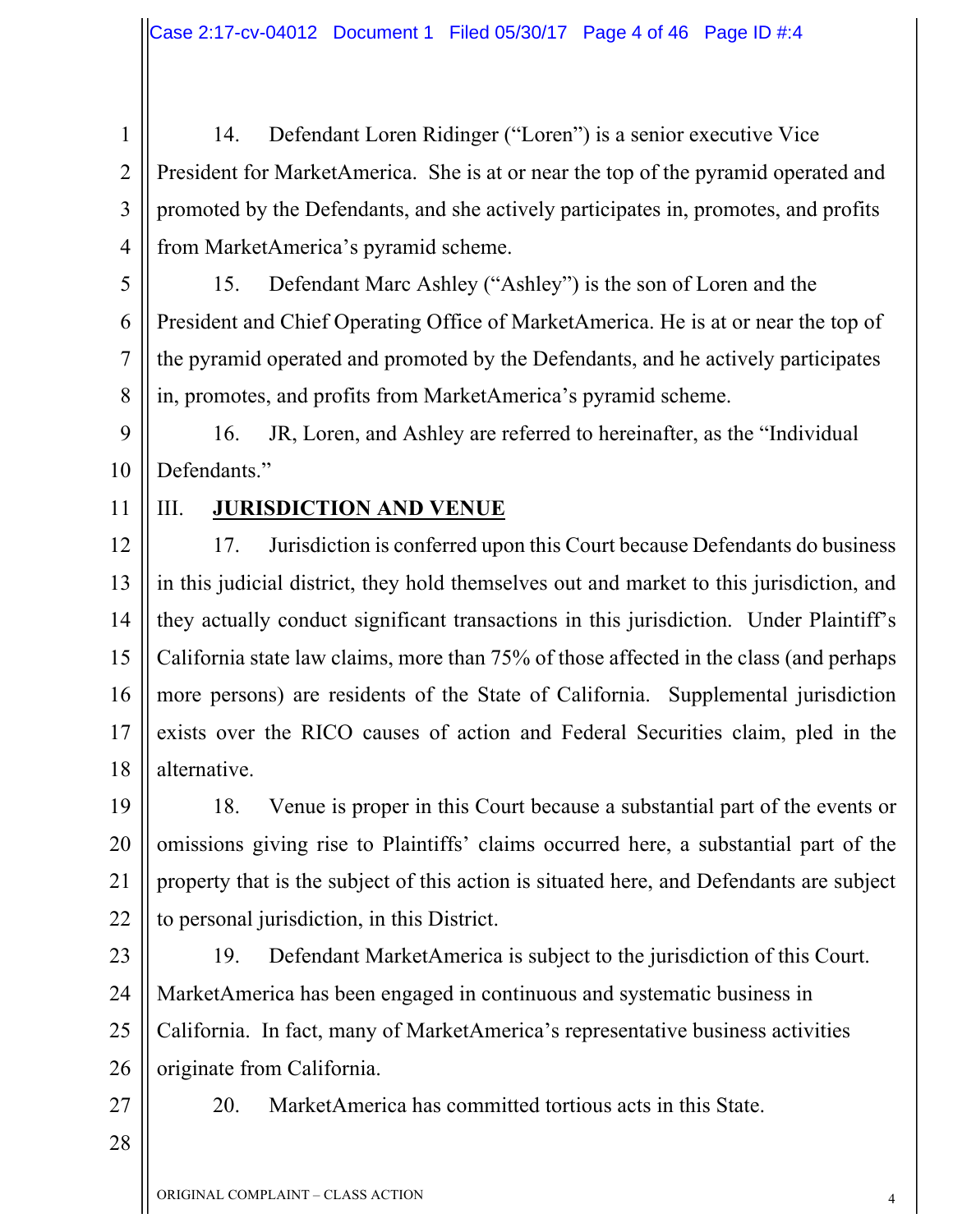2 2

3 3

4 4

5 5

6 6

7 7

21. Each of the Defendants named herein acted as a co-conspirator, single enterprise, joint venture, co-conspirator, or alter ego of, or for, the other Defendants with respect to the acts, omissions, violations, representations, and common course of conduct alleged herein, and ratified said conduct, aided and abetted, or is other liable. Defendants have agreements with each other, and other unnamed Director co-conspirators and have reached agreements to market and promote the MarketAmerica pyramid as alleged herein.

8 8 9 9 10 10 11 11 12 12 13 13 22. Defendants, along with unnamed Director co-conspirators, were part of the leadership team that participated with MarketAmerica, and made decisions regarding: products, services, marketing strategy, compensation plans (both public and secret), incentives, contests and other matters. In addition, Defendants and unnamed co-conspirators were directly and actively involved in decisions to develop and amend the compensation plans.

14 14 15 15 16 16 17 17 18 18 19 19 20 20 21 21 22 22 23. Plaintiffs are presently unaware of the true identities and capacities of fictitiously named Defendants designated as DOES 1 through 10, but will amend this complaint or any subsequent pleading when their identities and capacities have been ascertained according to proof. On information and belief, each and every DOE defendant is in some manner responsible for the acts and conduct of the other Defendants herein, and each DOE was, and is, responsible for the injuries, damages, and harm incurred by Plaintiffs. Each reference in this complaint to "defendant," "defendants," or a specifically named defendant, refers also to all of the named defendants and those unknown parties sued under fictitious names.

23 23 24 24 25 25 26 26 27 27 28 28 24. Plaintiffs are informed and believe, and thereon allege that, at all times relevant hereto, all of the defendants together were members of a single association, with each member exercising control over the operations of the association. Each reference in this complaint to "defendant," "defendants," or a specifically named defendant, refers also to the above-referenced unincorporated association as a jural entity and each defendant herein is sued in its additional capacity as an active and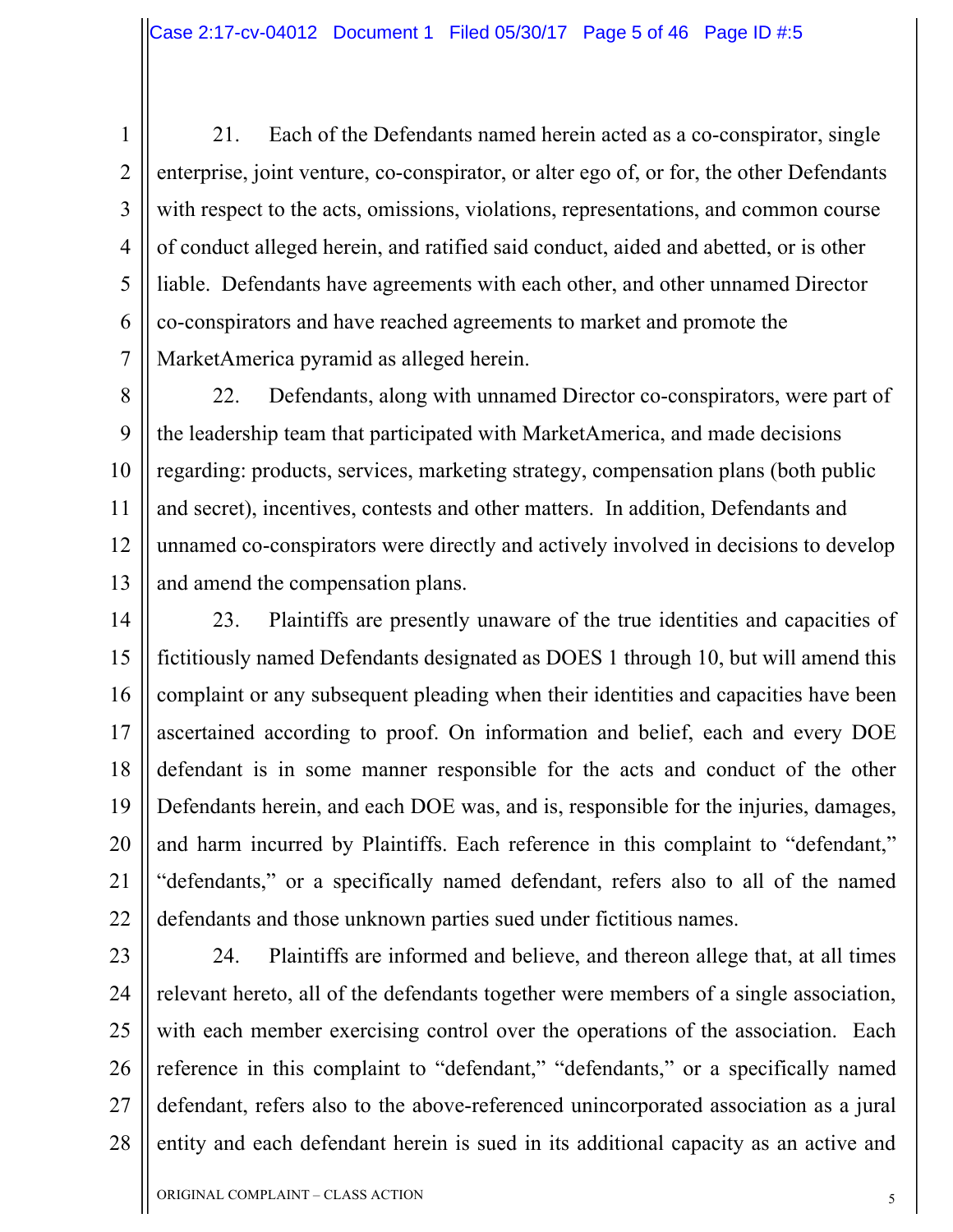1 1 2 2 3 3 participating member thereof. Based upon the allegations set forth in this Complaint, fairness requires the association of defendants to be recognized as a legal entity, as the association has violated Plaintiff and Class Members' legal rights.

4 4

5 5

6 6

7 7

8 8

25. Plaintiffs are further informed and believes and thereon alleges that each and all of the acts herein alleged as to each defendant was authorized and directed by the remaining defendants, who ratified, adopted, condoned and approved said acts with full knowledge of the consequences thereof, and memorialized the authority of the agent in a writing subscribed by the principal.

9 9 10 10 11 11 26. Plaintiffs are informed and believe and thereon allege that each of the defendants herein agreed among each other to commit the unlawful acts (or acts by unlawful means) described in this Complaint.

12 12 13 13 14 14 15 15 16 16 17 17 27. The desired effect of the conspiracy was to defraud and otherwise deprive Plaintiffs and Class Members (as hereinafter defined) of their constitutionally protected rights to property, and of their rights under other laws as set forth herein. Each of the defendants herein committed an act in furtherance of the agreement. Injury was caused to the Plaintiffs and Class Members by the defendants as a consequence.

IV. **FACTS**

19 19

18 18

### **A. MarketAmerica Operates A Pyramid Scheme**

20 20 21 21 22 22 23 23 24 24 25 25 28. MarketAmerica was founded in 1992 by a former Amway Distributor, and co-defendant, JR Ridinger. MarketAmerica has very little costs, nor production requirements because it does not directly manufacture its own products. Instead, MarketAmerica offers products from third party manufacturers, but requires distributors of MarketAmerica to pay monthly fees just for the opportunity to sell these third-party products, the touchstone of a pyramid scheme.

26 26 27 27 28 28 29. To sign up as a Market America distributor, an enrollee must pay a start-up fee of \$399.00 (which was even greater prior to 2013), and further, a distributor must pay MarketAmerica a monthly fee of \$129.00, per month. Further,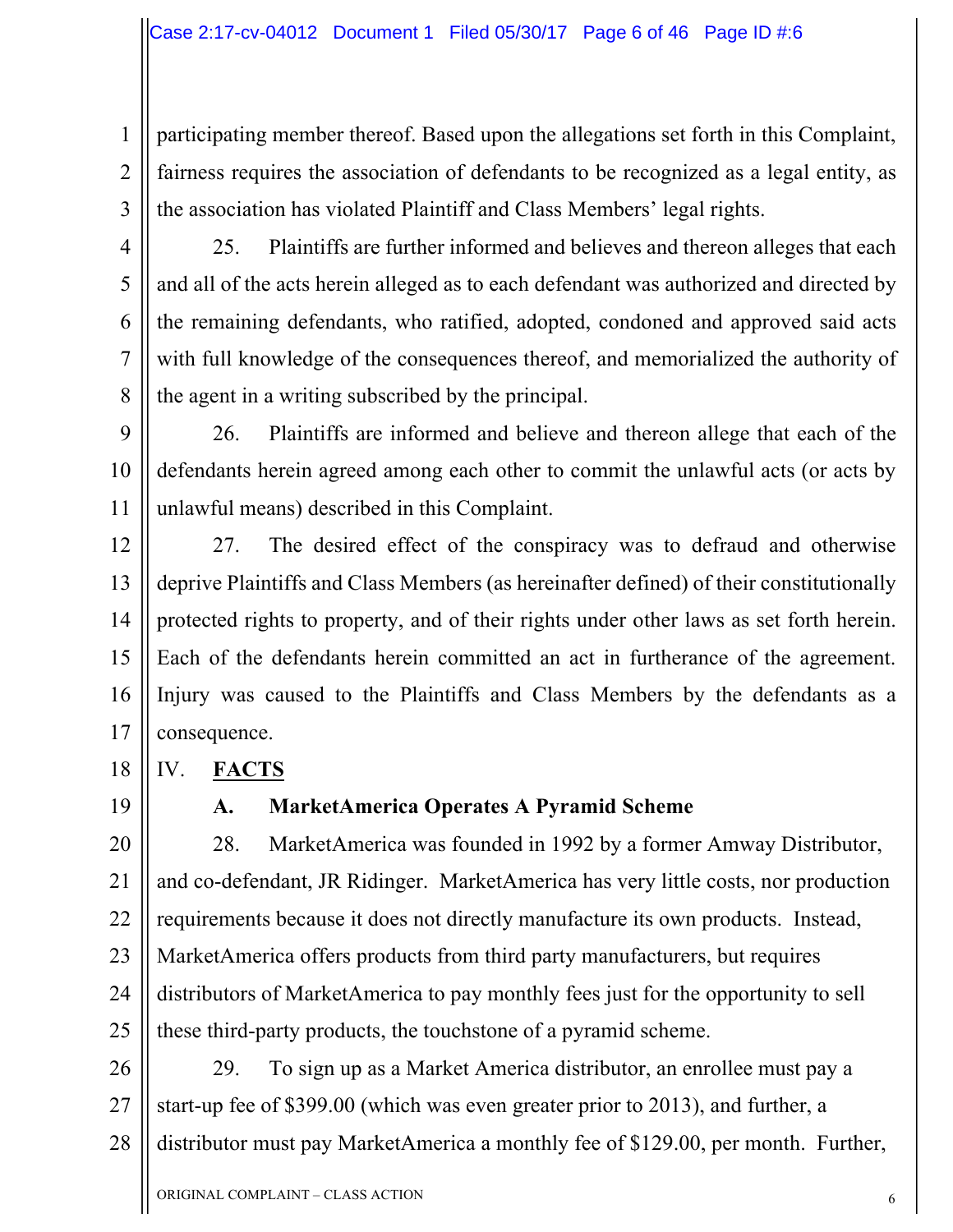1 1 2 2 3 3 4 4 an enrollee must spend between \$130-\$300 on products offered on Shop.com, per month to allegedly maintain qualifications as an enrollee. MarketAmerica also requires distributors to attend trainings, events and seminars, which cost between \$20 and \$200.

5 5 6 6 7 7 8 8 9 9 30. Ridinger describes himself as a "secular economic evangelist." JR represents that to be successful with MarketAmerica, one must build two sales distribution teams, bring in preferred customers, sell business, and sell tickets for national events, and training seminars. Further representations are made that sales requires recruiting people to build distribution teams.

10 10 11 11 12 12 31. MarketAmerica pays to an infinite level deep with the downline. In other words, for every dollar earned by a distributor for start up-fees, all those lines above the person on the pyramid receive revenues from the person being enrolled.

13 13 14 14 15 15 32. Rewards paid in the form of cash bonuses, where primarily earned for recruitment, as opposed to merchandise sales to consumers, constitute a fraudulent business model. *See F.T.C. v. BurnLounge, Inc.*, 753 F.3d 878 ( $9<sup>th</sup>$  Cir. 2014).

16 16

25 25

26 26

27 27

28 28

### B. **How MarketAmerica Perpetuates Its Pyramid Scheme**

17 17 18 18 19 19 20 20 33. To "build a serious business, it is based on bringing two likeminded people-one on your right side, one on your left side." *See* https://www.youtube.com/watch?v=TMSQnqK4l8A, (last visited May 27, 2017) (at 6:40).

21 21 22 22 23 23 24 24 34. As each lower level is recruited, points and commissions are rewarded to an infinite level deep, i.e. to each level of the pyramid scheme. According to MarketAmerica, "people lead to more people." (*See* Figure No. 1).

[Complaint continued on next page]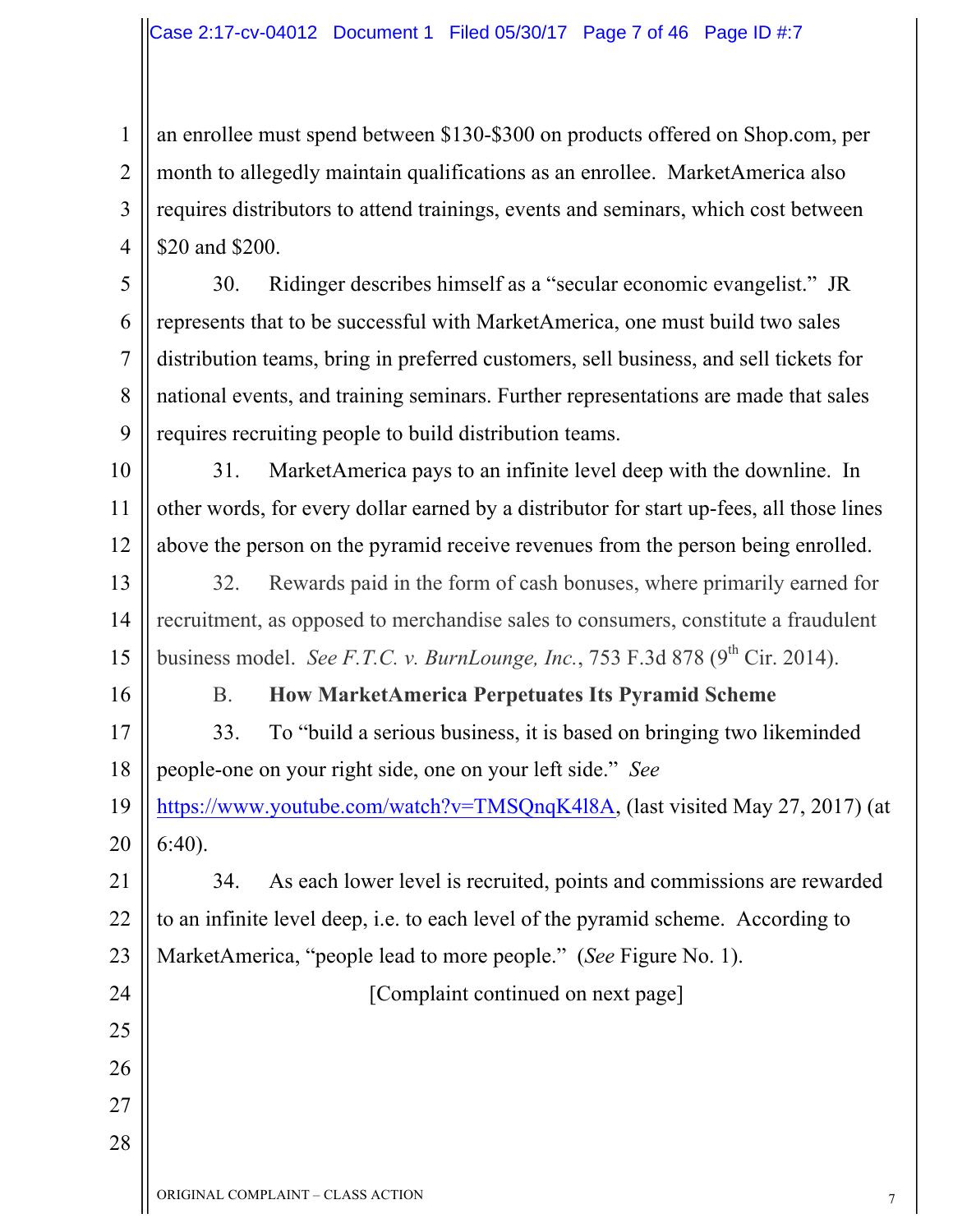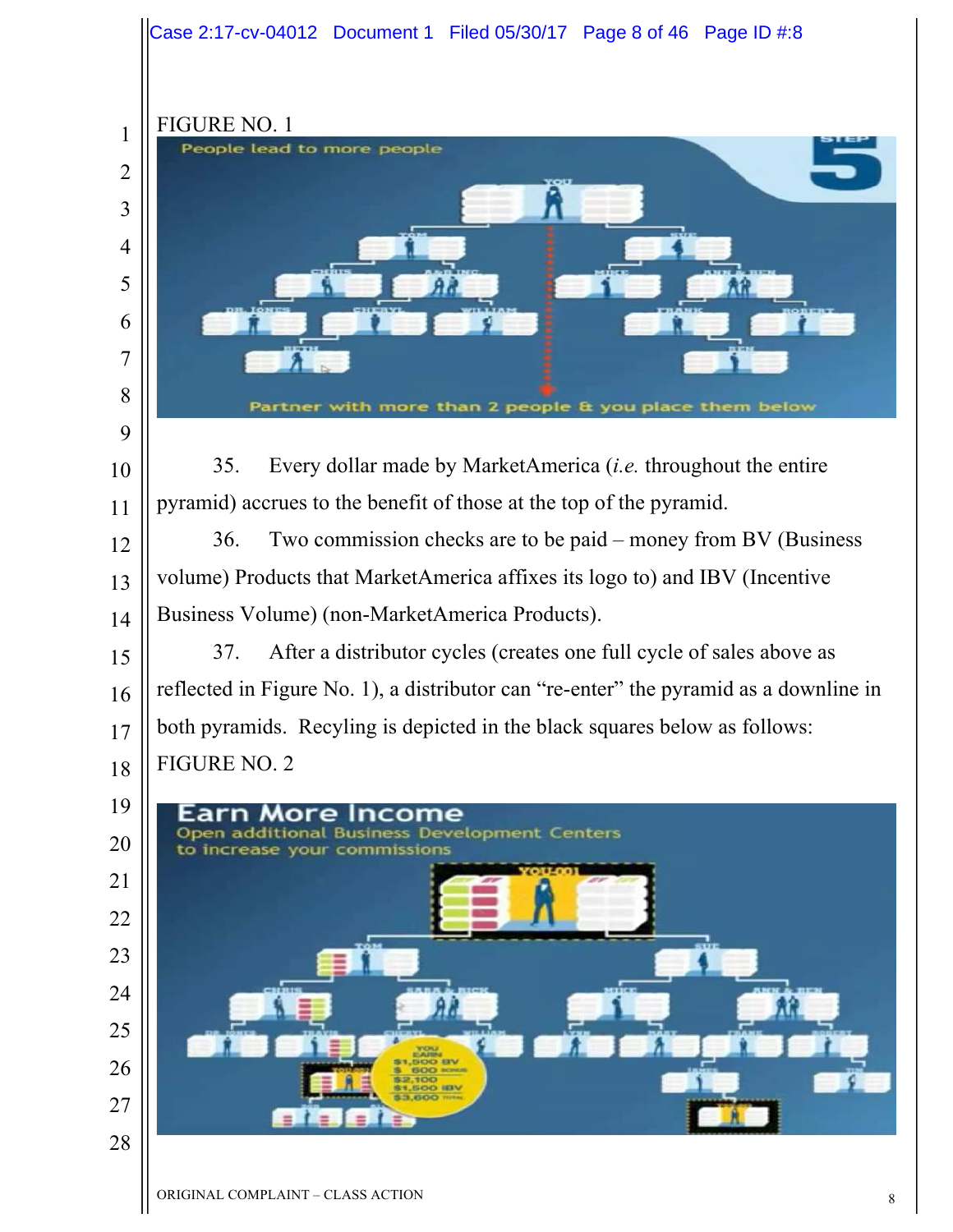3 3

4 4

14 14

38. The purpose of "re-entry" is a feeble attempt to detract from the appearance of a perpetual pyramid scheme and to squeeze out those in the lower levels of the pyramid from bonuses, points, and commissions. Re-entries in MarketAmerica are represented by those in MarketAmerica to be "unlimited."

5 5 6 6 7 7 8 8 9 9 10 10 11 11 12 12 13 13 39. Finally, if one becomes a "Master Unfranchise Owner" he or she can earn even more money (*see* Figure No. 3 below). In short, enrollees are asked to pay a large upfront fee for the speculative chance to earn another source of income. Those on the top of the pyramid will give up some of the ill-gotten profits *if* a Distributor signs up three times. According to MarketAmerica, through this process, a distributor can earn "\$561,600." Through MarketAmerica, a distributor can have at most, four front lines. In actuality, no true MarketAmerica distributor earns \$561,000, only those at the helm of the scheme, and more than 90% all enrollees earn nothing.



25 25 26 26 27 27 40. MarketAmerica claims to its victims, "don't overthink it. This is a proven system." According to representations and advertisements, MarketAmerica has taken "all the risk away."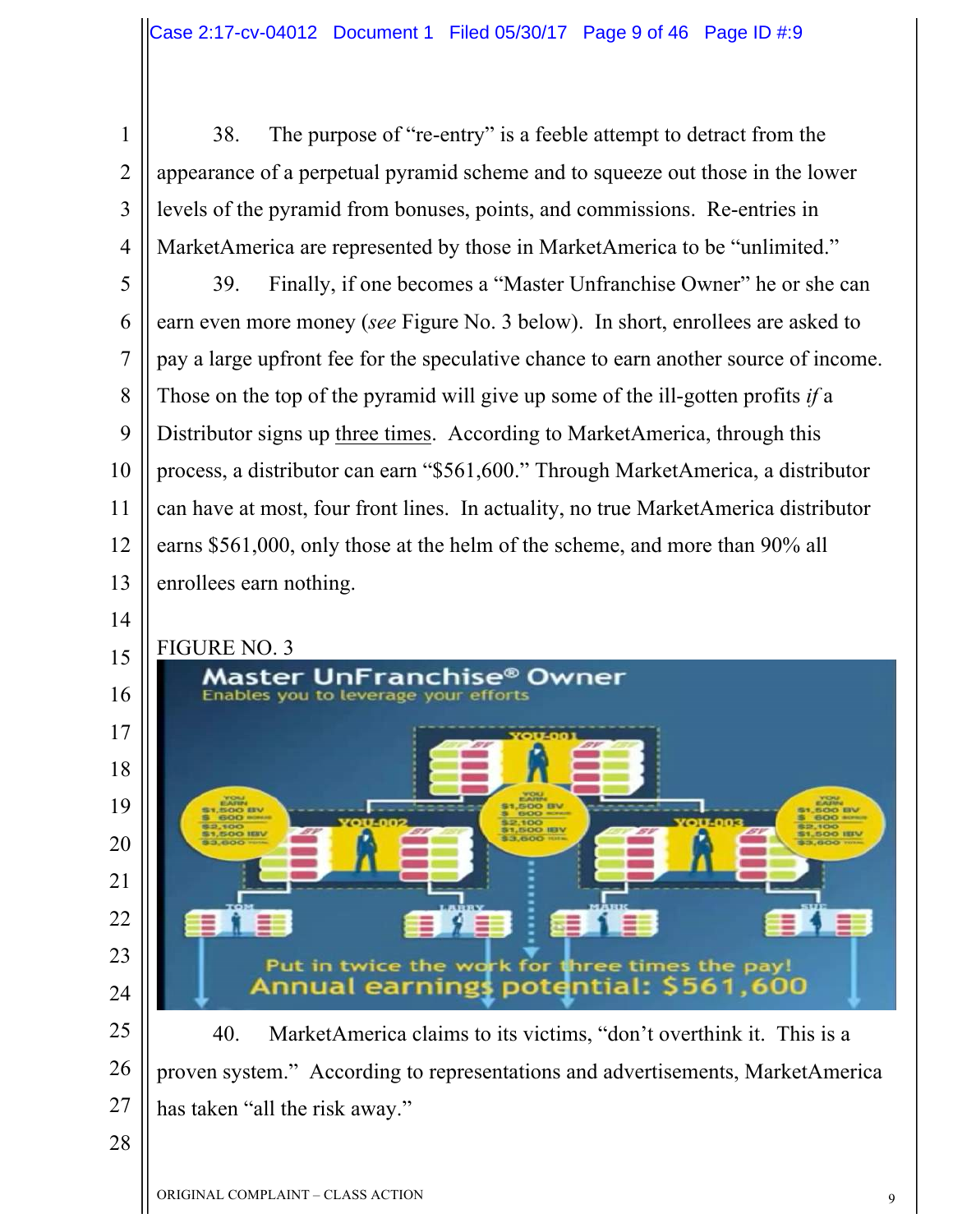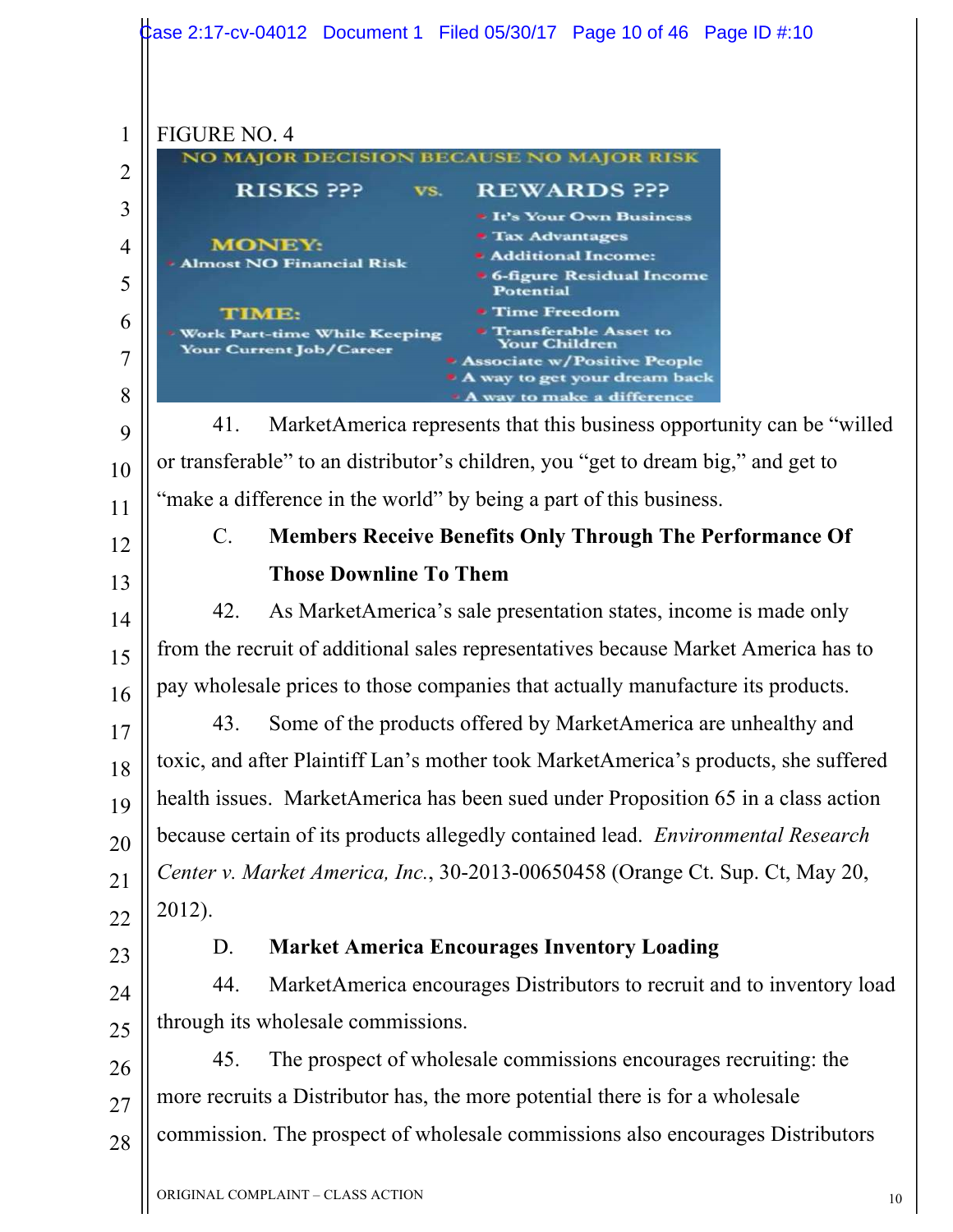1 1 2 2 3 3 to purchase product they do not otherwise need or want to increase their points so that they can be eligible for greater discounts and thus, greater wholesale commissions.

4 4 5 5 6 6 7 7 8 8 9 9 10 10 11 11 12 12 13 13 14 14 46. There are very few retail purchases made at Distributors' sites. These are MarketAmerica webpages that allow retail customers to order directly from MarketAmerica and attribute the purchase to a particular distributor (much like a customer informing the cashier at a department store which clerk helped him find the sweater he is purchasing). The customer does not receive a discount for purchasing through a particular Distributor's Microsite, so the customer has little incentive to order through the Microsite. As for the Distributors, they will want to make retail sales directly to retail customers so they can offload product that they have already purchased from MarketAmerica. In addition, for reasons described herein, few profitable retail sales are made at all, via the sites or otherwise. Thus, retail sales through a Distributor's site is not a reliable source of points.

15 15 16 16 17 17 18 18 19 19 20 20 21 21 22 22 23 23 24 24 25 25 26 26 27 27 28 28 47. The only reliable source of points for the majoritymof Distributors is their own purchases. Purchases for normal consumption will be insufficient to meet the thresholds required to qualify for bigger discounts. Thus, MarketAmerica's wholesale commissions financially incentivize the Distributors to inventory load to make purchases; not for the purpose of fulfilling retail demand, and not to satisfy their normal desire for nutritional supplements and health products, but rather so that they can increase their points, qualify for greater discounts, and qualify for wholesale commissions. Moreover, as discussed above, every form of compensation paid by MarketAmerica incentivizes recruiting - bringing more Distributors into the scheme. In fact, Wholesale Commissions, Overrides, and Leadership Bonuses are payable only if a Distributor has recruited new Distributors. Thus, just like a classic pyramid scheme, the MarketAmerica scheme requires participants to put money into the scheme and rewards participants who bring in new participants.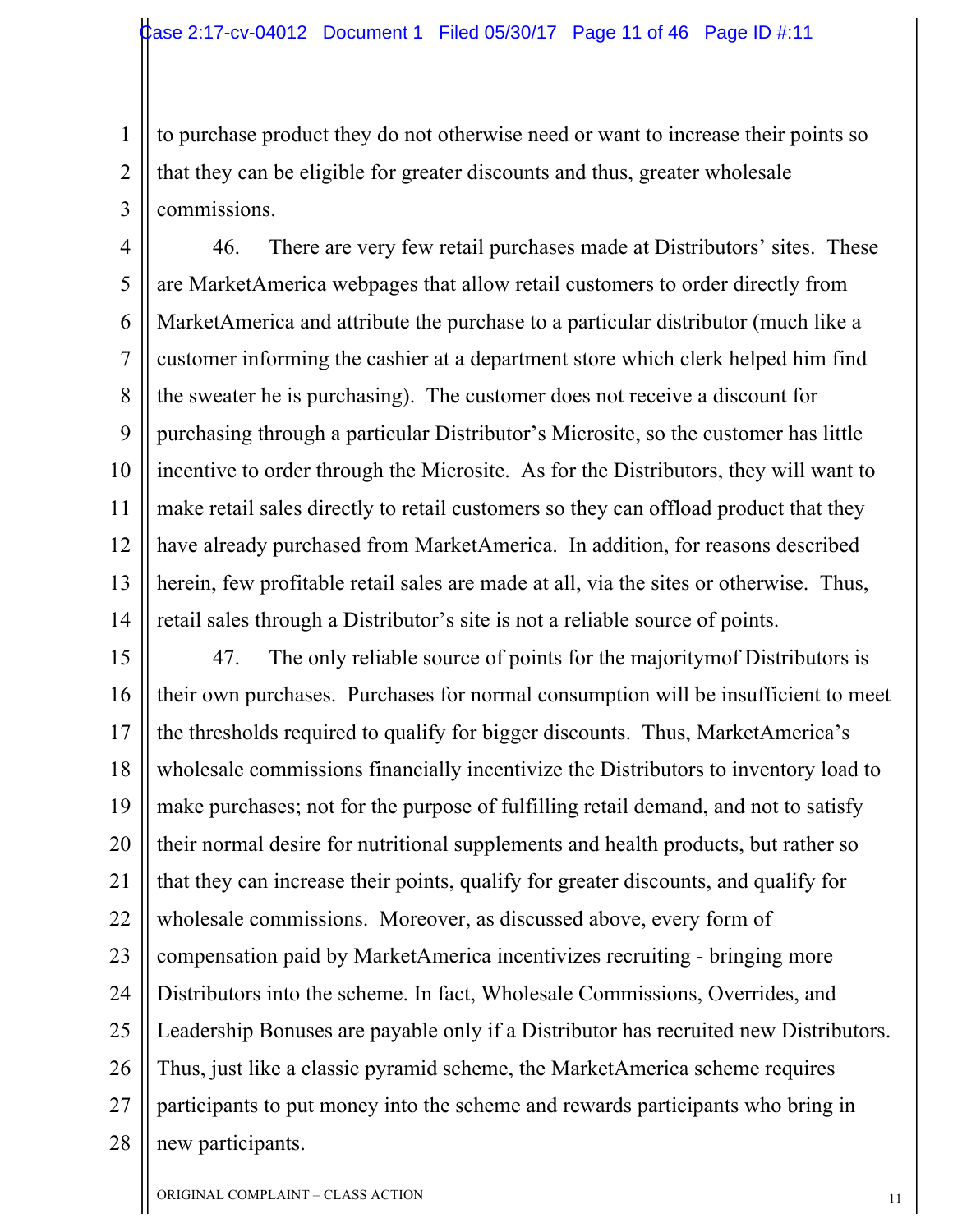3 3

4 4

5 5

6 6

### **E. Distributors Are Unable To Sell MarketAmerica Products For A Profit**

48. Distributors are unable to consistently sell MarketAmerica products for a profit for many reasons. First, the products are overpriced. Interchangeable products are available online or in brick-and-mortar stores for amounts far less than MarketAmerica's suggested retail price, and even lower than its wholesale prices.

7 7 8 8 9 9 10 10 11 11 12 12 13 13 14 14 15 15 49. Second, MarketAmerica's products themselves are available online for the wholesale price or less. That these products are sold at or below the Advisor price makes it difficult for Distributors to sell the products for a profit. MarketAmerica may have taken action to reduce resales, but the fact remains that MarketAmerica products are available below the discount prices. Moreover, many of these sales are likely made by current or former Distributors desperately trying to offload excess product at whatever price they can get, which further supports the propositions that Distributors Inventory Load and that the MarketAmerica products are overpriced.

16 16 17 17 18 18 19 19 20 20 21 21 22 22 23 23 24 24 50. Third, MarketAmerica prohibits Distributors from selling the products in the only forum for a where Distributors could reasonably expect to sell enough product to make a meaningful profit: the internet. Some examples of these prohibited websites include, but are not limited to: eBay, Amazon or Craigslist. In addition, MarketAmerica forbids its Distributors from selling MarketAmerica products at almost all brick-and-mortar establishments. MarketAmerica seeks to limit the Distributors to one-on-one situations in private locations (such as the Distributor's or a friend's home), but achieving significant, profitable retail sales by this method is extremely difficult.

25 25 26 26 27 27 28 28 51. Plaintiffs do not contend that Distributors make no retail sales at all. But Plaintiffs do allege that relatively little of the revenues received by Distributors—including both money paid them by MarketAmerica and proceeds from retail sales—comes from retail sales, and the vast majority comes from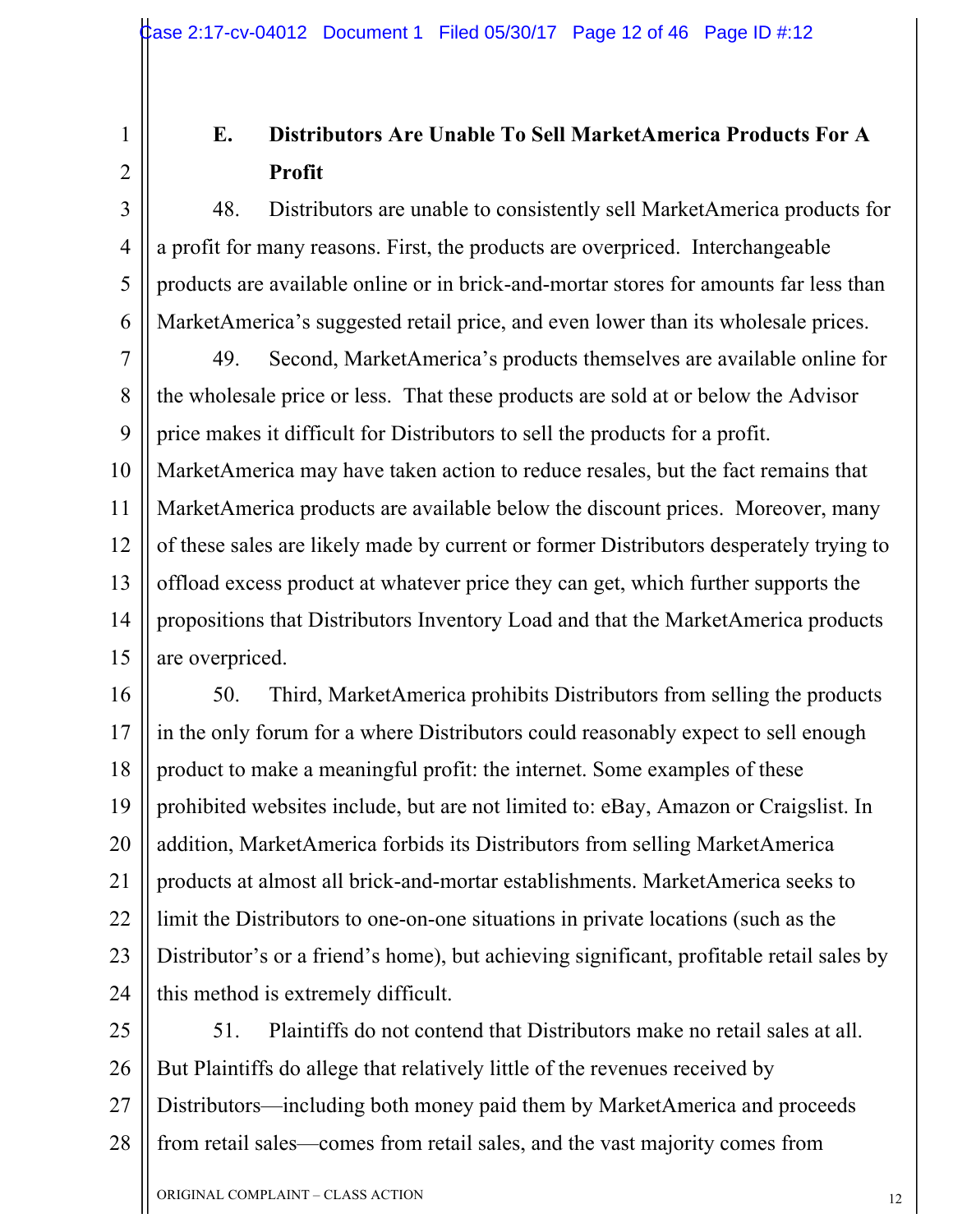1 1 2 2 Distributors' payments to MarketAmerica. Thus, the Distributors are primarily feeding off each other.

52. MarketAmerica also makes false and/or inadequate income disclosures in that in many instances, it does not disclose income of those who are distributors, or provides statements of income that are false, and/or misleading, that affirmatively represent a profitable business opportunity, when there is no profit to be made, and nearly all participants in fact, lose money.

8 8 9 9 10 10 11 11 12 12 53. Because MarketAmerica pays the executives at the top of the pyramid exorbitant incomes and because little non-Distributor money comes into the scheme to pay Distributors, the Distributors at the bottom of the pyramid must lose money. These losses are borne out by MarketAmerica's own financial disclosures and the experiences of the Plaintiffs and multiple other Distributors.

13 13

3 3

4 4

5 5

6 6

7 7

14 14

### **F. The Individual Defendants and Market America Promote the Pyramid Scheme**

15 15 16 16 17 17 18 18 19 19 54. The Individual Defendants are persons at the top of MarketAmerica's pyramid. All of the Individual Defendants achieved ranks of top executive. They are in the top 1% of Distributors who make the most lucrative bonuses. They actively participate in the MarketAmerica pyramid scheme, and they profit from the compensation plan at the expense of the vast majority of Distributors.

20 20 21 21 55. MarketAmerica and the Individual Defendants promote the pyramid scheme and make misleading claims of financial success.

22 22 23 23 24 24 25 25 26 26 27 27 56. In coordination with MarketAmerica, the Individual Defendants have flooded the internet with promotional materials designed to lure in new Distributors. MarketAmerica and Individual Defendants promote the scheme as a lawful program that, with sufficient hard work, virtually guarantees financial success. MarketAmerica and the Individual Defendants promote Market America as a reliable source of significant income.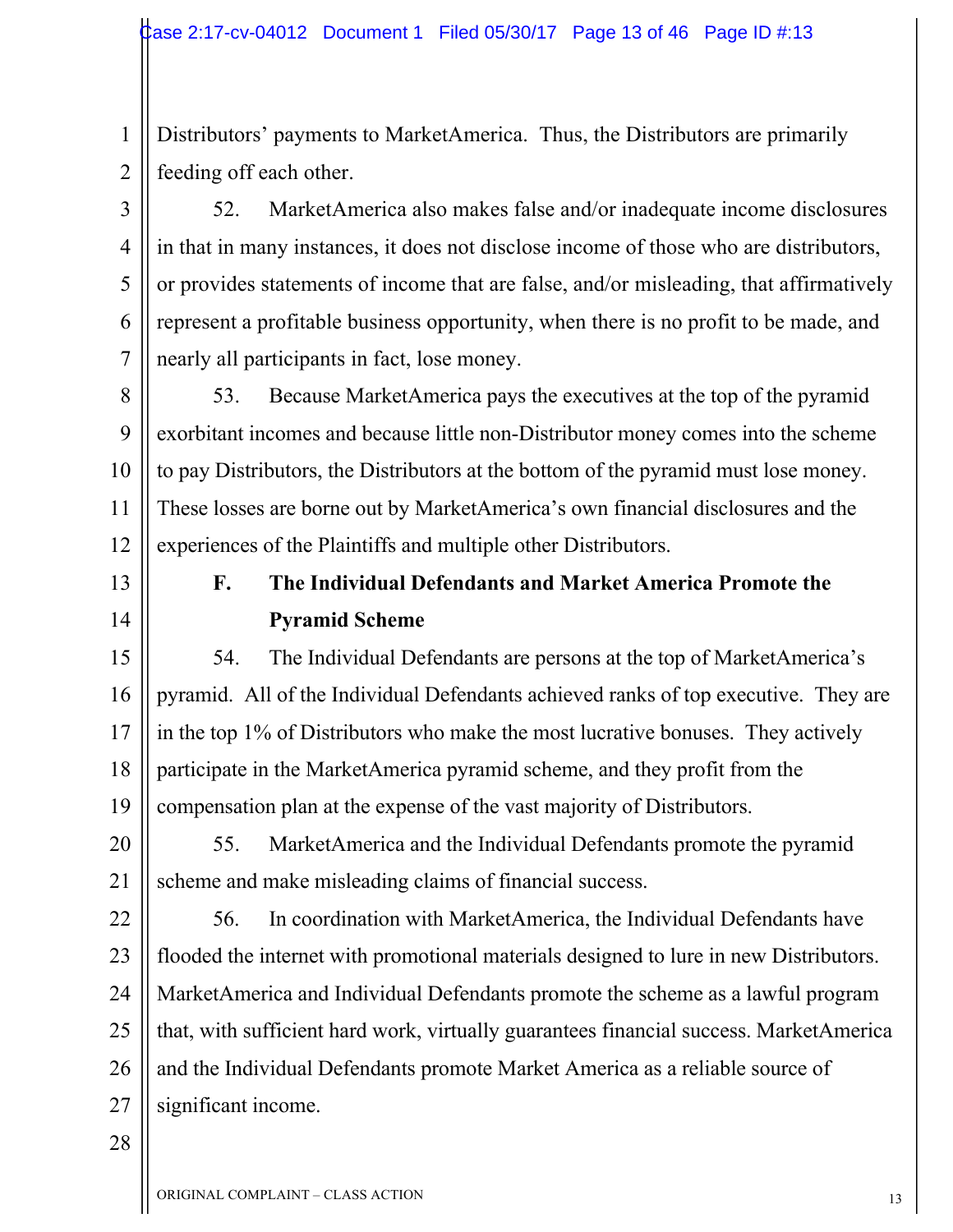1 1 2 2 3 3 4 4 5 5 57. To sell the financial- success promise, MarketAmerica and the Individual Defendants flaunt the wealth of the highest-ranked Distributors and those few insiders at the top of the pyramid, as examples of the riches that await new participants, if only they will work hard enough (i.e., tirelessly recruit new Distributors).

6 6 7 7 8 8 9 9 10 10 11 11 58. All of the Individual Defendants have produced videos and made statements via the internet knowingly promoting MarketAmerica's pyramid scheme and touting the financial rewards supposedly available to participants. Each of these statements furthered the pyramid scheme by encouraging persons to become Distributors and by encouraging Distributors to remain Distributors and pursue the MarketAmerica business opportunity.

12 12 13 13 14 14 15 15 59. The similarity of the statements made by the Individual Defendants indicates a collusive effort to promote the MarketAmerica scheme. The following paragraphs set forth just a small subset of publicly broadcast statements made by the Individual Defendants to promote the MarketAmerica "business opportunity."

16 16 17 17 18 18 19 19 60. Defendant JR Ridinger ("JR"). Defendant JR is one of the most prolific MarketAmerica promoters. Scores of videos on YouTube and other public internet platforms feature JR promoting, touting, and explaining the MarketAmerica business opportunity.

FIG. NO. 5

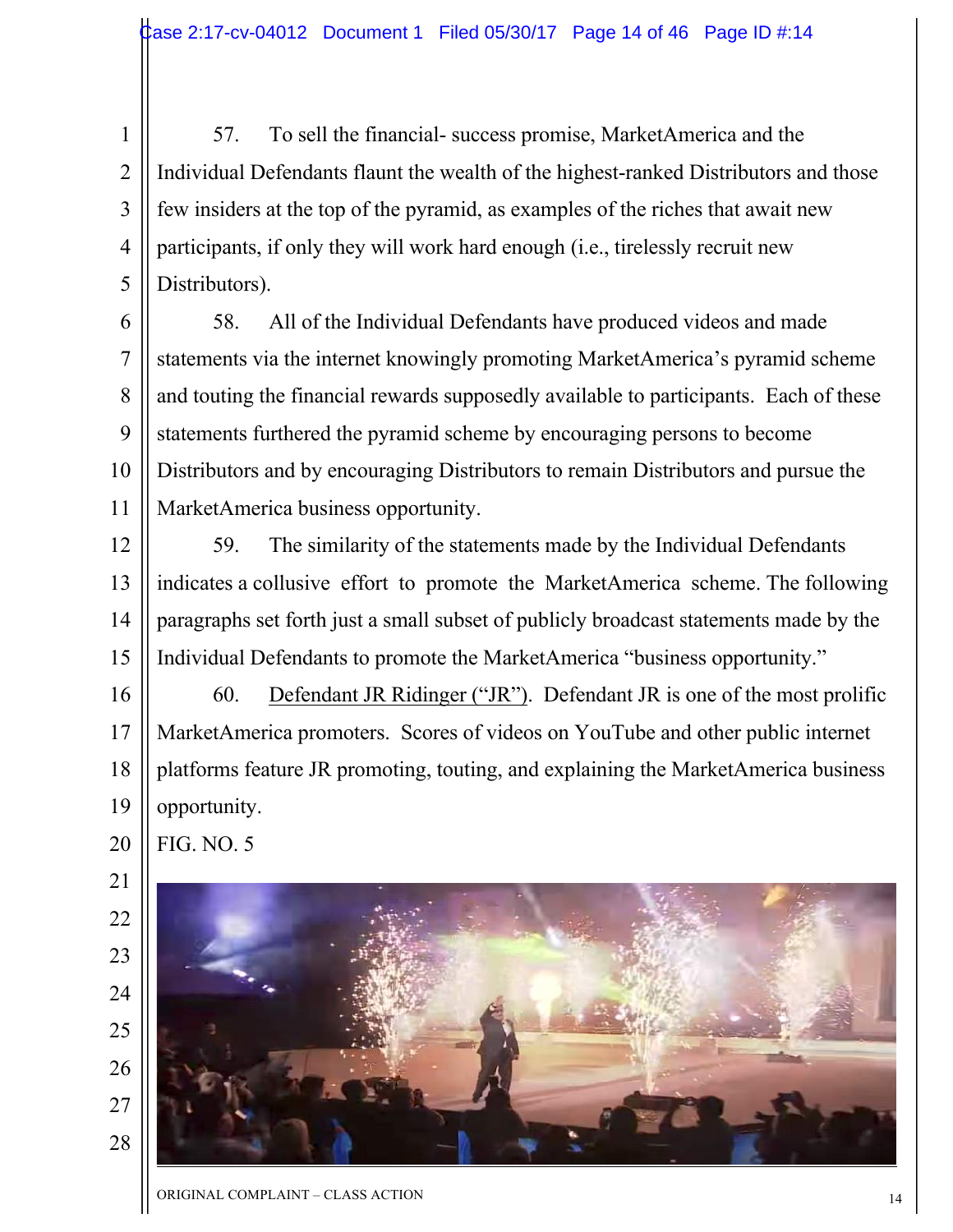- 1 2 3 61. As seen above, JR tries to make his introduction to victims appear like a rock and roll concert with visual spectacles including pyrotechnics, laser lights, rock music, and jumbo screens. https://www.youtube.com/watch?v=pZn5xjKpDns.
	- 62. JR represents: "[h]ow do we build a business, we have fun and we hiss a lot." "We hiss in a lot of pots." "For those that understand no explanation is necessary." "We can sell anything."

7 8 9 10 11 63. Further, JR represents "[i]t follows wherever people connect to maximize to infinity." "One person doesn't do it, it creates swiss cheese below. In reality if one person doesn't do it, you have to get three in under them, and three in under them." "It always maximizes profit." "We are executive directors in one year. Some Chinese have done it faster. [Except unlike them] we buy tickets."



4

5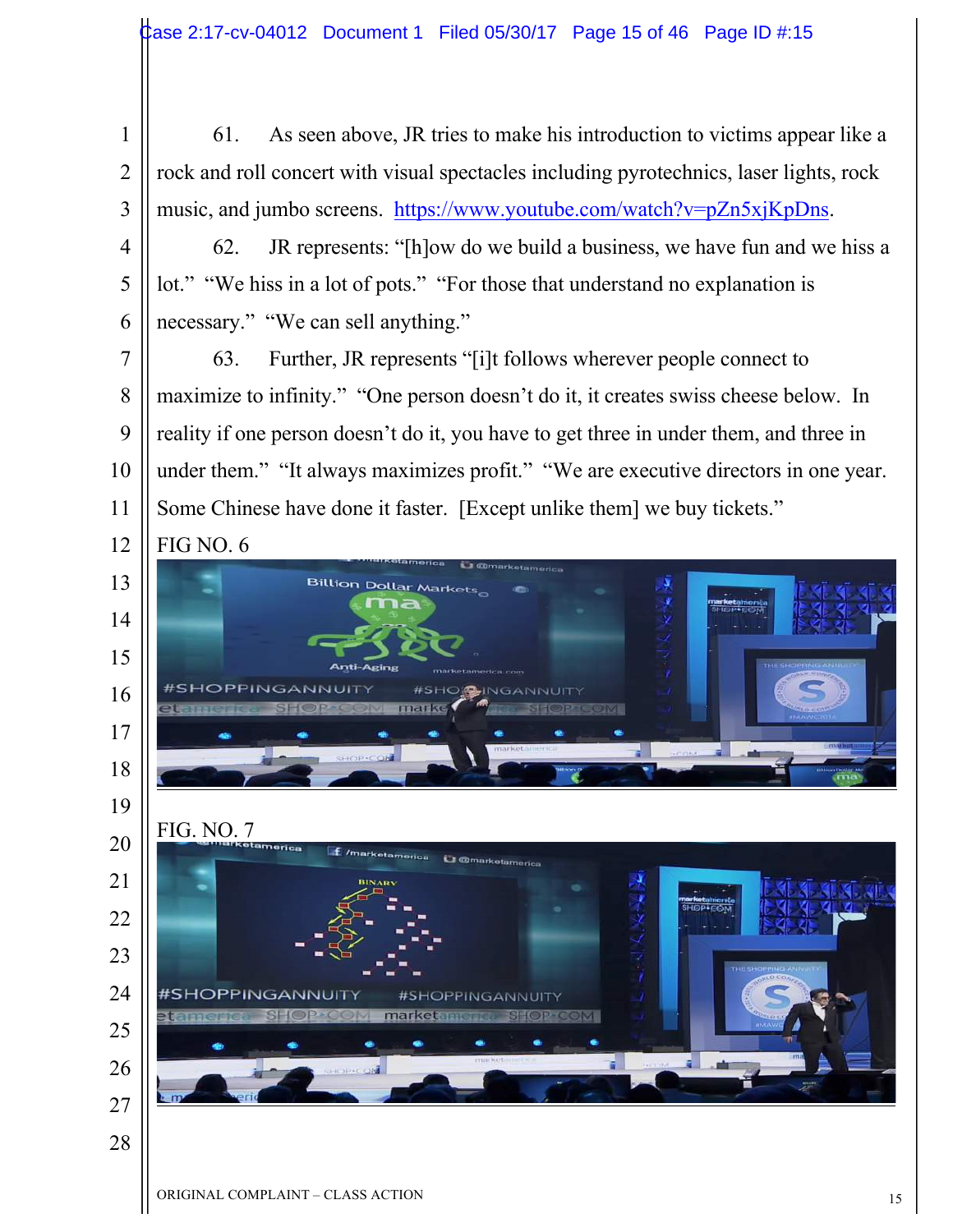1 2 3 4 5 6 7 8 9 10 64. Defendant Loren Ridinger ("Loren"). Loren represents: "[w]e build people with teams." "When you buy, you can buy from yourself." "If you can't buy from yourself…[convert spending to earning] why are you here?" Loren further represents that distributors, "[n]eed to buy a ticket here [for the next event MarketAmerica is having]." "If you don't buy it here, *you are not coming [to the next event].*" Loren demands that distributors "build from event to event," "build an empire, people power." Among other things, Loren commands to her victims that through the MarketAmerica business opportunity, one can "[b]e a lion for a day rather than being a slave for thousands of years." "We build people power," and later she claims MarketAmerica requires an - "empire of people."



13

14

15

16

17

18

19

20

21

22

23



65. Defendant Marc Ashley. Defendant Marc Ashley ("Ashley") is the COO of MarketAmerica and regularly promotes the recruiting scheme of MarketAmerica at events by discussing the recruitment scam of MarketAmerica. FIGURE NO. 9

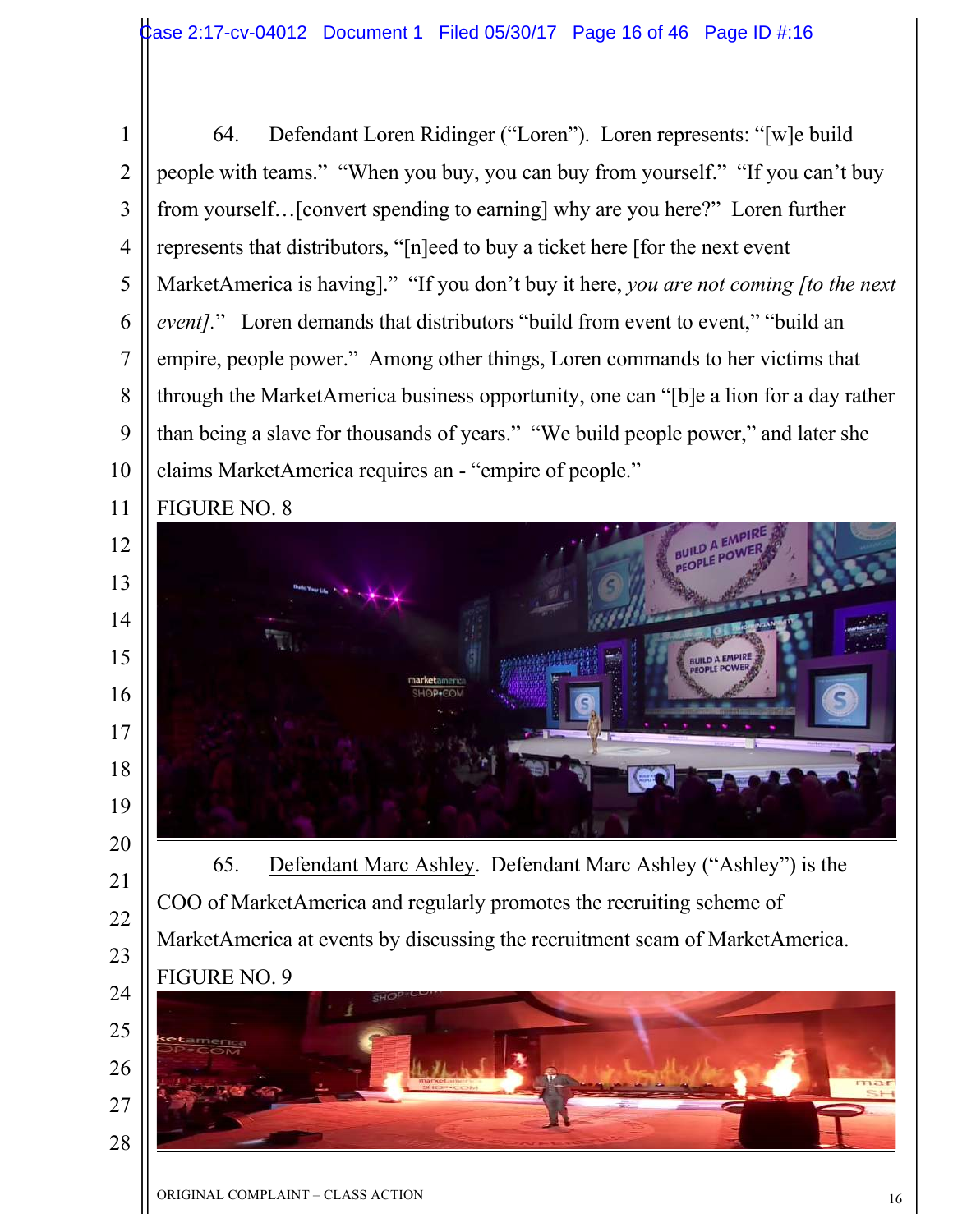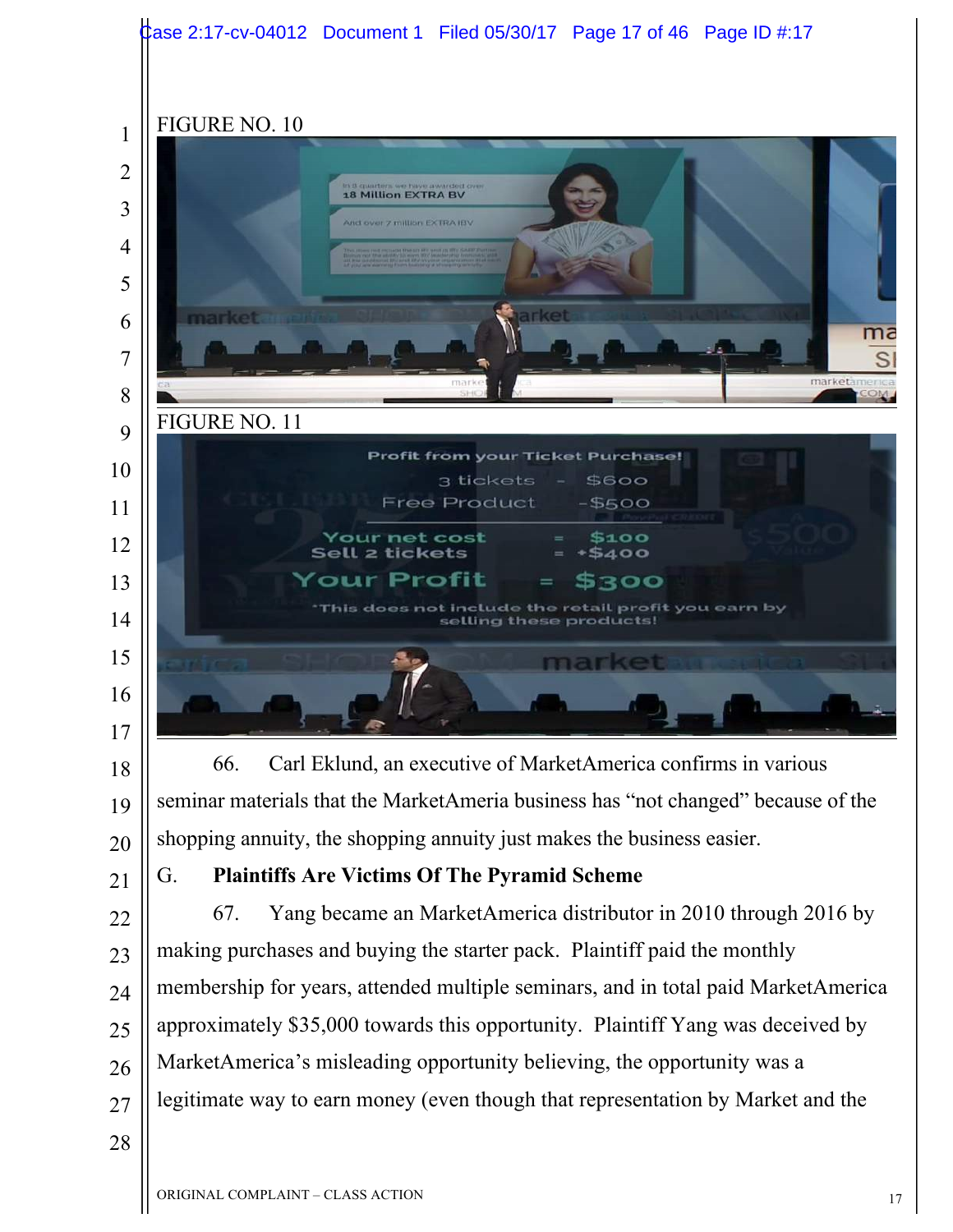1 2 Individual Defendants was false), and Plaintiff Yang did in fact lose money as a result of Defendants' unfair, unlawful, and fraudulent business practice.

3 4 5 6 7 8 9 68. Ollie Lan, is and at all relevant times, had done business in the County of Los Angeles. Lan became a MarketAmerica distributor in December of 2015 through present. Lan paid monthly distributor fees for three months. Plaintiff Lan was deceived by MarketAmerica's misleading opportunity believing the opportunity was a legitimate way to earn money (even though that representation was false), and Plaintiff Lan did in fact lose money as a result of Defendants' unfair, unlawful, and fraudulent business practice.

10 11 69. Plaintiffs Yang and Lan were unable to make many retail sales, and they lost money in the MarketAmerica scheme even considering retail sales.

12

### H. **Independent Distributor Application And Agreement**

13 14 15 70. At some times during MarketAmerica's history, it has requested various class members to sign a one page document labeled, "Independent Distributor Application and Agreement" (the "Agreement").

#### 16 FIGURE NO. 12

| marketamerica<br>Bylti on Praduct, Poseered to Peo                                                                                                                                                                                                                                                                                                                                                                                                                   | PF 241071<br>Phone No. - (536) (535-004)<br>Fax Nu. - (336) (536-004)                                                                                        | <b>INDEPENDENT DISTRIBUTOR</b><br><b>APPLICATION AND AGREEMENT</b>                                                                                                   |
|----------------------------------------------------------------------------------------------------------------------------------------------------------------------------------------------------------------------------------------------------------------------------------------------------------------------------------------------------------------------------------------------------------------------------------------------------------------------|--------------------------------------------------------------------------------------------------------------------------------------------------------------|----------------------------------------------------------------------------------------------------------------------------------------------------------------------|
| Name of Distributor Palmig for Approximation.<br>Phone complete at BLOCK LETTERS<br>Independent Distributor Information<br>Fyou are morted you read include your spouse a information on this form. Married individuals are insuled as a single Distribution Hip<br>Check of Hat says). [[Brokvidual [[] Spouse [[] Success Organization (Proof descreation<br>Б                                                                                                     |                                                                                                                                                              |                                                                                                                                                                      |
| <b>Drivewy Distributor Revial Reserving Numbers</b><br>н<br><b>Barre of Princey Distributor</b>                                                                                                                                                                                                                                                                                                                                                                      | Market America Distributor 85 Mumber (1 cpp to 8540)                                                                                                         | <b>I Profunzat Cambonus ID Numb</b><br>er if sozioanis                                                                                                               |
| aut Name<br>Permany Diserts a sorts Date of Birth<br>Chine                                                                                                                                                                                                                                                                                                                                                                                                           | <b>First Name</b>                                                                                                                                            |                                                                                                                                                                      |
| Cast.<br>Make of<br><sup>2</sup> Perceits<br>nimed Tex ID Numine" (Fazplicable)                                                                                                                                                                                                                                                                                                                                                                                      | Never of Business Organization' (1 scipicable)                                                                                                               |                                                                                                                                                                      |
| To complessiones mediy you must provide seates of your set also of transportation and a fiel of all principals and their DIPse.<br>Harris Phone (<br><b>C-reall Address</b>                                                                                                                                                                                                                                                                                          | ra.<br><b>Basiress Phone II</b>                                                                                                                              | Mobile Phone   (                                                                                                                                                     |
| restory Distributer Kertal Kertany Nume<br>Н<br>н<br>Name of Beauming Distribute<br>Leat Name                                                                                                                                                                                                                                                                                                                                                                        | Flow) Navres                                                                                                                                                 |                                                                                                                                                                      |
| Primary Distributor's Home/Mating Address                                                                                                                                                                                                                                                                                                                                                                                                                            |                                                                                                                                                              |                                                                                                                                                                      |
| Sienel Autoresa<br><b>Take</b>                                                                                                                                                                                                                                                                                                                                                                                                                                       |                                                                                                                                                              | Firene<br><b>Fig. Cores</b>                                                                                                                                          |
| Pranary Distributor's Shipping Address<br>Street Ackwea (Post Office Roele) als any acceptable for shapping if within Market America's USPS detailery areal                                                                                                                                                                                                                                                                                                          |                                                                                                                                                              |                                                                                                                                                                      |
| City                                                                                                                                                                                                                                                                                                                                                                                                                                                                 |                                                                                                                                                              | <b>Crate</b><br>Zip Docky                                                                                                                                            |
| <b>Sponsor Information</b><br>Name of Sportant                                                                                                                                                                                                                                                                                                                                                                                                                       |                                                                                                                                                              | are Christians III Northe                                                                                                                                            |
| Piscoment information<br>Link-to Distributor or Business Groanization Name                                                                                                                                                                                                                                                                                                                                                                                           | Link-to Distributor (D)                                                                                                                                      | <b>Check Cine</b><br><b>BEC EXT. NO</b><br>Clust   Class                                                                                                             |
| Entry Chassification (track one)<br>Stories Representative just fee required<br>[7] Suites Representative Little Received Ind fee required:<br><b>TENSTATO: Single Business Development Center S/S/p</b><br>Source: M.Esportolicky Fee recurrents                                                                                                                                                                                                                    | INSOFODY NEW CHANTISTS.                                                                                                                                      | O Converting Gales Representative to Distributor (current automobiles for required)<br>[Telepitkator, Late Renawal Eurent subscription too recursed; Please send the |
| Diluteitsater, Mexico Unificatebias" Owner (Supervisory Entry). Ourrors autocription<br>fee required 14 SCC BV minerium order must accompany this application).<br>CHECK-WRITING PRIVILEGES                                                                                                                                                                                                                                                                          | Last four digitar                                                                                                                                            | If seeing LPND Creek Card on the Pleaser provide as followed<br><b>Pars Detelmentary</b>                                                                             |
| Detributor agrees (1) to comply ivm the isles of Market America, as may be amended from time to time, including rules elocking payment of applicable reinstatement or other<br>starges. Of to notify Market Attance of any change in address or personal bank accounts, and this summeday this oriente writing privilege upon demand by Market America.<br>Name Shoro in appears on a strip and                                                                      |                                                                                                                                                              |                                                                                                                                                                      |
| that are outstanding for over 30 days.<br>$T$ vas<br>Create Cana August of App                                                                                                                                                                                                                                                                                                                                                                                       | As assistanced by my signature balow, Lauthories Market America, Inc. to charge my creati card for any traufficient function break draft and sention charges |                                                                                                                                                                      |
| 4<br><b>Chappediate</b>                                                                                                                                                                                                                                                                                                                                                                                                                                              |                                                                                                                                                              | <b>Harrison's Charles</b><br>BAD, Datebrailry-N.                                                                                                                     |
| Under panelly of periury, I certify that the Goolal Security Numbertal and/or Federal Tax ID Number shown on this form are correct.<br>i, the buyer, may carreal this transaction at any time prior to michight of the tenth business day after the date of the transaction.<br>I agree to the above indicated information and I AGRHOWLEDGE THAT I HAVE READ, UNDERSTAND AND AGREE TO THE TERMS SET FORTH IN THIS AGREEMENT,<br>AS EVIDENCED BY MY SHIRAFURE BELOW. |                                                                                                                                                              | Outsit                                                                                                                                                               |
| Primary: Applicant is Gignature<br>Secondary Applicant's Elgislate if application                                                                                                                                                                                                                                                                                                                                                                                    |                                                                                                                                                              | <b>Daniel</b>                                                                                                                                                        |
|                                                                                                                                                                                                                                                                                                                                                                                                                                                                      |                                                                                                                                                              |                                                                                                                                                                      |
| desimients dismiture.<br>Af applicant must sign mix signature: of the applicant is a Dompsoy, the Primary Contexter must sign the applicates. ISBCLOSE ENVERED PAYABLE TO MARKET AMERICA IF APPLICABLE.                                                                                                                                                                                                                                                              |                                                                                                                                                              | Cuine:                                                                                                                                                               |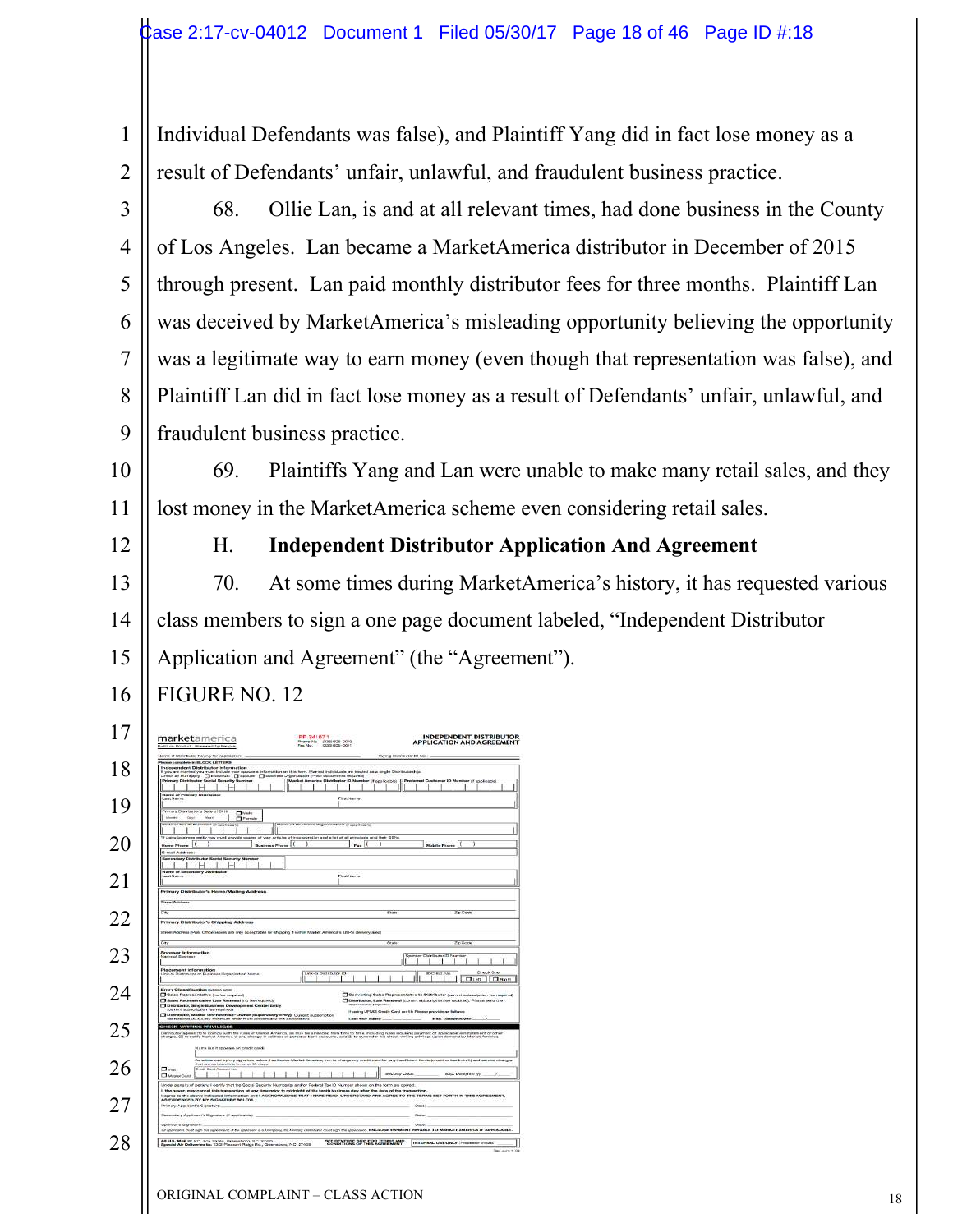1 1 2 2 3 3 4 4 5 5 6 6 71. The signature line of the Agreement, only requires a MarketAmerica distributor to "AGREE TO THE **TERMS** SET FORTH IN THIS AGREEMENT." (emphasis added). None of the "terms" in the Agreement provide for arbitration. Nowhere on the form, does MarketAmerica ask class members to assent or sign that they agree to any *conditions*. No term of the Agreement provides for arbitration, so no class member is bound by arbitration.

7 7 8 8 9 9 10 10 72. At the bottom of the form and *below* the signature box (See Figure No. 12 above), next to a box labeled "INTERNAL USE ONLY," the Agreement states "SEE REVERSE SIDE FOR TERMS **AND CONDITIONS** OF THIS AGREEMENT." (emphasis added).

11 11 12 12 73. The "conditions" on the reverse side include an arbitration provision, which provides as follows:

13 13

14 14

15 15

16 16

17 17

18 18

19 19

20 20

29. Arbitration. Any controversy or claim arising out of or relating to this Agreement, or the breach thereof, shall ultimately be settled by arbitration administered by the American Arbitration Association in accordance with its Commercial Arbitration Rules and judgment on the award rendered by the arbitrators may be entered in a court of competent jurisdiction. You understand that this arbitration provision means you are giving up the right to have any dispute you have regarding this Agreement heard by a jury and determined in a court of law. The arbitration shall be heard by one arbitrator, and it shall take place in Greensboro, North Carolina. Either party may seek emergency or provisional relief in the General Court of Justice, Guilford County, North Carolina, prior to invoking the arbitration remedy.

- 21 21
- 22 22
- 23 23
- 24 24
- 25 25

26 26

27 27

28 28

74. The arbitration provision is unenforceable because no class members were required to assent to the arbitration conditions by the terms of the Agreement itself, and the signature line block confirms only the "terms" of the Agreement need be assented to. In the alternative, this is highly misleading.

75. In the alternative, the arbitration provision is unconscionable because *inter alia*, it permits MarketAmerica the unilateral right to modify the conditions of

ORIGINAL COMPLAINT – CLASS ACTION 19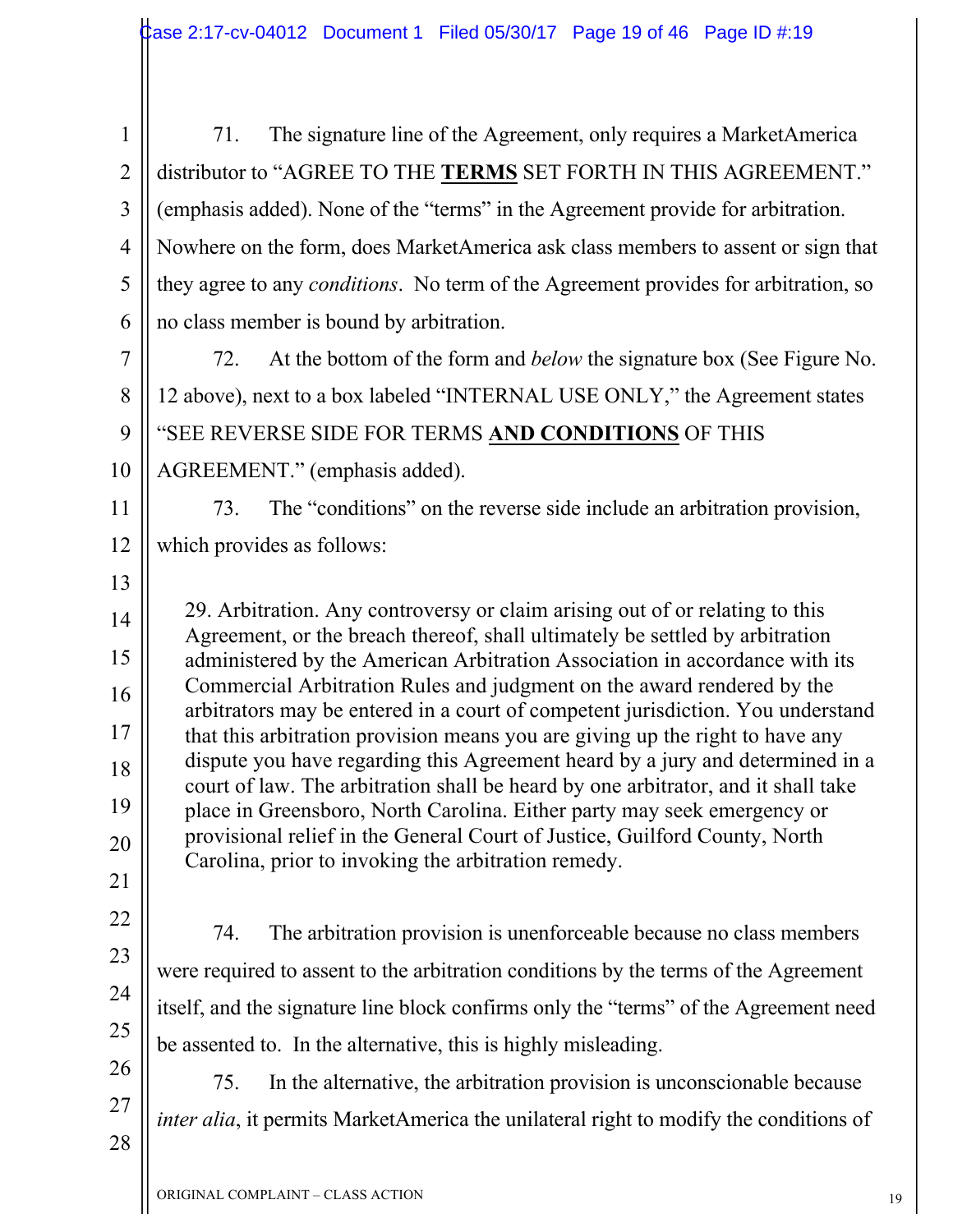1 1 2 2 3 3 4 4 5 5 6 6 the arbitration policy, the rules of Commercial Arbitration for AAA do not provide for prevailing party fees and class members would have to pay the cost and fees of arbitration despite their entitlement to costs of suit and fees should they be the prevailing party in this action, the pre-litigation requirements of MarketAmerica prior to bringing action are unconscionable, and for other reasons to be asserted to the extent motion practice is initiated.

7 7 8 8 76. In the alternative, the arbitration provision is unenforceable as a matter of law and as a matter of fact on other grounds.

9 9 10 10 11 11 77. In the alternative, the arbitration provision is unenforceable related to the injunctive relief requested in this Complaint, based on recent California Supreme Court authority.

12 12

13 13

### V. **CLASS ACTION ALLEGATIONS**

77. Plaintiffs seek to represent a nationwide class defined as follows:

14 14 15 15 78. Plaintiffs bring this action as a class action under Federal Rule of Civil Procedure 23.

16 16 17 17 79. Plaintiffs seek to certify a class pursuant to Fed. R. Civ. Proc. 23(a), 23(b), 23(c)(4), and 23(c)(5), if necessary.

18 18 19 19 20 20 21 21 22 22 80. Plaintiffs seek relief on behalf of themselves and the following class: persons who paid start-up fees, monthly fees, annual fees, seminar ticket fees, any other fees imposed by Market America, and/or purchased products from MarketAmerica between March 9, 2010, to the present date, who lost money from their participation in the MarketAmerica scheme.

23 23 24 24 25 25 26 26 27 27 81. Subject to confirmation, clarification and/or modification based on discovery to be conducted in this action, Plaintiffs also seek to represent a sub-class in California, defined as follows: persons residing in California who paid start-up fees, monthly fees, annual fees, seminar ticket fees, any other fees imposed by Market America, and/or purchased products from MarketAmerica between March 9, 2010, to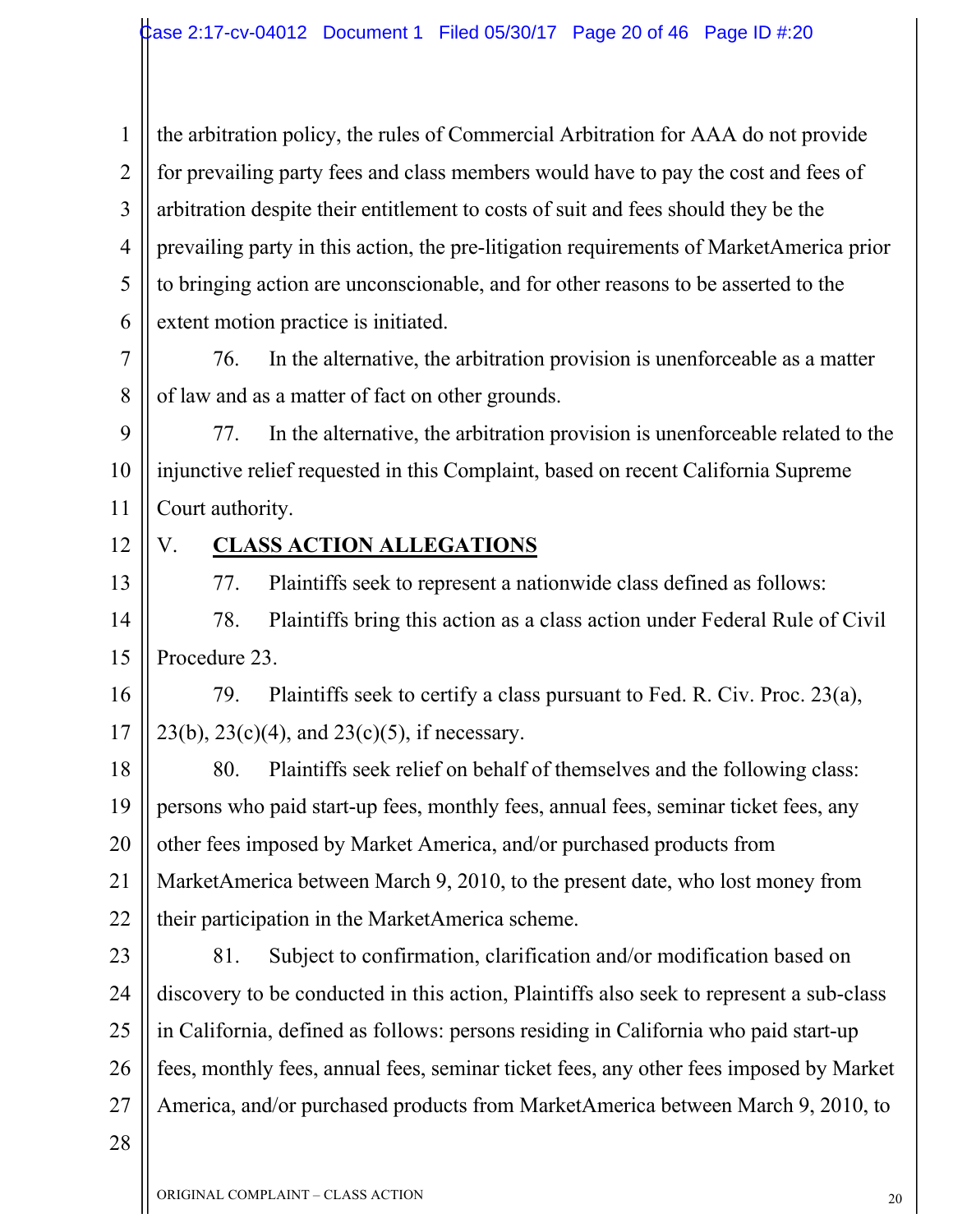1 1 2 2 the present date, who lost money from their participation in the MarketAmerica scheme.

3 3 4 4 5 5 6 6 7 7 8 8 9 9 82. Subject to confirmation, clarification and/or modification based on discovery to be conducted in this action, Plaintiff also seeks to represent a sub-class of all worldwide participants of MarketAmerica, defined as follows: persons residing anywhere in the World who paid start-up fees, monthly fees, annual fees, seminar ticket fees, any other fees imposed by Market America, and/or purchased products from MarketAmerica between March 9, 2010, to the present date, who lost money from their participation in the MarketAmerica scheme.

10 10 11 11 12 12 13 13 14 14 15 15 16 16 17 17 18 18 83. Pursuant to the previous paragraph of this complaint, the damage to any person living anywhere else other than the United States involved a domestic injury to business or property because all contracts of independent business owners were negotiated, executed, and stored on a server in the United States owned by MarketAmerica, and are available on the worldwide web, involved a significant connection to domestic commerce in that the labeling, products, and other parts of the manufacturing and sales and marketing process were conducted from the United States, and for other reasons to be provided according to proof, and after the opportunity for discovery.

19 19 20 20 84. Excluded from the class are the Defendants, family members, this Court, and any "Director" of MarketAmerica.

21 21 22 22 23 23 85. Plaintiffs seek to pursue a private attorney general action for injunctive relief for themselves and all members of the class, and they satisfy the standing and class action requirements.

24 24 25 25 26 26 27 27 28 28 86. While the exact number of members in the Class and Subclasses are unknown to Plaintiffs at this time, and can only be determined by appropriate discovery, membership in the class and subclasses is ascertainable based upon the records maintained by Defendant. It is estimated that the members of the Class are greater than 250,000, nationwide.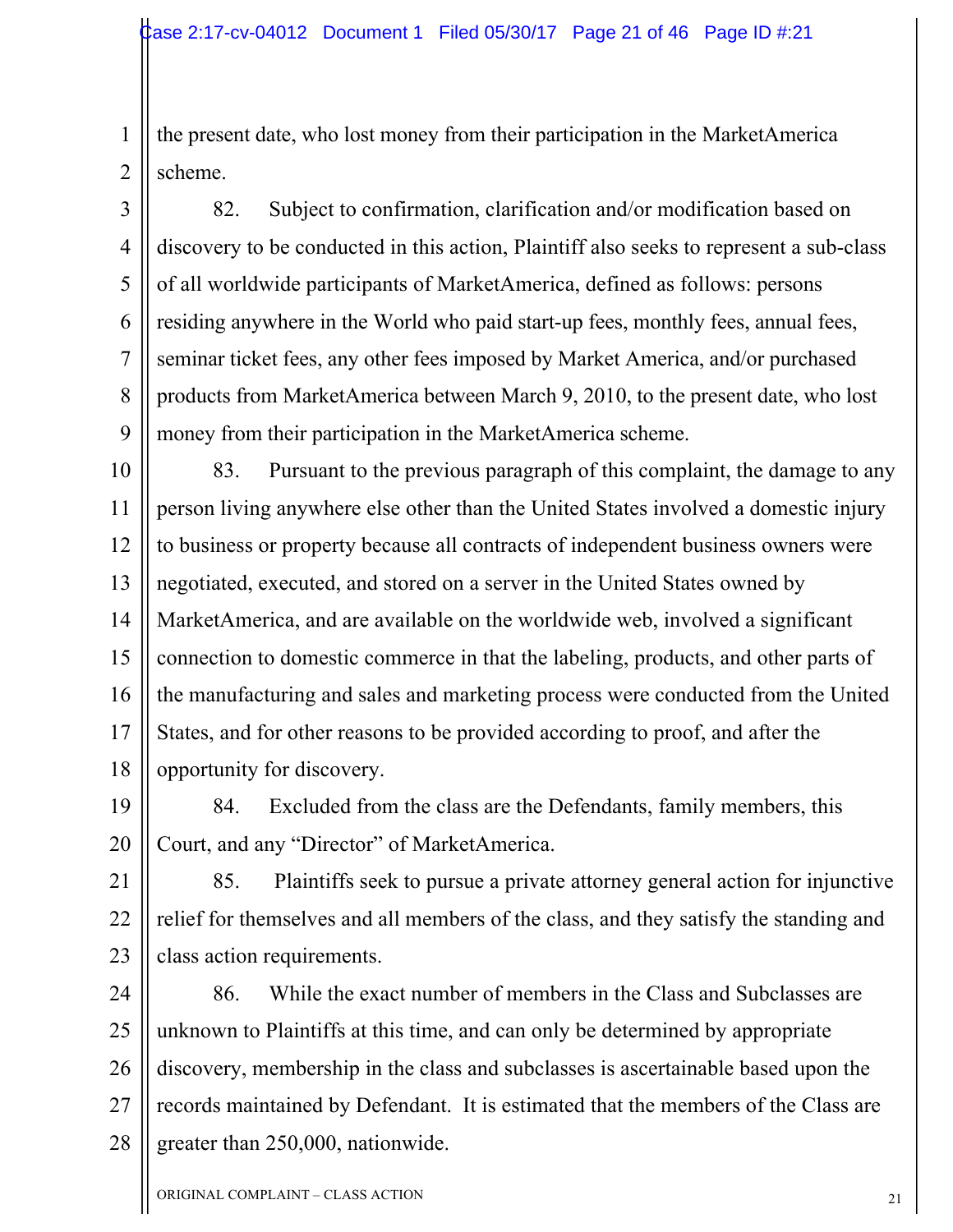87. Therefore, the Class and Subclasses are so numerous that individual joinder of all Class and Subclass members is impracticable.

2 2

3 3 4 4 5 5 6 6 7 7 8 8 9 9 10 10 11 11 12 12 13 13 14 14 15 15 16 16 17 17 18 18 19 19 88. There are questions of law and/or fact common to the class and subclasses, including but not limited to: (a) Whether the arbitration policy is enforceable; (b) Whether MarketAmerica is operating an endless chain; (c) Whether Distributors paid money to MarketAmerica for (1) the right to sell a product and (2) the right to receive, in return for recruiting others, rewards which were unrelated to the sale of the product to retail consumers; (d) Whether MarketAmerica's rules apply to Section 327 claims; (e) If the MarketAmerica rules do apply, are MarketAmerica's rules effective; (f) If the MarketAmerica rules do apply, and MarketAmerica's rules are effective, did MarketAmerica enforce those rules; (g) Whether MarketAmerica or the Individual Defendants omitted to inform the Plaintiffs and the plaintiff class that they were entering into an illegal scheme where an overwhelming number of participants lose money; (h) Whether MarketAmerica's statements of compensation during the Class Period were deceptive and misleading; (i) Whether MarketAmerica's conduct constitutes an unlawful, unfair and/or deceptive trade practice under California state law; (j) Whether MarketAmerica's conduct constitutes unfair competition under California state law; and (k) Whether MarketAmerica's conduct constitutes false advertising under California state law.

20 20 21 21 22 22 89. These and other questions of law and/or fact are common to the class and subclasses and predominate over any question affecting only individual class members.

23 23 24 24 25 25 90. Plaintiffs' claims are typical of the claims of the class and subclasses in that Plaintiffs were Distributors for Defendant MarketAmerica and lost money because of the illegal scheme.

26 26 27 27 28 28 91. Plaintiffs will fairly and adequately represent the interests of the class and subclasses. Plaintiffs' claims are typical of those of the class and subclasses. Plaintiffs' interests are fully aligned with those of the class and subclasses. And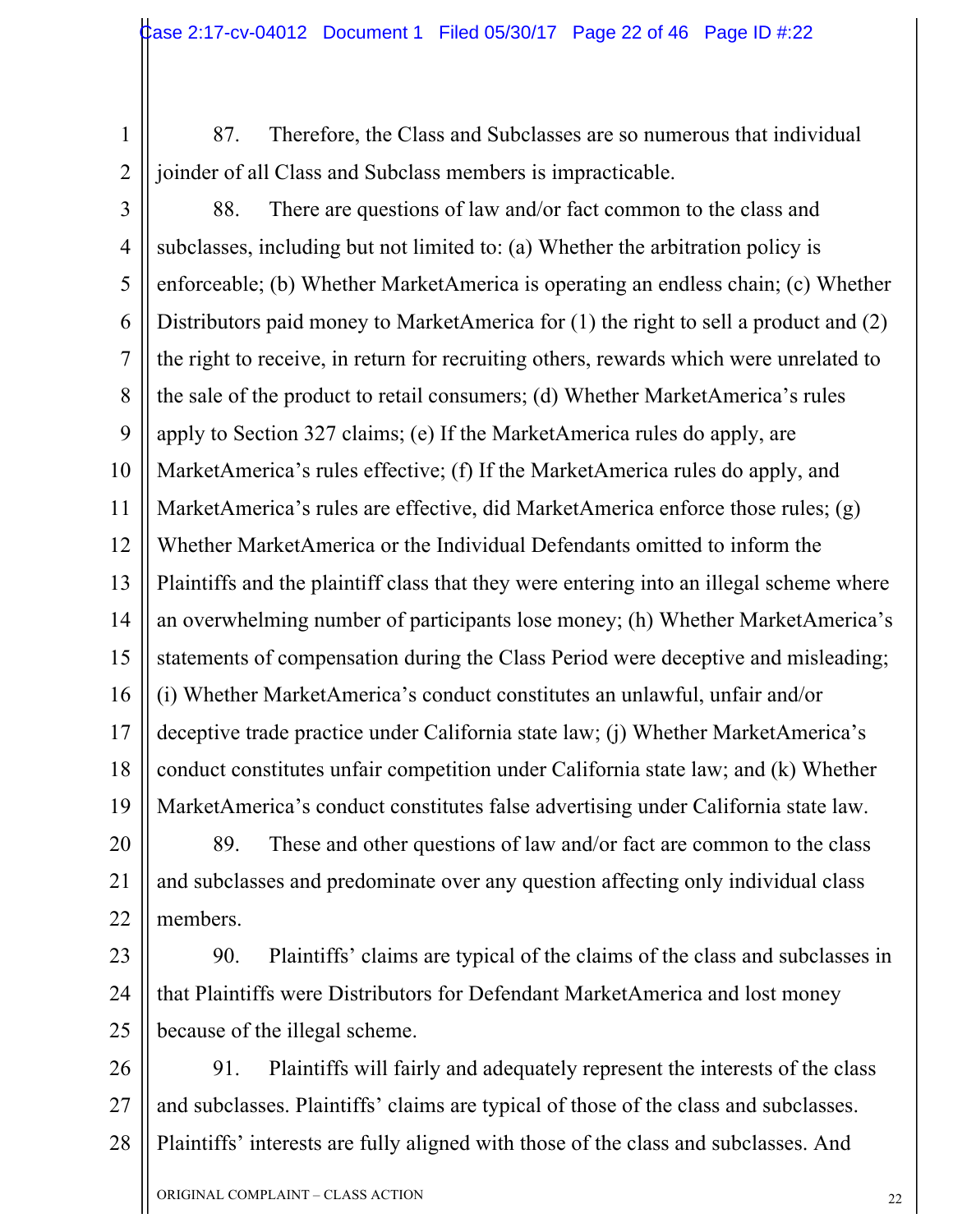1 1 2 2 Plaintiffs have retained counsel experienced and skilled in complex class action litigation.

3 3 4 4 5 5 6 6 7 7 92. Class action treatment is superior to the alternatives for the fair and efficient adjudication of the controversy alleged, because such treatment will allow many similarly-situated persons to pursue their common claims in a single forum simultaneously, efficiently and without unnecessary duplication of evidence, effort, and expense that numerous individual actions would engender.

8 8 9 9 93. Plaintiffs know of no difficulty likely to be encountered in the management that would preclude its maintenance as a class action.

10 10

11 11

12 12

13 13

14 14

# VI. **CLAIMS FOR RELIEF**

### **FIRST CLAIM FOR RELIEF**

**Judgment Declaring the Arbitration Provision Unenforceable**

(Plaintiffs on Behalf of Themselves And Those Similarly Situated, Against All Defendants, including DOES 1 through 10)

15 15 16 16 94. Plaintiffs reallege all allegations as if fully set forth herein, and incorporate previous allegations by reference.

17 17 18 18 19 19 95. Because the MarketAmerica Agreement itself does not require any class member to assent, by signature, to the "conditions," the arbitration provision is unenforceable related to the claims in this action.

20 20 21 21 22 22 23 23 24 24 25 25 96. MarketAmerica's "conditions" buried at the bottom of the form, below the signature block and next to a box "for internal use only" include an arbitration provision. The conditions grant MarketAmerica the power to unilaterally modify the terms of the Agreement, including the arbitration provision, at any time and without prior notice, thereby rendering the arbitration provision illusory, lacking consideration, and therefore unenforceable.

26 26 27 27 97. The arbitration provision is alternatively, unenforceable as a matter of fact, and law.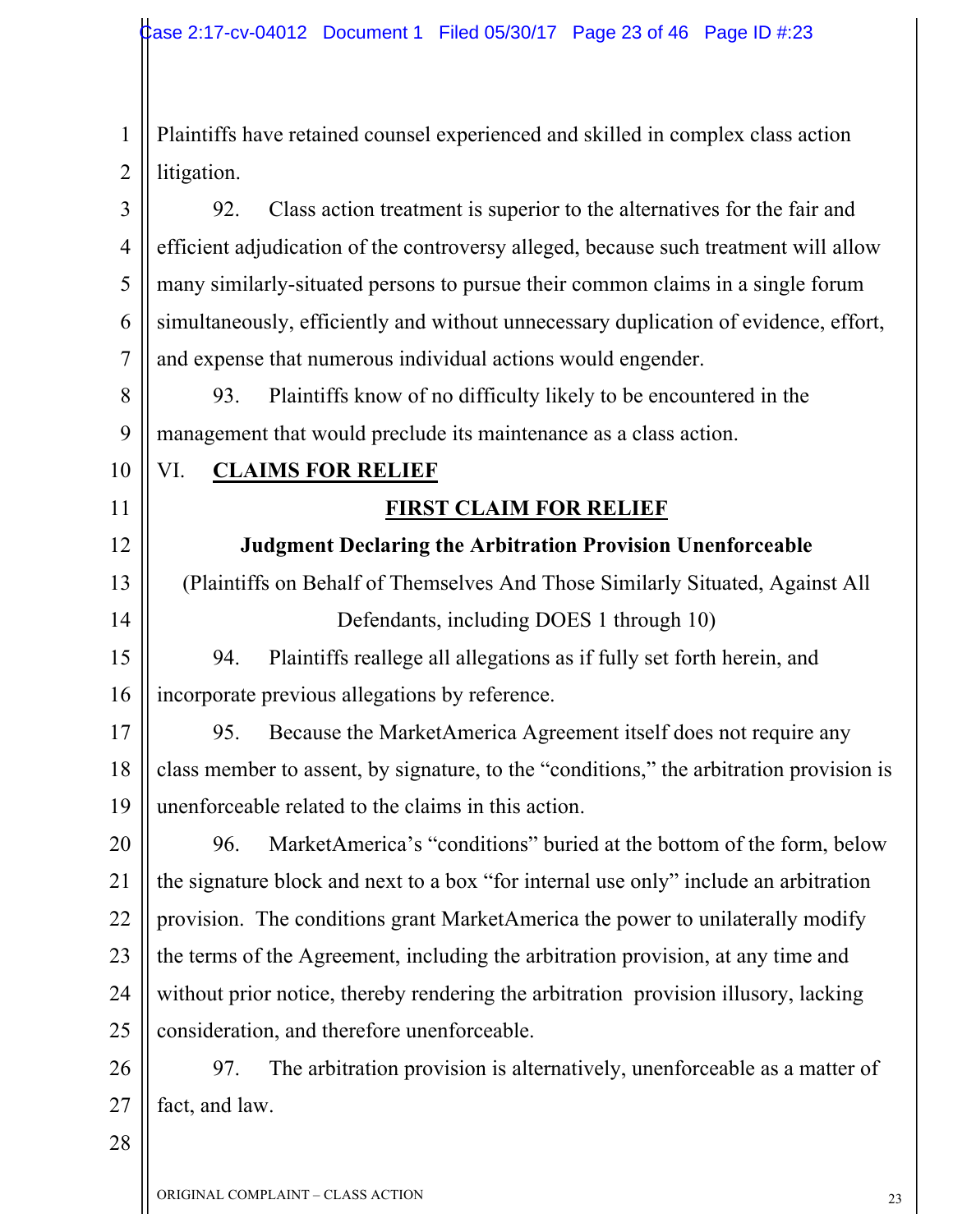1 1 2 2 3 3 4 4 98. For these reasons, and those legal reasons to be stated in connection with any motion practice initiated by the Defendants, the Court should declare that the arbitration provision is illusory, lacks consideration, and unenforceable, and that the Plaintiffs' claims and the Classes' claims are properly before this Court.

#### **SECOND CLAIM FOR RELIEF**

## **ENDLESS CHAIN SCHEME; California Penal Code § 327 and Section 1689.2 of the California Civil Code**

(Plaintiffs on behalf of themselves and the Class, Against All Defendants including DOES 1 through 10)

10 10 11 11 97. Plaintiffs reallege all allegations as if fully set forth herein, and incorporate previous allegations by reference.

12 12 13 13 14 14 15 15 16 16 98. Section 1689.2 of the California Civil Code provides: "[a] participant in an endless chain scheme, as defined in Section 327 of the Penal Code, may rescind the contract upon which the scheme is based, and may recover all consideration paid pursuant to the scheme, less any amounts paid or consideration provided to the participant pursuant to the scheme."

17 17 18 18 19 19 99. The Defendants are operating an endless chain scheme under Section 327 of the Penal Code because they have contrived, prepared, set up, and proposed an endless chain.

20 20 21 21 22 22 23 23 24 24 100. The MarketAmerica operations constitute a scheme for the disposal or distribution of property whereby class members pay a valuable consideration for the chance to receive compensation for introducing one or more additional persons into participation in the scheme or for the chance to receive compensation when a person introduced by the participant introduces a new participant.

25 25 26 26 27 27 28 28 101. Independently, the MarketAmerica operations constitute an endless chain because members pay an initial fee and then sign up for indefinite monthly automatic deductions to maintain their memberships, only to have a membership terminated if he fails to pay.

5 5

6 6

7 7

8 8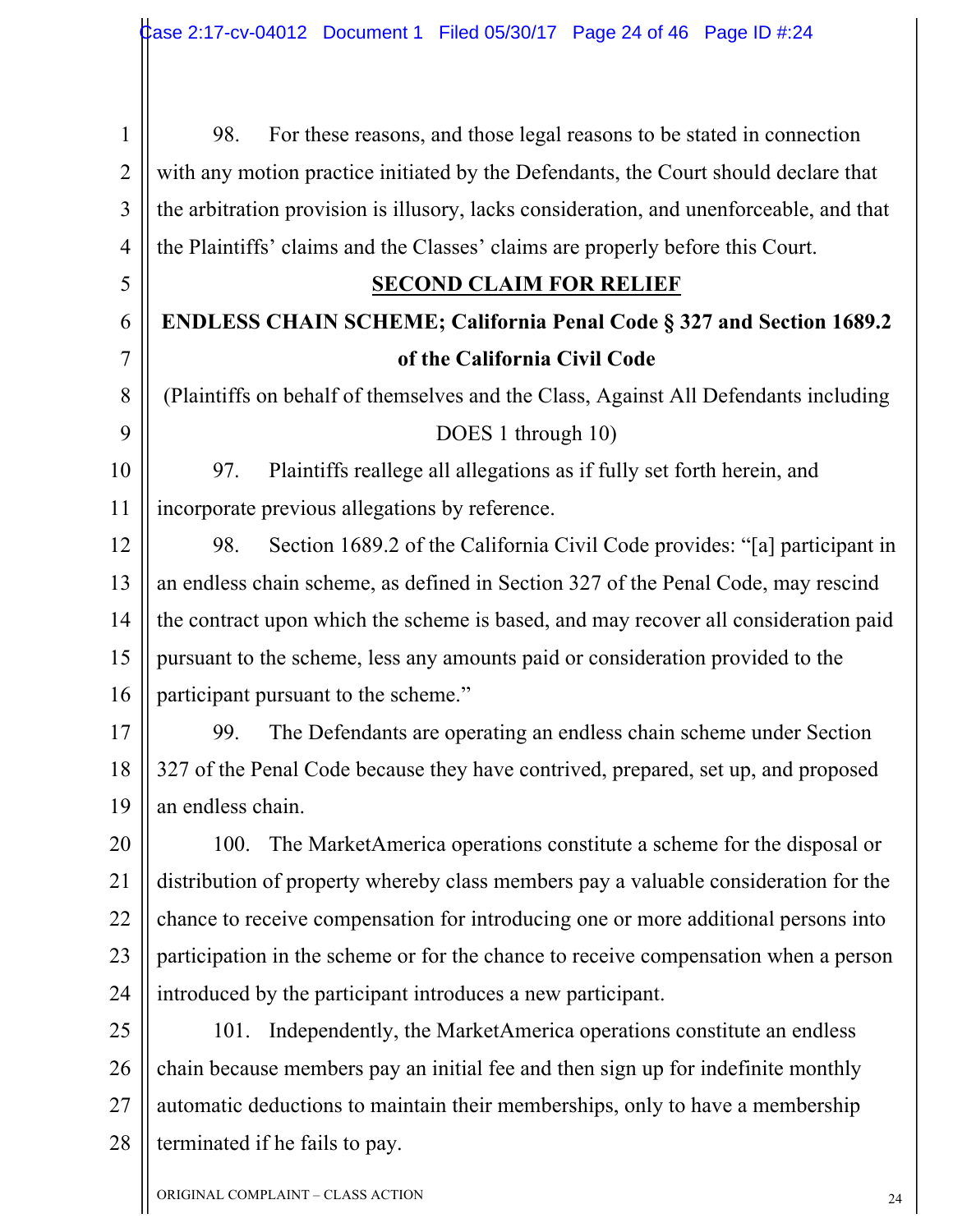1 1 2 2 3 3 4 4 102. Independently, the MarketAmerica operations constitute an endless chain because defendants tell victims they earn commissions by recruiting other people to buy memberships and the members, were in turn, instructed to recruit more members.

5 5 6 6 7 7 8 8 9 9 103. Independently, the MarketAmerica operations constitute an endless chain because Defendants' commissions, income, lottery gifts like vehicles, and free products were based on a current member's sales of memberships to new members whether any of these members actually used their MarketAmerica membership to sell any products.

10 10 11 11 12 12 104. Plaintiffs and the class have suffered an injury in fact and have lost money or property because of MarketAmerica and the Individual Defendants'operation of an endless chain, business acts, omissions, and practices.

13 13 14 14 15 15 16 16 17 17 18 18 105. Plaintiffs and the class are entitled to: (a) rescind the contracts/agreements upon which the scheme is based and recover all consideration paid under the scheme, less any amounts paid or consideration provided to the participant under the scheme; (b) restitution, compensatory and consequential damages (where not inconsistent with their request for rescission or restitution); and (c) attorneys' fees, costs, pre and post-judgment interest.

19 19

**THIRD CLAIM FOR RELIEF**

20 20 21 21 **Unfair and Deceptive Practices Claims Under Cal. Bus, & Prof. Code § 17200,**  *et seq***.**

22 22 23 23 (Plaintiffs on behalf of themselves and the Class Against All Defendants including DOES 1 through 10)

24 24 25 25 106. Plaintiffs reallege all allegations as if fully set forth herein, and incorporate previous allegations by reference.

26 26 27 27 28 28 107. All claims brought under this Third Cause of action that refer or relate to the unlawful, fraudulent or unfair "endless chain" of the Defendants are brought on behalf of Plaintiffs and the Class.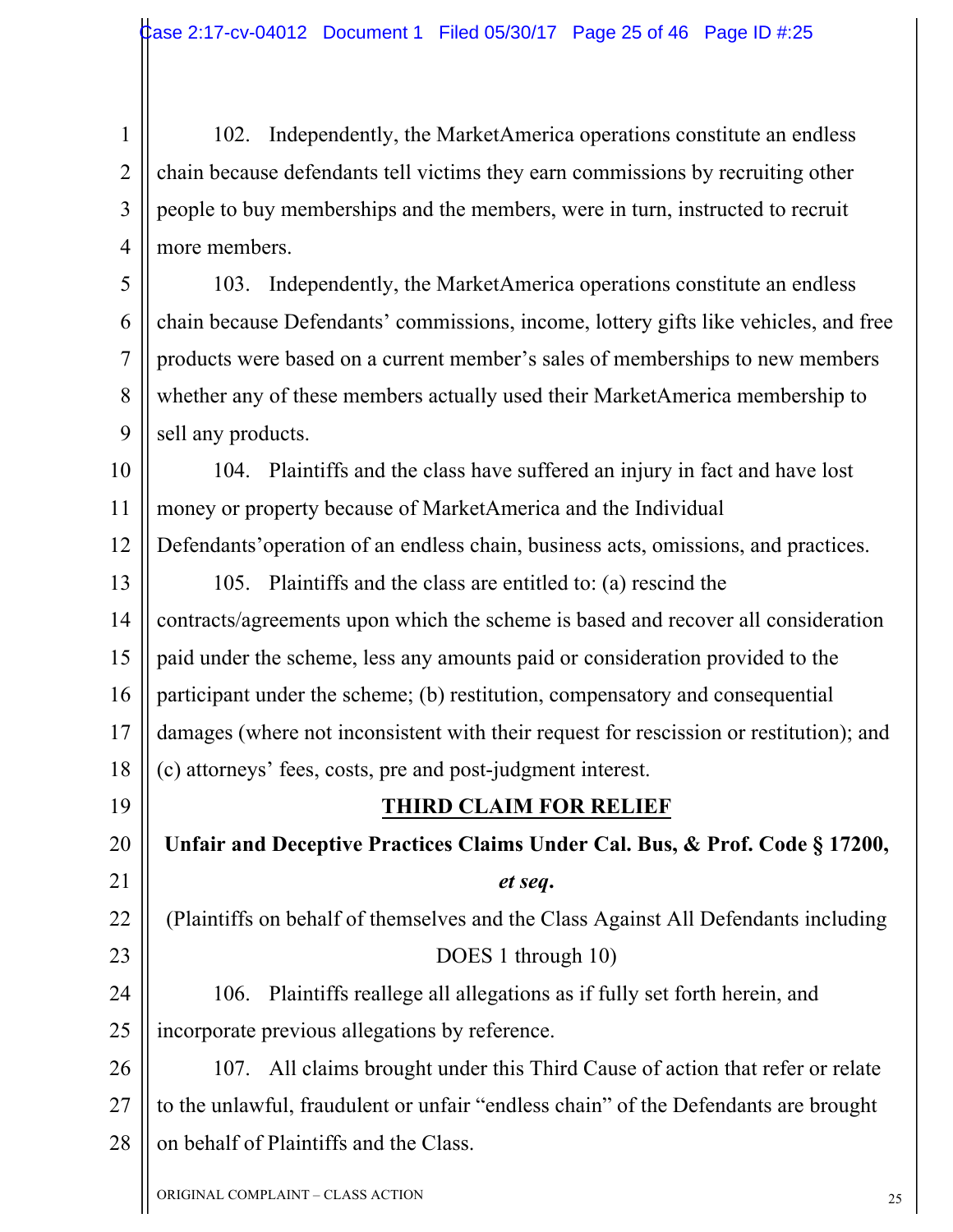1 1 2 2 3 3 108. All claims brought under this Third Cause of Action that refer or relate to the unlawful, fraudulent or unfair the statements, the touted MarketAmerica "business opportunity" are brought on behalf of Plaintiffs and the Class.

4 4 5 5 6 6 7 7 8 8 9 9 10 10 109. MarketAmerica has engaged in constant and continuous unlawful, fraudulent and unfair business acts or practices, and unfair, deceptive, false and misleading advertising within the meaning of the California Business and Professions Code § 17200, *et seq*. The acts or practices alleged constitute a pattern of behavior, pursued as a wrongful business practice that has victimized and continues to victimize thousands of consumers for which Plaintiffs' seek to enjoin from further operation. The MarketAmerica Sales and Marketing Plan Is Unlawful.

11 11 12 12 110. Under California Business and Professions Code § 17200, an "unlawful" business practice is one that violates California law.

13 13 14 14 15 15 111. MarketAmerica's business practices are unlawful under § 17200 because they constitute an illegal "endless chain" as defined under, and prohibited by, California Penal Code § 327.

16 16 17 17 18 18 112. MarketAmerica utilizes its illegal "endless chain" with the intent, directly or indirectly, to dispose of property in MarketAmerica's products and to convince Distributors to recruit others to do the same.

19 19 20 20 113. MarketAmerica's business practices are unlawful pursuant to §17200 because they violate §17500 *et seq.*, as alleged in the Third Cause of Action.

21 21 22 22 114. Under California Business and Professions Code § 17200, a "fraudulent" business practice is one that is likely to deceive the public.

23 23 24 24 25 25 26 26 27 27 115. MarketAmerica's business practices are fraudulent in two separately actionable ways: (1) MarketAmerica's business constitutes an illegal and deceptive "endless chain;" (2) the touted, yet non-existent, MarketAmerica "business opportunity" is for everyone, including but not limited to MarketAmerica's massive advertising campaign and the misleading statements of compensation.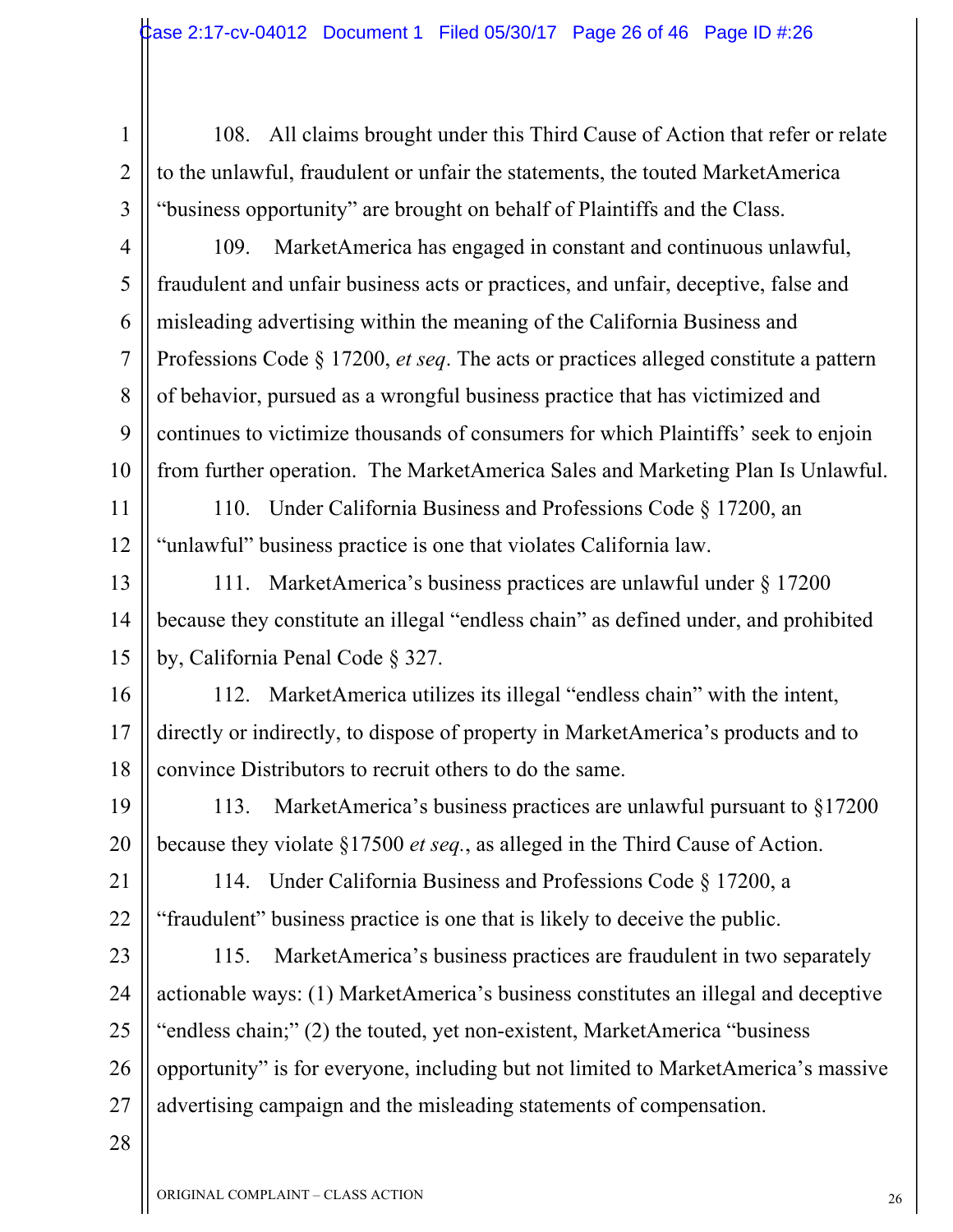2 2

3 3

4 4

116. First, as detailed herein, Defendants promoted participation in the MarketAmerica endless chain, which has a compensation program based on payments to participants for the purchase of product by participants, not the retail sale of products or services.

5 5 6 6 7 7 117. MarketAmerica has made numerous misleading representations about the business opportunity of MarketAmerica and the income that a recruit or a distributor can realize by becoming a distributor and participating in the scheme.

8 8 9 9 118. MarketAmerica knew, or should have known, that the representations about the business opportunity of MarketAmerica were misleading in nature.

10 10 11 11 12 12 13 13 119. As a direct result of MarketAmerica' fraudulent representations and omissions regarding the MarketAmerica endless chain described herein, MarketAmerica wrongly acquired money from Plaintiff and the members of the classes.

14 14 15 15 16 16 17 17 120. Second, MarketAmerica touted, in numerous different ways as part of a massive advertising campaign, a "business opportunity," which MarketAmerica also repeatedly and in many ways represented, among other things, as being "for everyone" and allowing "full time" or "part time" opportunities.

18 18 19 19 20 20 121. The massive advertising campaign included among other things, the website, emails, websites, presentations by MarketAmerica, training, word of mouth among Distributors, and events.

21 21 22 22 23 23 24 24 25 25 26 26 27 27 28 28 122. As part of this campaign and a further inducement to potential Distributors, MarketAmerica made and disseminated statements of compensation that further misled the public, among other things: (1) by using cryptic and technical terms known to MarketAmerica but not to the general public or to those exploring the claimed "business opportunity," (2) by highlighting the successful persons, i.e., those that received compensation from MarketAmerica, and the average gross compensation paid by MarketAmerica to those winners, (3) by failing to disclose the actual number of successful persons as compared to the number of Distributors who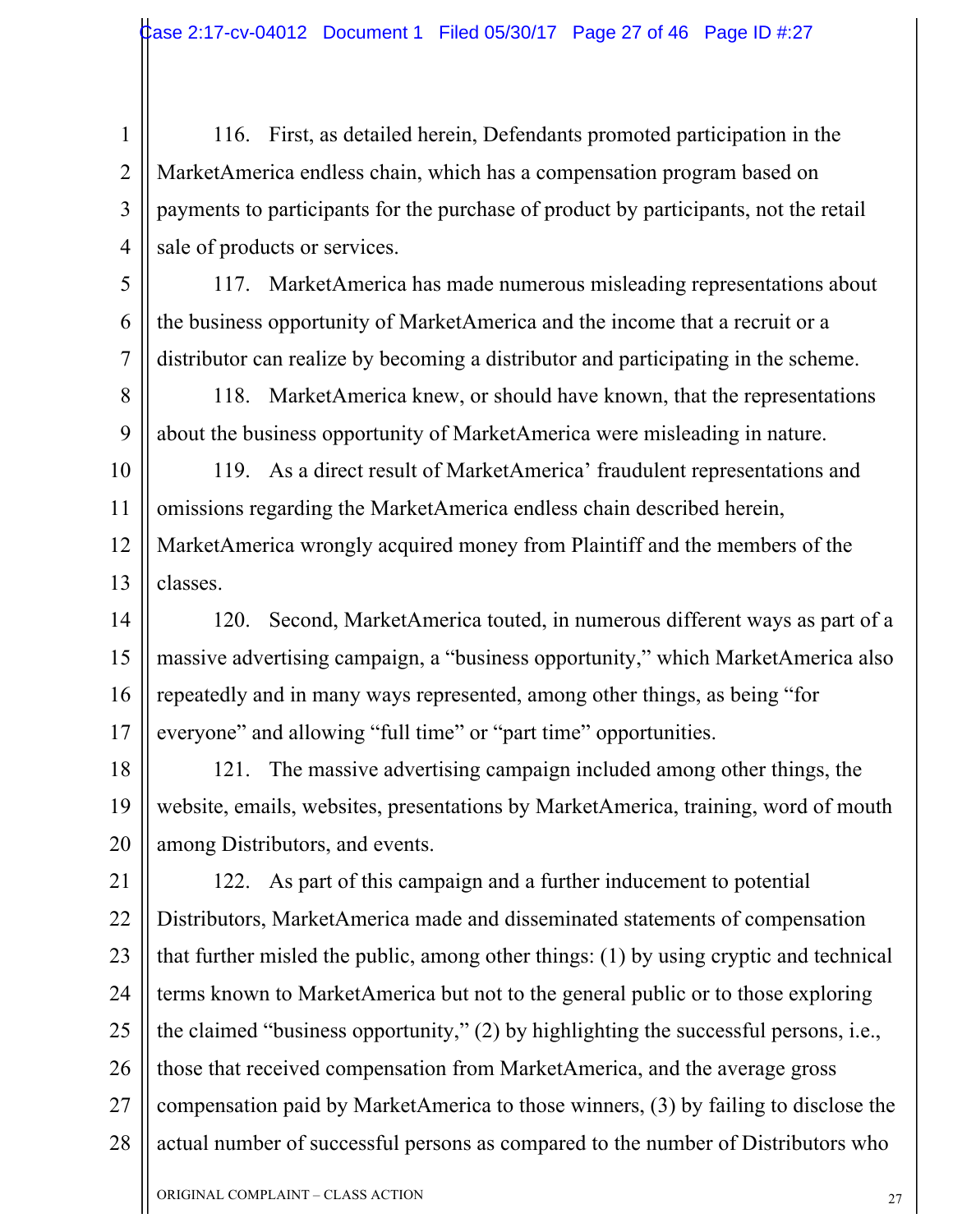1 1 2 2 3 3 received no compensation from MarketAmerica (i.e., the "losers"), and (4) by downplaying and omitting the risks and costs involved in starting an MarketAmerica Distributorship and succeeding in such a Distributorship.

4 4

5 5

6 6

7 7

123. In reality, the touted "business opportunity" was only for a select few, and those that were recruited specially. And these numbers did not include expenses incurred by distributors in the operation or promotion of their businesses, meaning there were likely more net losers who made no profit at all.

8 8 9 9 10 10 11 11 12 12 13 13 14 14 124. MarketAmerica knew, or should have known, that the selective information presented to distributors in the compensation and its massive adverting campaign during that time frame touting its purported "business opportunity" was likely to mislead the public and did in fact mislead the public into believing that there was a legitimate "business opportunity" in which Distributors, or a large portion of them, could make money in either a full or part time capacity. In fact, however, there was no such "business opportunity," except for a very select few.

15 15 16 16 17 17 18 18 19 19 125. As a direct result of MarketAmerica' fraudulent representations and omissions regarding the Statement and the massive adverting campaign during that time frame and thereafter touting MarketAmerica's purported "business opportunity" described herein, MarketAmerica wrongly acquired money from Plaintiffs and the members of the classes.

20 20 21 21 22 22 126. The named Plaintiffs have standing to bring these § 17200 claims under the fraudulent prong, and can demonstrate actual reliance on the alleged fraudulent conduct.

23 23 24 24 25 25 26 26 27 27 127. For instance, Plaintiffs have been in receipt of misleading and false financial statements and marketing materials/seminar papers, which promoted the MarketAmerica' scheme and claimed "business opportunity" and contained material false representations regarding the success Distributors could achieve through MarketAmerica by purchasing products and recruiting others to do the same.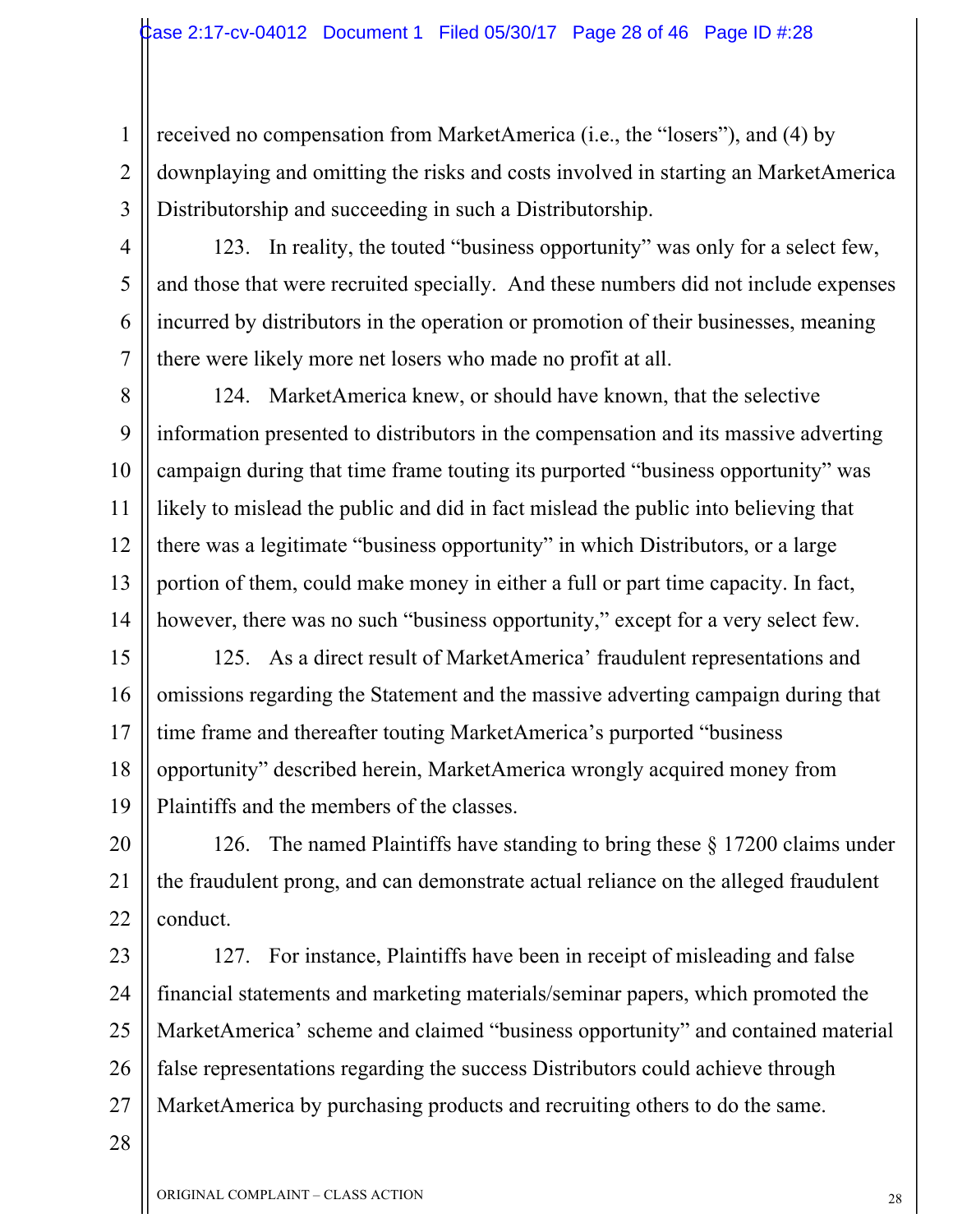1 1 2 2 3 3 4 4 5 5 6 6 7 7 8 8 9 9 10 10 11 11 12 12 13 13 14 14 15 15 16 16 17 17 18 18 19 19 20 20 21 21 22 22 23 23 24 24 25 25 128. There were other representations made to Distributors as part of the massive advertising campaign regarding the claimed "business opportunity," on which Plaintiff or some of the Class Members, reasonably believed the representations they could succeed in the "business opportunity," did not return the refund, purchased MarketAmerica products and did not immediately return them, signed up as MarketAmerica Distributors, and attempted to and recruited others to do the same. These other representations include, but are not limited to the following: (a) emails from MarketAmerica that promoted MarketAmerica and contained material false representations regarding the success that a distributor could achieve through MarketAmerica by purchasing products and recruiting others to do the same; (b) websites, such as www.shop.com and marketamerica.com, which promoted the fraudulent scheme through videos of Individual Defendants containing material false representations regarding the "business opportunity" available to Distributors and the wealth that a distributor could get by agreeing to become an MarketAmerica distributor; (c) Presentations by MarketAmerica Distributors which contained material false representations regarding the "business opportunity" and the success that a distributor could get through MarketAmerica by purchasing products and recruiting others to do the same; (d) Presentations by MarketAmerica, including the presentations described in this complaint, which contained material false representations regarding the "business opportunity" and the success that a distributor could get through MarketAmerica by purchasing products and recruiting others to do the same; (e) Training and events where MarketAmerica Distributors made material false representations regarding the "business opportunity" and the success that a distributor could get through MarketAmerica by purchasing products and recruiting others to do the same.

26 26 27 27 28 28 129. To the extent proof of reliance is required of Plaintiffs, MarketAmerica and the Individual Defendants knew that Plaintiffs and the class would reasonably rely on their representations and omissions, which would cause the Plaintiffs and the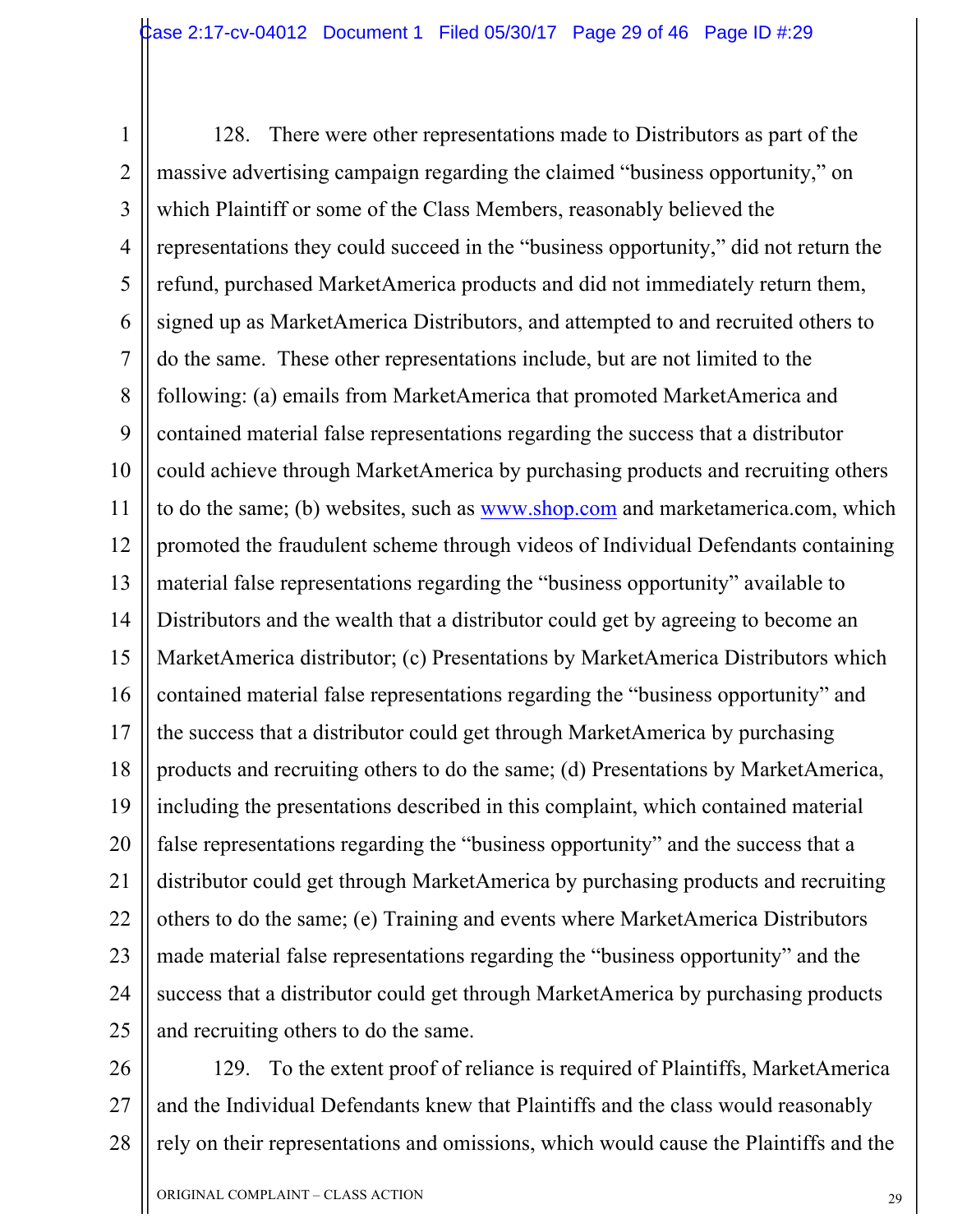class joining the fraudulent endless chain scheme and purchasing the products, and Plaintiffs did in fact reasonably rely upon such representations and omissions.

130. Indeed, had Plaintiffs and the class known that MarketAmerica and its Individual Defendants were promoting an endless chain, they would not have become MarketAmerica Distributors in the first place and, if learned after becoming a distributor, they would not have purchased MarketAmerica products thereafter.

7 7 8 8 9 9 10 10 11 11 131. Had Plaintiffs and the class known that MarketAmerica was promoting a "business opportunity" that did not exist except for a select few, they would not have become MarketAmerica Distributors in the first place and, if learned after becoming a distributor, they would not have purchased MarketAmerica products thereafter.

12 12 13 13 14 14 132. Finally, the fraudulent acts, representations and omissions described herein were material not only to Plaintiffs and the class (as described in this complaint), but also to reasonable persons.

15 15 16 16 17 17 18 18 133. Under California Business and Professions Code § 17200, a business practice is "unfair" if it violates established public policy or if it is immoral, unethical, oppressive or unscrupulous and causes injury which outweighs its benefits.

19 19 20 20 21 21 22 22 23 23 24 24 134. For the reasons set forth herein and above, MarketAmerica's promotion and operation of an unlawful and fraudulent endless chain, and its fraudulent representations and omissions regarding its purported "business opportunity," are also unethical, oppressive, and unscrupulous in that MarketAmerica is and has been duping Plaintiff and the class out of billions, or at least hundreds of millions, of dollars.

25 25 26 26 27 27 135. MarketAmerica's actions have few, if any, benefits. Thus, the injury caused to Plaintiff and the class easily and dramatically outweigh the benefits, if any.

28 28

1 1

2 2

3 3

4 4

5 5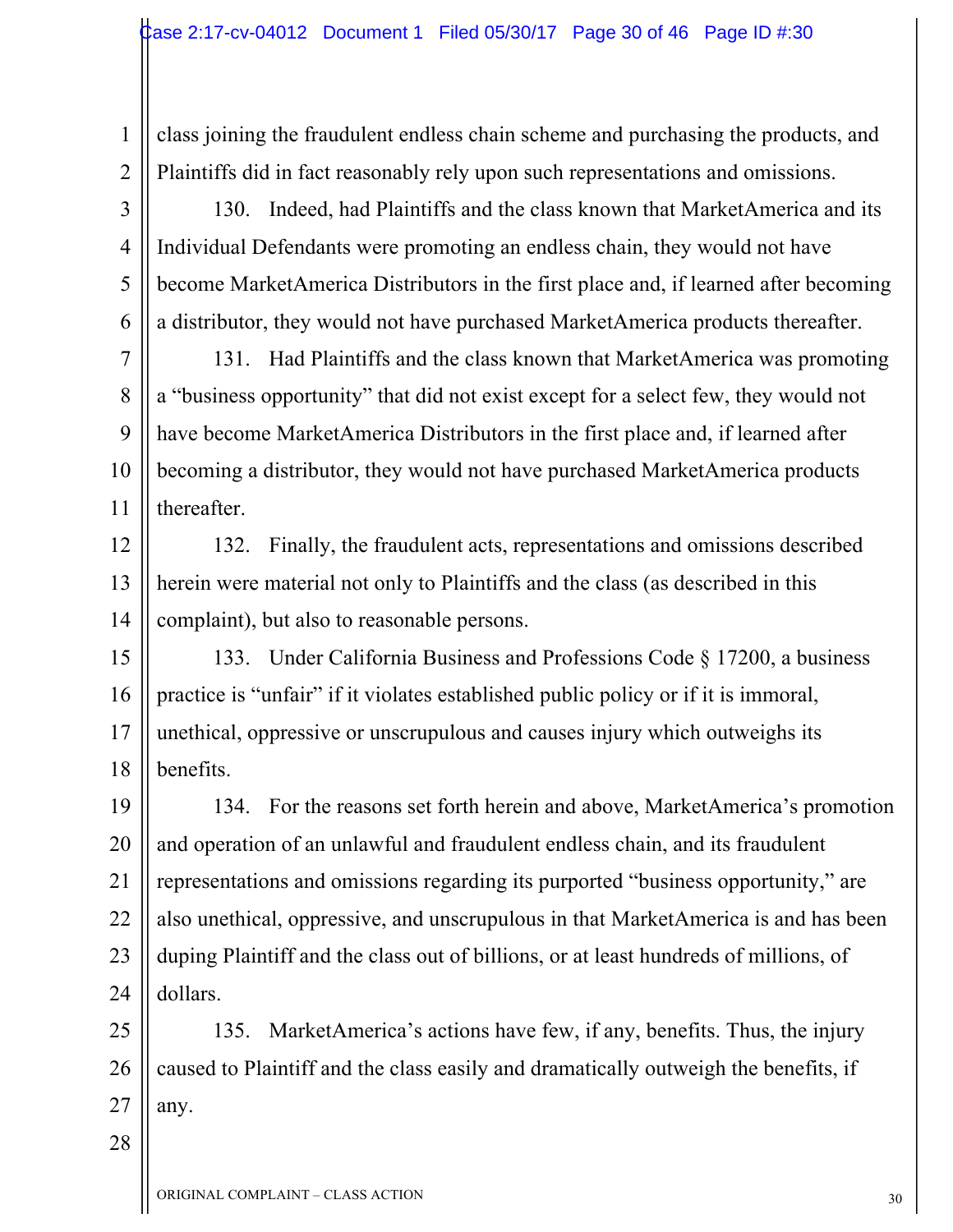1 1 2 2 3 3 4 4 5 5 6 6 7 7 8 8 9 9 10 10 11 11 12 12 13 13 14 14 15 15 16 16 17 17 18 18 19 19 20 20 21 21 22 22 23 23 24 24 25 25 26 26 27 27 28 28 136. Defendants should be made to disgorge all ill-gotten gains and return to Plaintiff and the class all wrongfully taken amounts. 137. Finally, Defendants' unlawful, fraudulent and unfair acts and omissions will not be completely and finally stopped without orders of an injunctive nature. Under California Business and Professions Code section 17203, Plaintiffs and the class seek a judicial order of an equitable nature against all Defendants, including, but not limited to, an order declaring such practices as complained of to be unlawful, fraudulent and unfair, and enjoining them from further undertaking any of the unlawful, fraudulent and unfair acts or omissions described herein. **FOURTH CLAIM FOR RELIEF False Advertising - California Business and Professions Code § 17500, et seq.** (Plaintiffs on behalf of themselves and the Class Against All Defendants including DOES 1 through 10) 138. Plaintiffs reallege all allegations as if fully set forth herein, and incorporate previous allegations by reference. 139. All claims brought under this Fourth Claim for Relief that refer or relate to the false, untrue, fraudulent or misleading endless chain of Defendants are brought on behalf of Plaintiffs and the Class. 140. All claims brought under this Fourth Cause of Action that refer or relate to the false, untrue, fraudulent or misleading statements of income are brought on behalf of Plaintiffs. 141. All claims brought under this Fourth Claim for Relief that refer or relate to the false, untrue, fraudulent or misleading statements of income are brought on behalf of Plaintiffs and the Class. 142. Defendants' business acts, false advertisements and materially misleading omissions constitute false advertising, in violation of the California Business and Professions Code § 17500, *et seq*.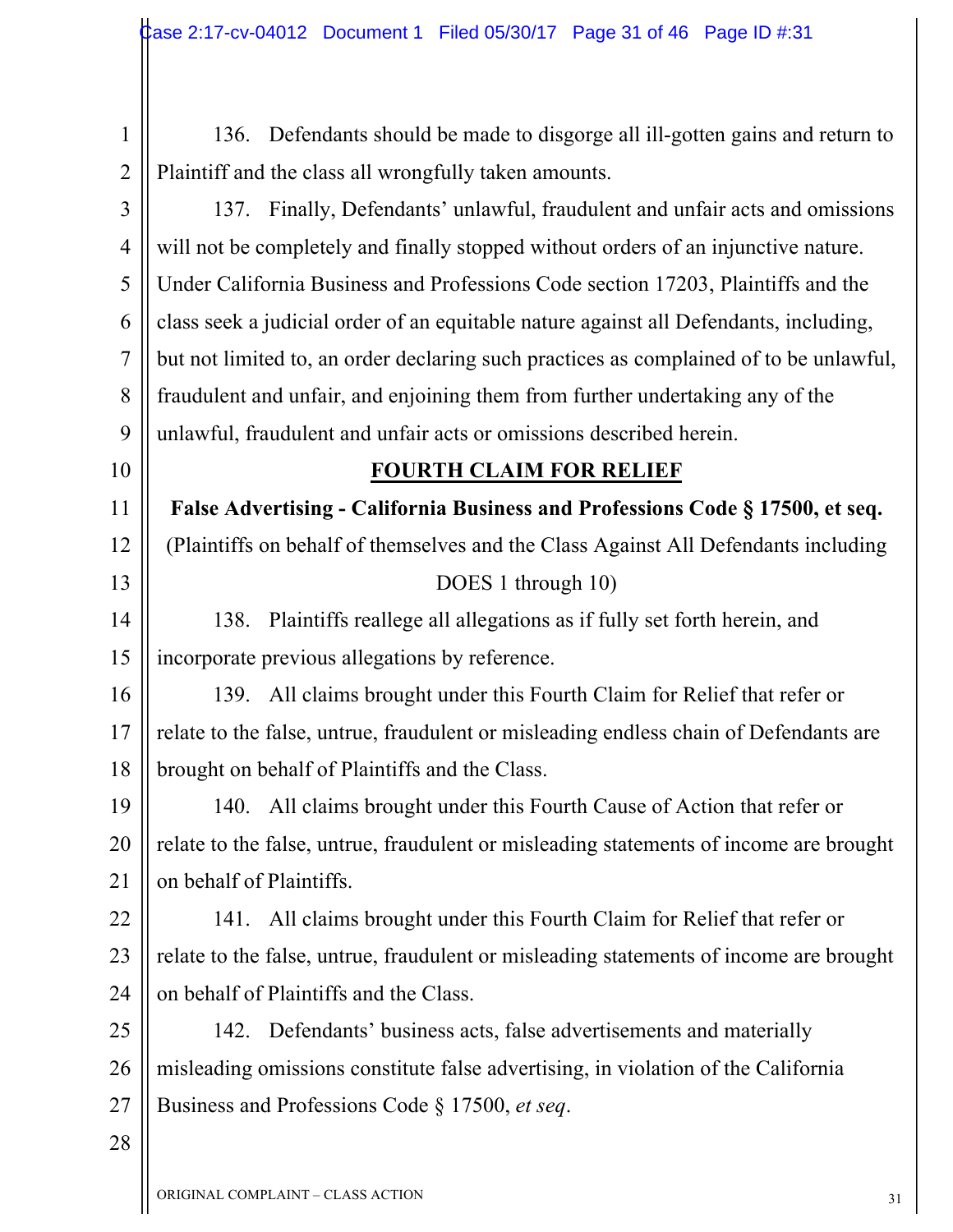143. Defendants engaged in false, unfair and misleading business practices, consisting of false advertising and materially misleading omissions regarding the purported "business opportunity," likely to deceive the public and include, but are not limited to, the items set forth above. MarketAmerica knew, or should have known, that the representations about the business opportunity of MarketAmerica were misleading in nature.

7 7 8 8 9 9 10 10 11 11 12 12 144. Because of Defendants' untrue and/or misleading representations, Defendants wrongfully acquired money from Plaintiff and the class members to which they were not entitled. The Court should order Defendants to disgorge, for the benefit of Plaintiff and all other MarketAmerica Distributors in the class who signed an agreement with MarketAmerica governed by California law their profits and compensation and/or make restitution to Plaintiff and the Class.

13 13 14 14 15 15 16 16 145. Under California Business and Professions Code Section 17535, Plaintiffs and the class seek a judicial order directing Defendants to cease and desist all false advertising related to the Defendants' illegal endless chain scheme, and such other injunctive relief as the Court finds just and appropriate.

17 17 18 18 19 19 20 20 21 21 22 22 146. Because of Defendants' untrue and/or misleading representations, Defendants wrongfully acquired money from Plaintiff and the class members to which they were not entitled. The Court should order Defendants to disgorge, for the benefit of Plaintiff and all other MarketAmerica Distributors in the class who signed a Distributor Agreement with MarketAmerica their profits and compensation and/or make restitution to Plaintiff and the class.

23 23 24 24 25 25 26 26 147. Under California Business and Professions Code Section 17535, Plaintiff and the class seek a judicial order directing Defendants to cease and desist from all false advertising related to the Defendants' illegal scheme, and such other injunctive relief as the Court finds just and appropriate.

27 27 ///

1 1

2 2

3 3

4 4

5 5

6 6

28 28 ///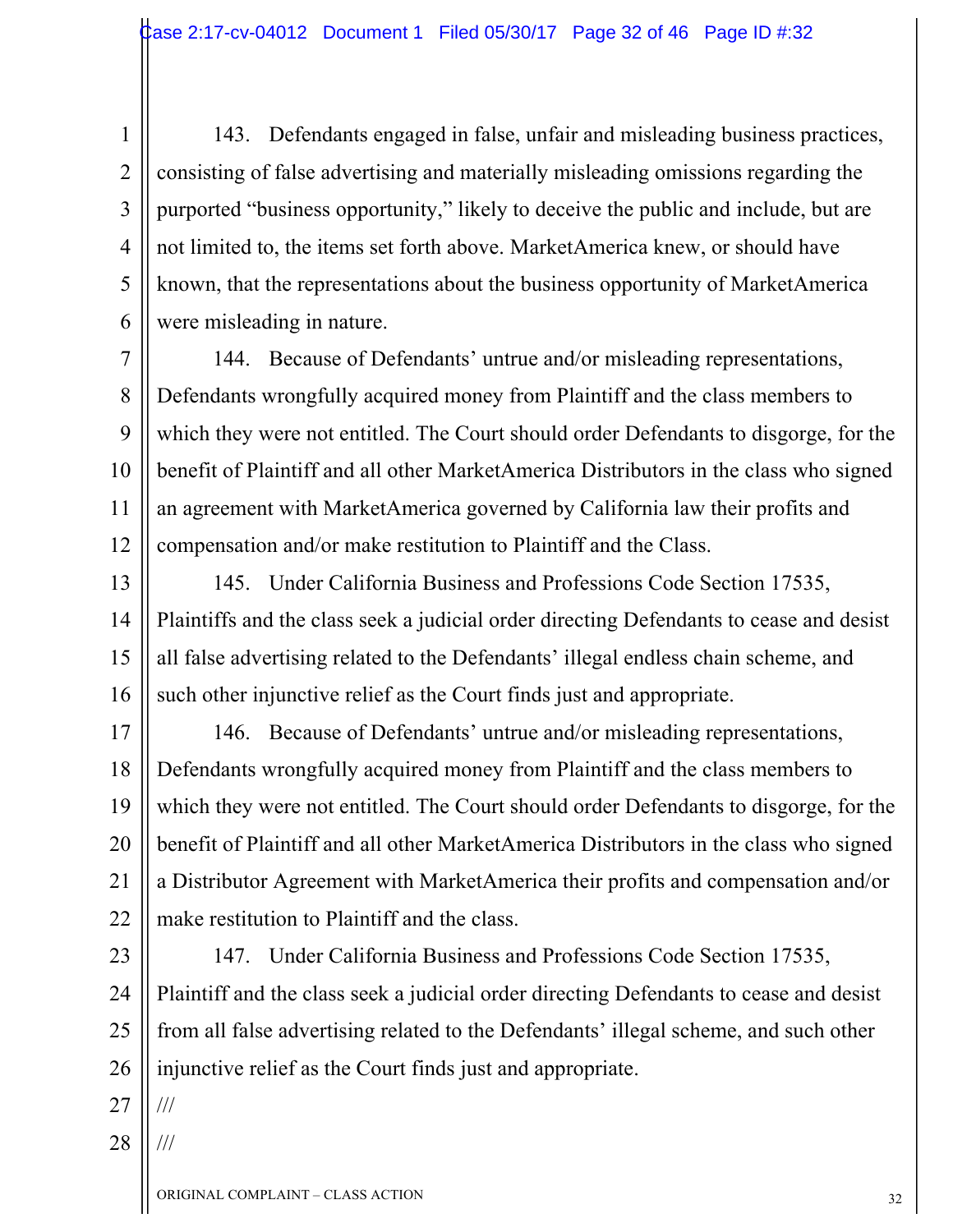2 2

3 3

4 4

24 24

25 25

26 26

27 27

28 28

**FIFTH CLAIM FOR RELIEF** (**RICO 18 U.S.C. § 1962(a)**)

(Plaintiffs on behalf of themselves and the Class Against All Defendants including DOES 1 through 10)

5 5 6 6 148. Plaintiff realleges all allegations as if fully set forth herein, and incorporate previous allegations by reference.

7 7 8 8 9 9 10 10 11 11 149. MarketAmerica, the Individual Defendants, and those in conspiracy, willfully and intentionally violated and continue to violate RICO and California law with the goal of obtaining money, directly and indirectly, through a pattern of racketeering activities in violation of the mail and wire fraud statutes, 18 U.S.C. §§ 1341 and 1343, 18 U.S.C. § 1962(a), and California Penal Code § 327.

12 12 13 13 14 14 15 15 149. Each of the Defendants are engaged in activities of federal interstate and foreign commerce and are entities capable of holding a legal or beneficial interest in property. All Defendants are "persons," as that term is defined by 18 U.S.C. § 1961(3).

16 16 17 17 18 18 19 19 20 20 21 21 22 22 23 23 150. The Defendants (with the individual defendants) together make up the "MarketAmerica Enterprise" as an association of entities and individuals associated in fact to operate an illegal pyramid scheme. The MarketAmerica Enterprise is not a legal entity within the meaning of "enterprise" as defined in 18 U.S.C. § 1961(4). The Defendants have been members of the MarketAmerica Enterprise from at least 1992, and continuing until the present. MarketAmerica and the Individual Defendants are separate entities from the MarketAmerica Enterprise and play separate and distinct roles in the operation of the MarketAmerica Enterprise.

a. MarketAmerica is creator, architect, and beneficiary of the MarketAmerica Pyramid. Through interstate wire and mails, it coordinates the MarketAmerica Enterprise, a worldwide scheme. It also pays and awards the commissions, bonuses, and other incentives to the Defendants and others through online.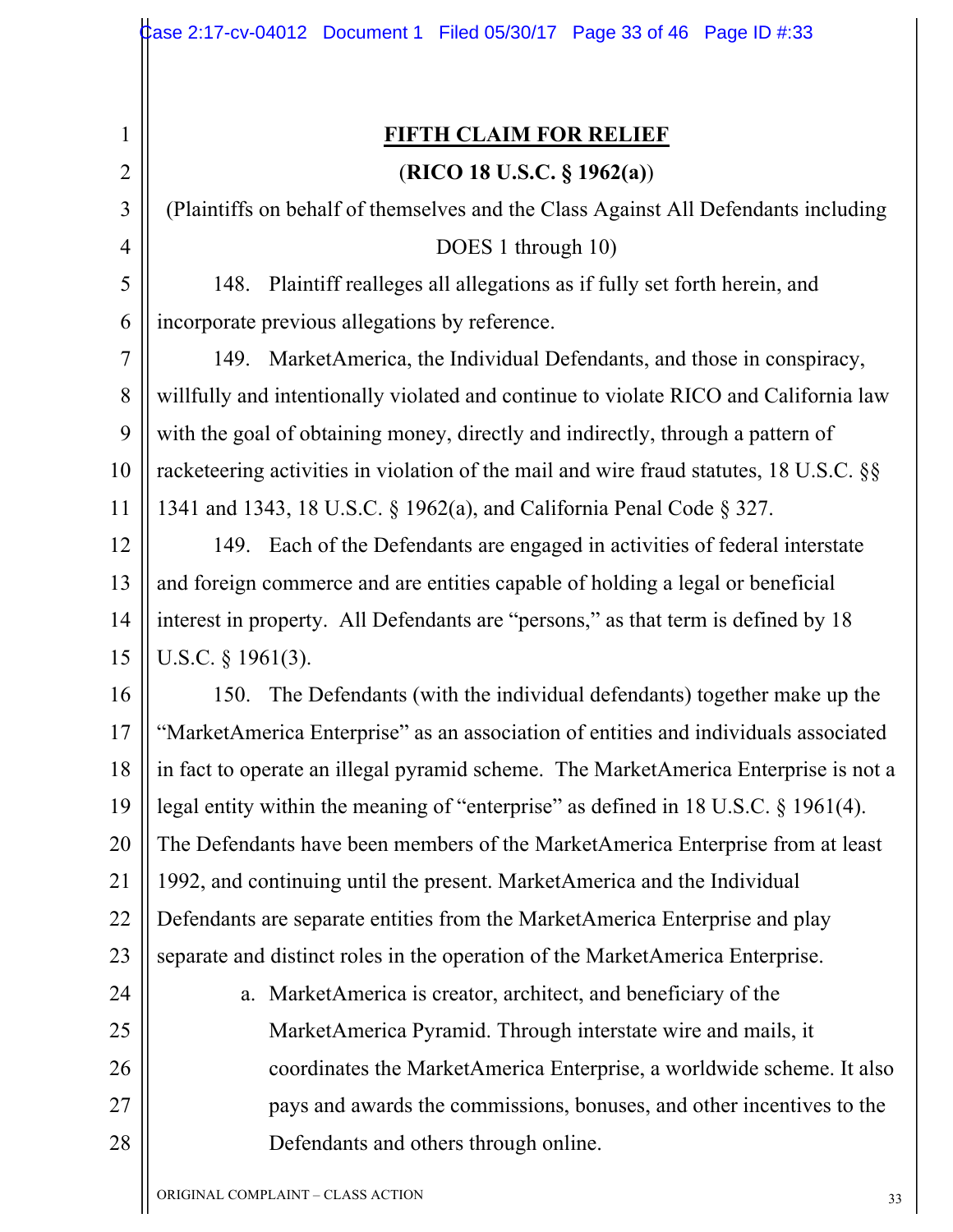| $\mathbf{1}$   | b. All members of the pyramid scheme (whether located in the U.S. or                   |  |
|----------------|----------------------------------------------------------------------------------------|--|
| $\overline{2}$ | abroad) were signed up electronically in the United States.                            |  |
| 3              | c. MarketAmerica employs the Defendants to coordinate operations of the                |  |
| $\overline{4}$ | MarketAmerica Pyramid in the countries in which MarketAmerica                          |  |
| 5              | operates, including determining and coordinating points, bonuses, and                  |  |
| 6              | other incentives.                                                                      |  |
| $\overline{7}$ | d. MarketAmerica employs the other defendants as its operational arm of                |  |
| 8              | the MarketAmerica Enterprise to conduct racketeering activities in the                 |  |
| 9              | U.S.                                                                                   |  |
| 10             | e. MarketAmerica employs the remainder of the Defendants to induce                     |  |
| 11             | new recruits into the MarketAmerica' Pyramid, to induce Distributors                   |  |
| 12             | to purchase MarketAmerica' product, and to induce Distributors to                      |  |
| 13             | recruit additional Distributors into the MarketAmerica Pyramid. The                    |  |
| 14             | Remaining Defendants also have an agreement with MarketAmerica                         |  |
| 15             | mandating that MarketAmerica will not reform its fraudulent marketing                  |  |
| 16             | plan without their consent.                                                            |  |
| 17             | From at least April 2009 and continuing until the present, within the<br>151.          |  |
| 18             | County of Los Angeles, and elsewhere, MarketAmerica in association with the other      |  |
| 19             | defendants, did knowingly, willfully and unlawfully conduct and participate,           |  |
| 20             | directly and indirectly, in the conduct of the affairs of the MarketAmerica Enterprise |  |
| 21             | through a pattern of racketeering activity.                                            |  |
| 22             | 152. From at least April 2009 and continuing until the present,                        |  |
| 23             | MarketAmerica with each other and the remaining defendants, executed a per se          |  |
| 24             | scheme to defraud through a pattern of racketeering made up of distinct acts of mail   |  |
| 25             | and wire fraud under 18 U.S.C. §§ 1341 and 1343. The MarketAmerica Enterprise          |  |
| 26             | engaged in and affected interstate and foreign trade. The MarketAmerica Enterprise     |  |
| 27             | transacts business through the instrumentalities of interstate commerce such as        |  |
| 28             | telephones, facsimile machines, the internet, email, and the United States mail and    |  |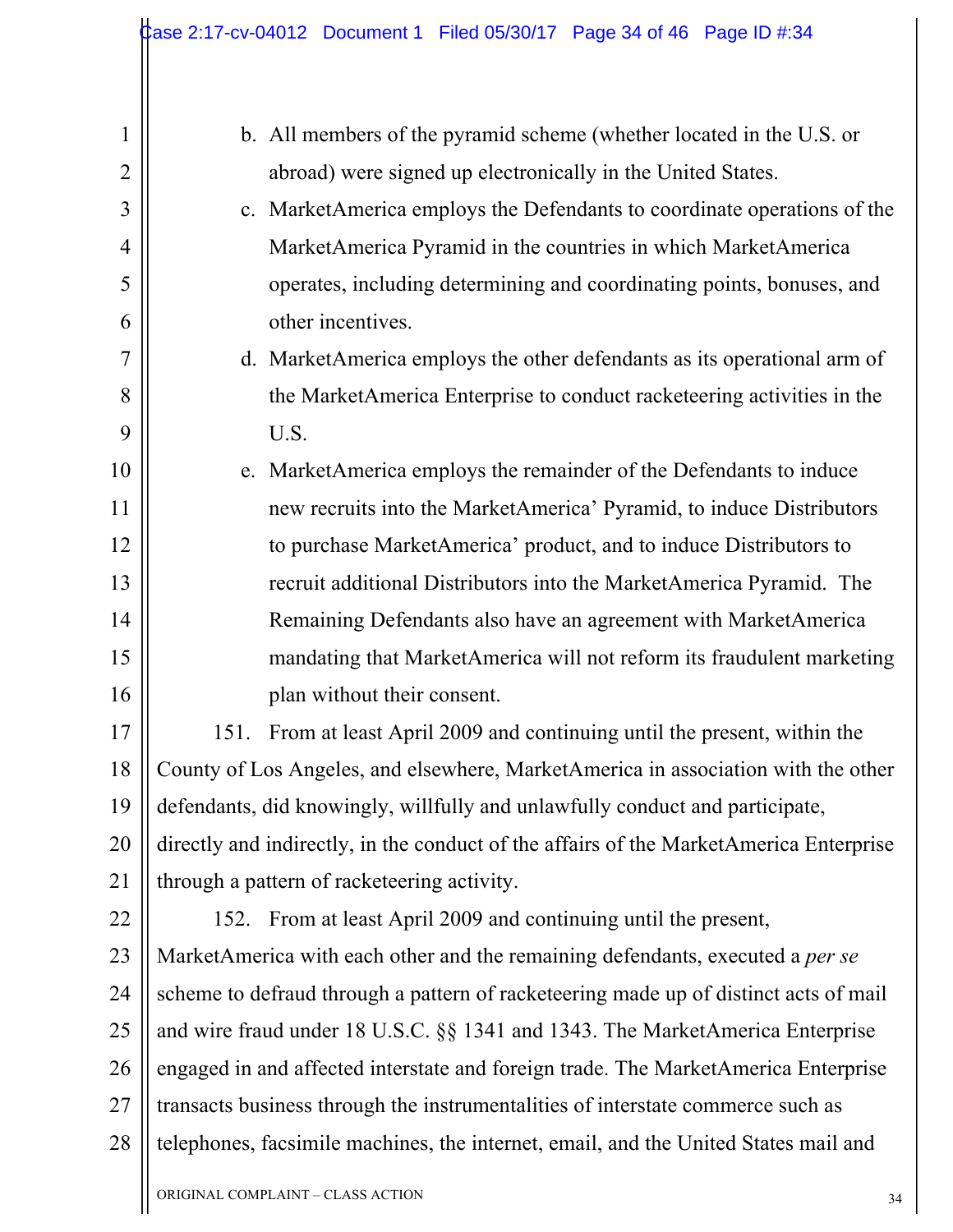1 1 2 2 interstate commercial carrier to communicate in furtherance of the activities of the MarketAmerica Enterprise.

3 3 4 4 5 5 6 6 153. The MarketAmerica Enterprise advertises, markets, and sells products and services throughout the United States. The operation of the enterprise continued over several years, including activities in every state, and has affected and damaged, and continues to afect and damage, commercial activity.

7 7 8 8 9 9 10 10 11 11 12 12 13 13 14 14 154. To further the goals of the MarketAmerica Enterprise, which were to (1) earn money through fraudulent means, (2) entice individuals to become MarketAmerica Distributors, (3) entice individuals to purchase products from MarketAmerica, (4) entice individuals to recruit others to become MarketAmerica Distributors and profit off those recruits' purchases of MarketAmerica' travel packages, (5) reap large profits for themselves based on false representations, MarketAmerica and the remaining defendants engaged in various forms of illegal activity, including (a) mail fraud, (b) wire fraud, and (c) conspiracy.

15 15 16 16 17 17 18 18 19 19 20 20 21 21 155. The pattern of racketeering activity alleged is distinct from the MarketAmerica Enterprise. Each act of racketeering activity is distinct from the MarketAmerica Enterprise in that each is a separate offense committed by an entity or individual while the MarketAmerica Enterprise is an association of entities and individuals. The MarketAmerica Enterprise has an ongoing structure and/or organization supported by personnel and/or associates with continuing functions or duties.

22 22 23 23 24 24 25 25 26 26 27 27 28 28 156. The racketeering acts set out above and below, and others, all had the same pattern and similar purpose of defrauding Plaintiff and the class for the benefit of the MarketAmerica Enterprise and its members. Each racketeering act was related, had a similar purpose, involved the same or similar participants and methods of commission and had similar results affecting Plaintiff and the class. The racketeering acts of mail and wire fraud were also related to each other in that they were part of the MarketAmerica Enterprises' goal to fraudulently induce Plaintiff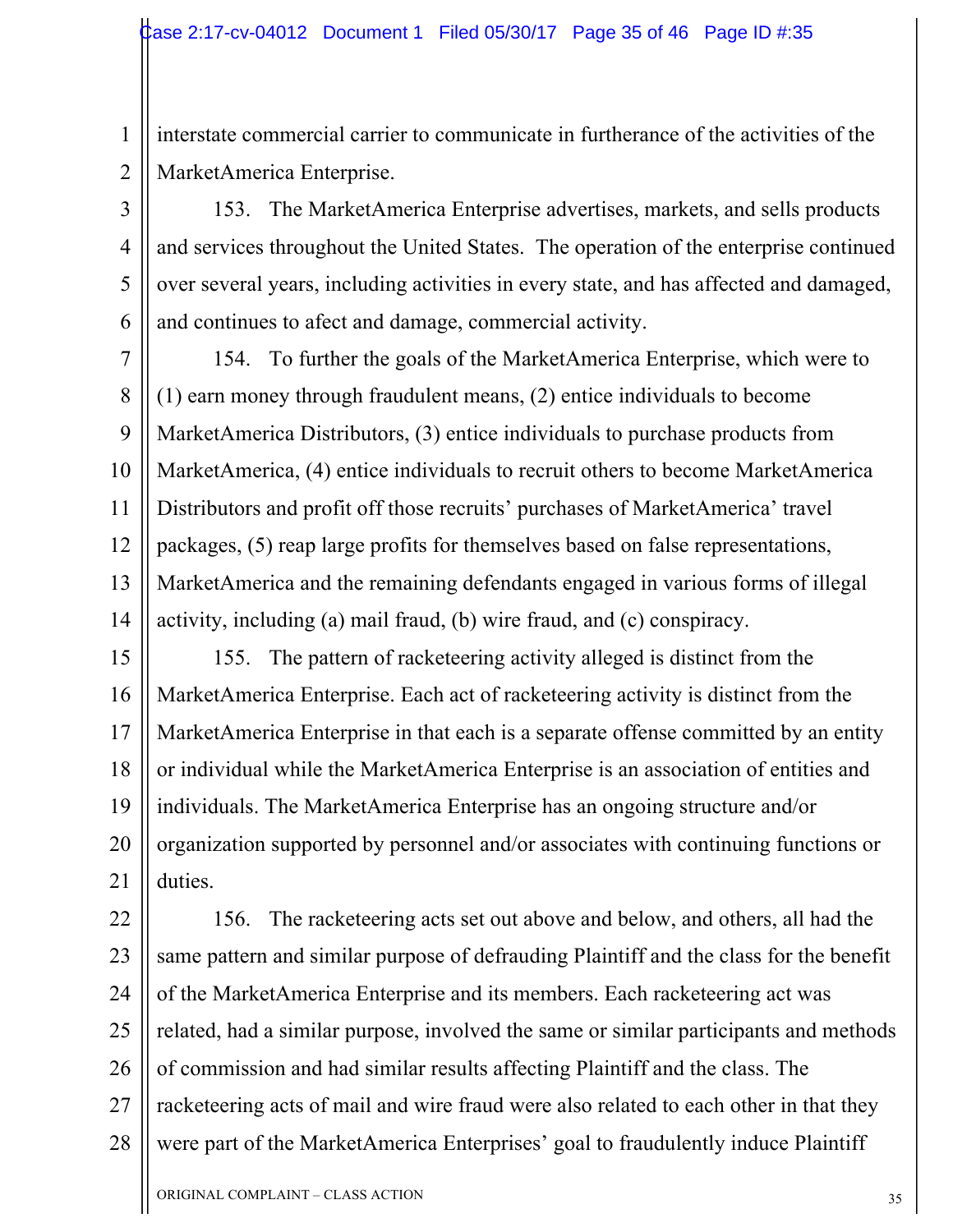1 1 2 2 and the Class to join the illegal scheme, purchase products, and recruit others to join the scheme.

157. MarketAmerica and other Defendants' wrongful conduct has been and remains part of MarketAmerica Enterprises' ongoing way of doing business and constitutes a continuing threat to the property of Plaintiff and the class. Without the repeated acts of mail and wire fraud, the MarketAmerica Enterprise's fraudulent scheme would not have succeeded.

8 8 9 9 10 10 11 11 12 12 13 13 14 14 15 15 158. Revenue gained from the pattern of racketeering activity, which constitutes a significant portion of the total income of MarketAmerica and the Individual Defendants, was reinvested in the operations of the MarketAmerica Enterprise for the following purposes: (a) to expand the operations of the MarketAmerica Enterprise through additional false and misleading advertising and promotional materials aimed at recruiting new Distributors; (b) to facilitate the execution of the illegal scheme; and (c) to convince current Distributors to recruit new Distributors, and purchase MarketAmerica's products.

16 16 17 17 18 18 19 19 20 20 159. Plaintiffs and the class were injured by the reinvestment of the racketeering income into the MarketAmerica Enterprise because they invested billions of dollars of their own money through their purchasing of products, promotional materials, and MarketAmerica products, all of which were packaged and shipped at inflated charges.

21 21 22 22 23 23 24 24 25 25 26 26 27 27 28 28 160. In connection with promoting and executing their illegal scheme, members of the MarketAmerica's Enterprise knowingly and recklessly placed and caused to be placed in the United States mail or by interstate commercial carrier, or took or received therefrom, matters or things to be sent to or delivered by the United States mail or by interstate commercial carrier comprising, among other things product, invoices, letters, promotional materials, brochures, products and checks to Plaintiff and the class and received communications between and among themselves through the United States mail, in all fifty states and the District of Columbia. It was

3 3

4 4

5 5

6 6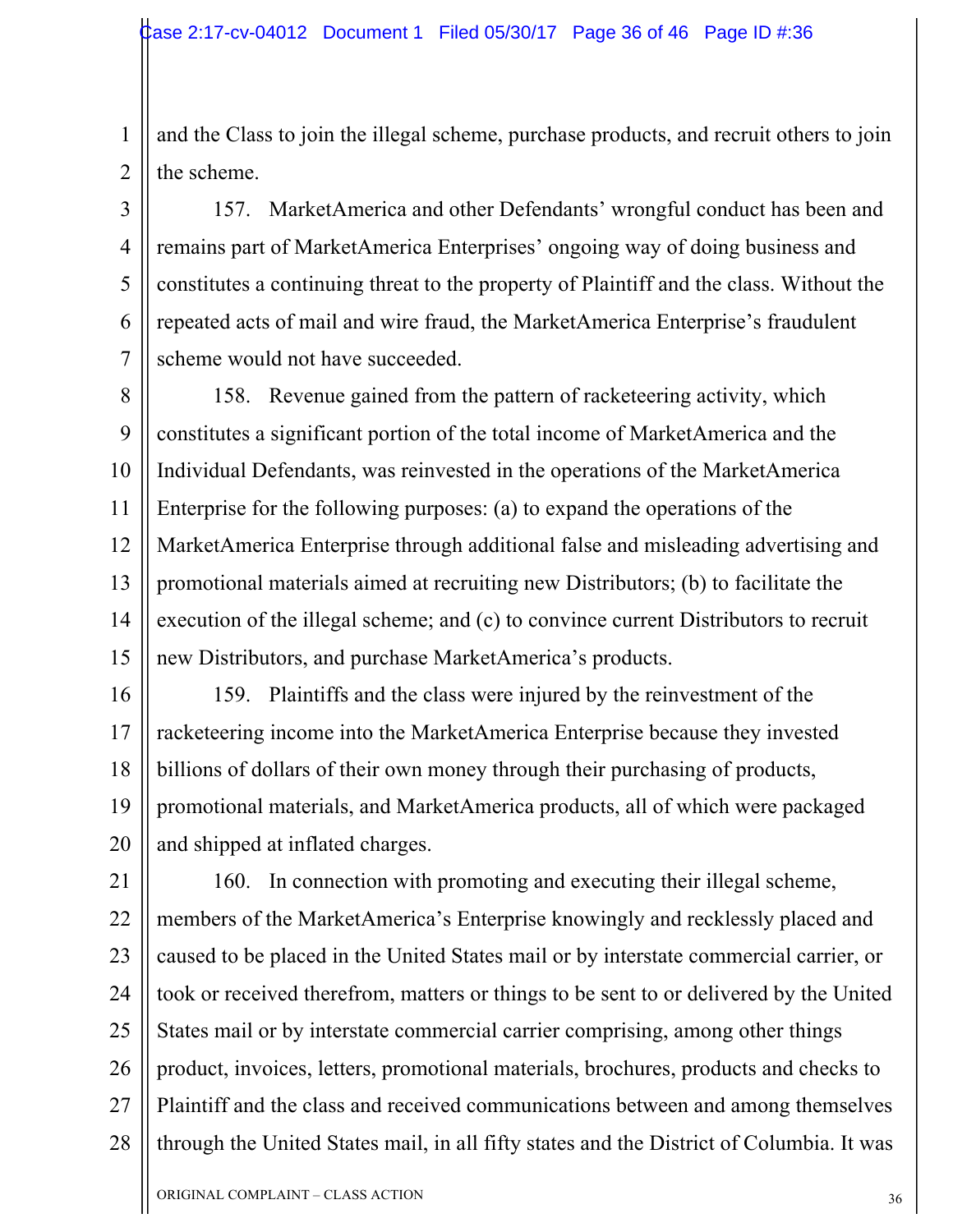1 1 2 2 reasonably foreseeable that these mailings or receipts would take place in furtherance of the fraudulent scheme.

3 3

4 4

5 5

6 6

7 7

8 8

9 9

10 10

11 11

161. In connection with promoting and executing their illegal scheme, members of the MarketAmerica's Enterprise engaged in wire fraud, in violation of 18 U.S.C. § 1343, by, among other things, knowingly and recklessly transmitting or causing to be transmitted with wire communications, in interstate and foreign trade, materials promoting the illegal MarketAmerica Pyramid on internet web sites, radio, satellite radio, television, email, facsimile, telephone, and text messages, including promotional materials, registration information, product information, and invoices. MarketAmerica and Individual Defendants maintain websites on the internet where the enterprise was perpetrated.

12 12 13 13 14 14 15 15 16 16 17 17 18 18 162. MarketAmerica's Distributors can and do buy products and are given inducements to continue working as Distributors within the MarketAmerica Pyramid. MarketAmerica maintains various websites that host promotional videos featuring the Individual Defendants promoting the unlawful scheme and other marketing materials featuring the Individual Defendants promoting the illegal scheme. MarketAmerica sent and received these interstate wire communications to and from all fifty states and the District of Columbia.

19 19 20 20 21 21 22 22 163. Each Defendant has promoted the MarketAmerica Pyramid and MarketAmerica Enterprise. Each use of the mail or wire by Defendants and the Individual Defendants done in furtherance of the MarketAmerica pyramid is an act of racketeering.

23 23 24 24 25 25 164. The pattern of racketeering activity through which the affairs of the MarketAmerica Enterprise were conducted and in which MarketAmerica and the Individual Defendants participated consisted of the following:

26 26

### **Racketeering Act Number One**

27 27 28 28 165. Plaintiffs received, through private commercial interstate carrier and the internet portal maintained by MarketAmerica, certain application materials,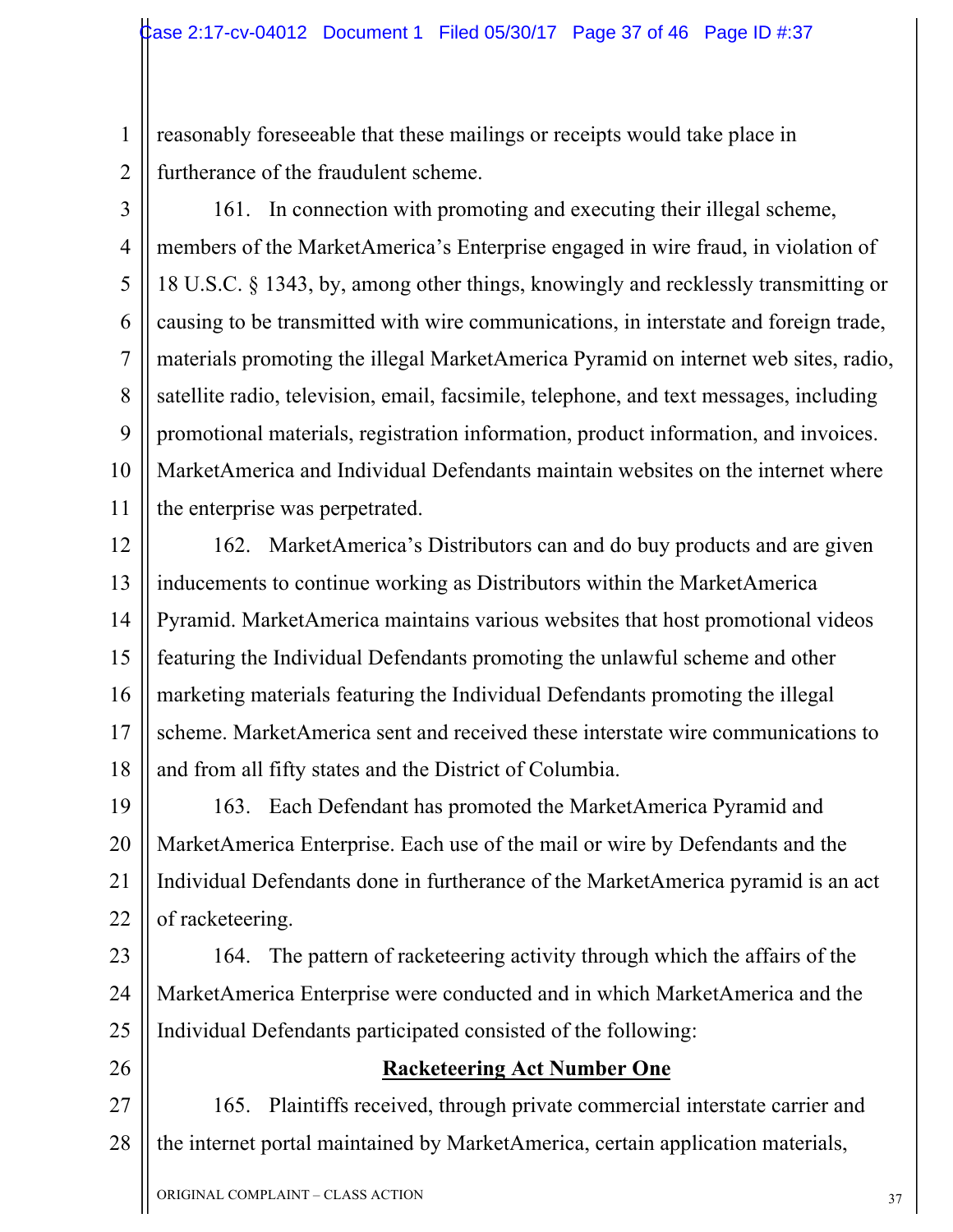1 1 2 2 3 3 which promoted the MarketAmerica Enterprise and contained material false representations regarding the success Distributors could achieve through MarketAmerica by purchasing products and recruiting others to do the same.

4 4 5 5 6 6 7 7 8 8 166. Because of her receipt of these materials, Plaintiffs signed up with MarketAmerica purchased MarketAmerica products, and recruited others to do the same. The materials and package items were sent to Plaintiffs with the purpose and intent of promoting the MarketAmerica Enterprise's illegal scheme, all in violation of 18 U.S.C. § 1341.

### 9 9

### **Racketeering Act Number Two**

10 10 11 11 12 12 13 13 14 14 15 15 167. Plaintiffs received, through private commercial interstate carrier, and the internet portal maintained by the Defendants, income disclosures, which promoted the MarketAmerica Enterprise and the MarketAmerica pyramid through the sales and marketing plan, and which contained material false representations regarding the success that Distributors could achieve through MarketAmerica by purchasing travel packages and recruiting others to do the same.

16 16 17 17 18 18 19 19 20 20 168. Because of their receipt of the representations, Plaintiffs signed up with MarketAmerica, purchased MarketAmerica travel package, and recruited others to do the same. The income disclosure statements with the purpose and intent of promoting the MarketAmerica Enterprise's illegal scheme, all in violation of 18 U.S.C. § 1341.

21 21

#### **Racketeering Act Number Three**

22 22 23 23 24 24 25 25 26 26 27 27 28 28 169. Plaintiffs ordered, through interstate wire transmissions over the internet product packages, which were promoted by the MarketAmerica Enterprise as the means by which Distributors such as Yang could pay for their position and get greater retail profits. MarketAmerica hosted these websites. Yang paid MarketAmerica for these products using an electronic transfer of funds. MarketAmerica shipped Yang these products through private commercial interstate carrier. MarketAmerica coordinated through interstate wires on at least a monthly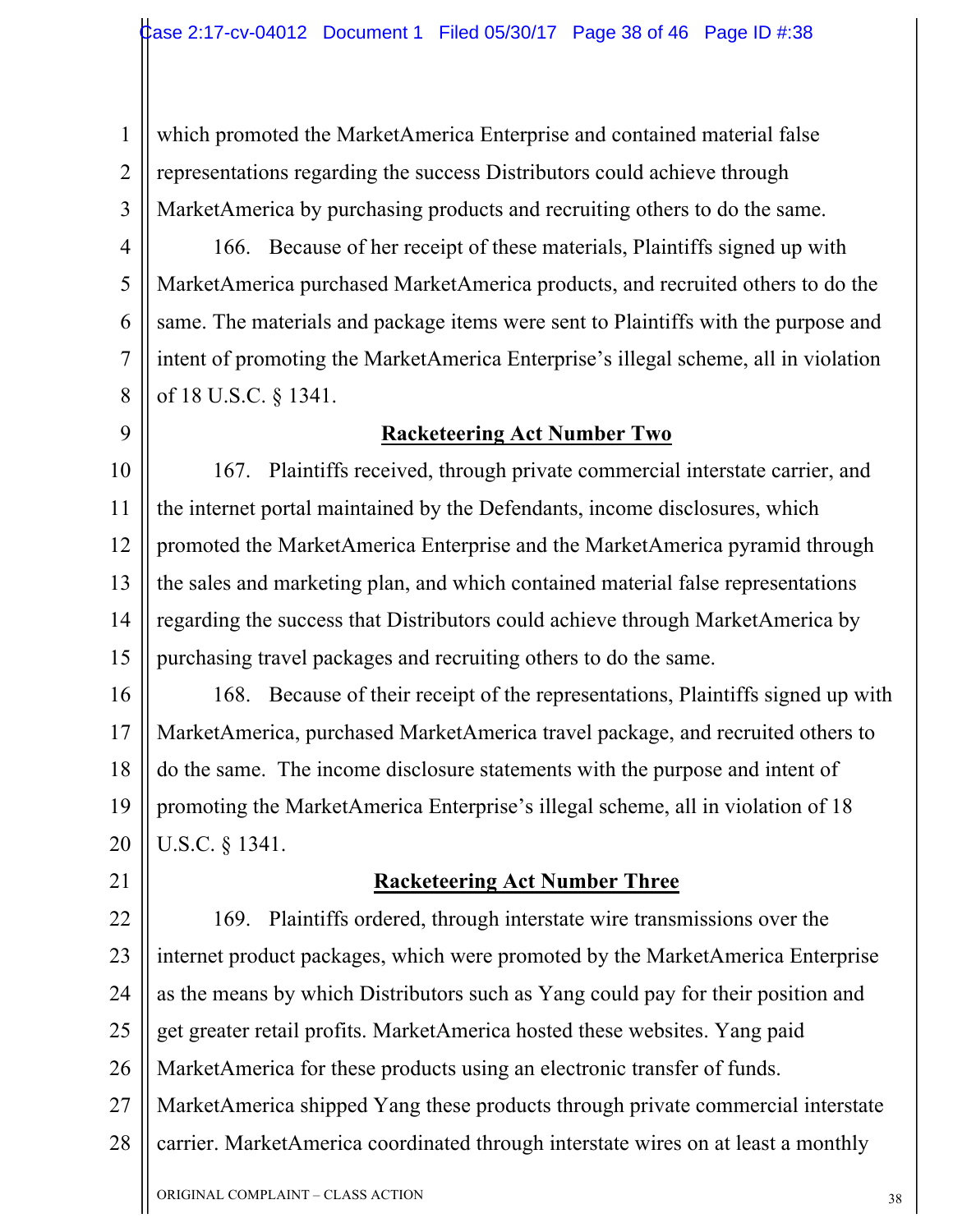1 1 2 2 3 3 4 4 5 5 6 6 basis following the order the collection and accruing of the rewards associated with those purchases. Because of the promised rewards, points, commissions, and opportunity to advance up the MarketAmerica Pyramid, Plaintiff Yang purchased MarketAmerica Products, paid for those MarketAmerica travel packages, and received those products, using instrumentalities of interstate commerce. Defendants' actions violated 18 U.S.C. §§ 1341 and 1343.

7 7

### **Racketeering Act Number Four**

8 8 9 9 10 10 11 11 12 12 13 13 14 14 15 15 16 16 17 17 170. Throughout April of 2009 and continuing through today, MarketAmerica distributed information by interstate wire transmissions over the internet, such as www.MarketAmerica.com and Shop.com. The MarketAmerica websites promoted the fraudulent scheme through videos of Individual Defendants containing material false representations regarding the business opportunity available to Distributors, and the wealth that a distributor could get by agreeing to become an MarketAmerica distributor. Plaintiffs became MarketAmerica distributors and maintained their position as MarketAmerica distributors and continued to order MarketAmerica products and recruit others to do the same. This conduct violated 18 U.S.C. § 1343.

18 18

#### **Racketeering Act Number Five**

19 19 20 20 21 21 22 22 23 23 24 24 171. Throughout 2016, the members distributed information by interstate wire transmissions over the internet promoting MarketAmerica as described in this Complaint. These videos promoted the fraudulent pyramid scheme and contained material false representations regarding the wealth that a recruit or MarketAmerica distributor could achieve if that recruit became an MarketAmerica distributor and if a distributor purchased MarketAmerica products. This violated 18 U.S.C. § 1343.

25 25 26 26 27 27 172. MarketAmerica and the Individual Defendants' representations and omissions were the proximate cause of Plaintiffs, and the class, joining the fraudulent scheme and purchasing the products.

28 28

173. To the extent proof of reliance is legally required, in engaging in the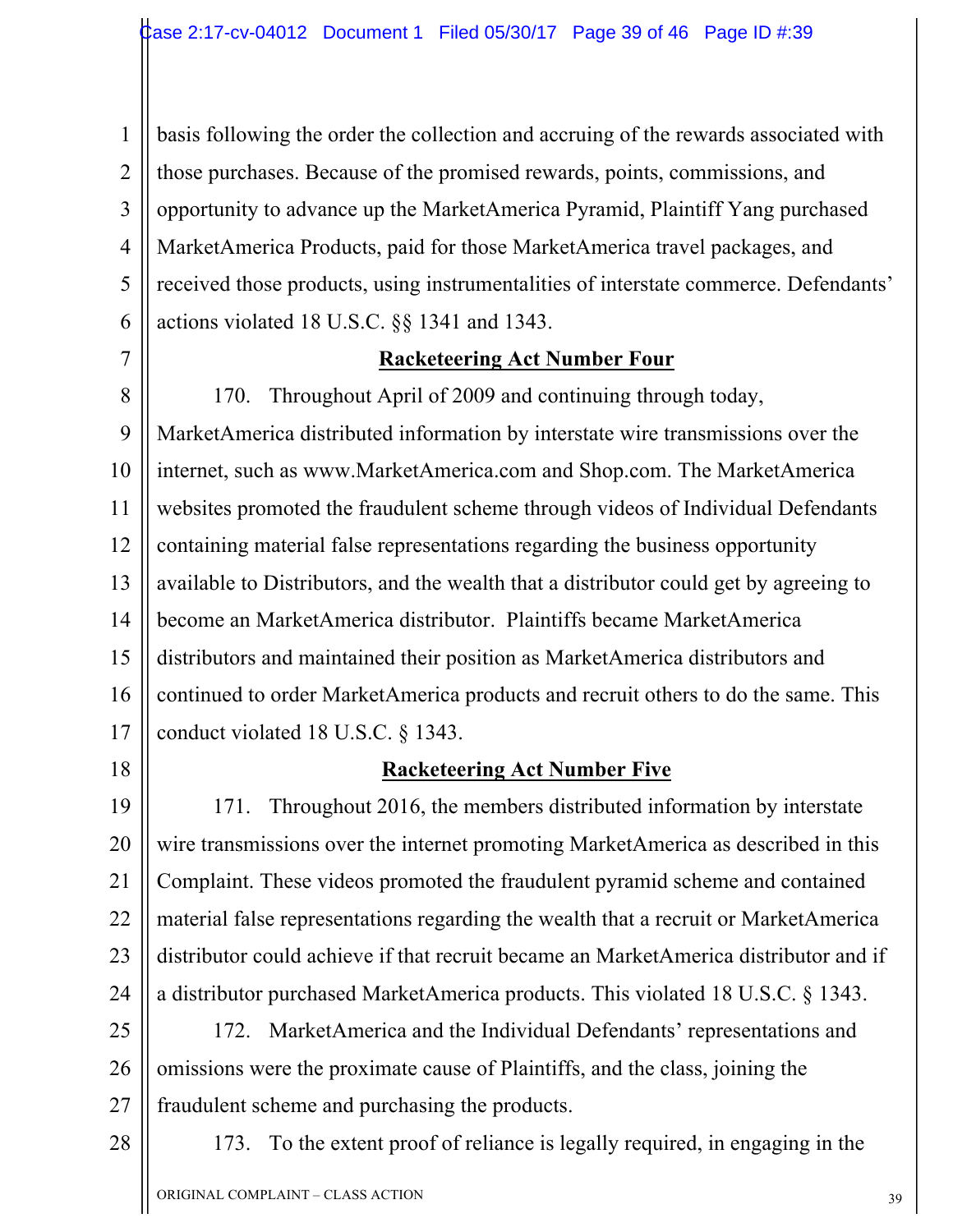1 1 2 2 3 3 4 4 aforementioned wire and mail fraud, MarketAmerica and the Individual Defendants knew that Plaintiffs and the class would reasonably rely on their representations and omissions, which would cause the Plaintiffs and the class joining the fraudulent pyramid scheme and purchasing the products.

5 5 6 6 7 7 8 8 174. Defendants and the Individual Defendants knew that the misrepresentations and omissions described above in promoting and executing the fraudulent scheme were material because they caused Plaintiffs and the class to join and participate in the illegal scheme.

9 9 10 10 11 11 175. Had Plaintiffs and the class known that MarketAmerica and the Individual Defendants were promoting an illegal scheme, they would not have joined the MarketAmerica' pyramid scheme.

12 12 13 13 14 14 15 15 16 16 176. MarketAmerica's and the Individual Defendants' acts of mail and wire fraud were a proximate cause of the injuries that Yang and the class suffered. Because of MarketAmerica and the Individual Defendants' pattern of unlawful conduct, Plaintiffs and the class lost hundreds of millions of dollars, if not billions of dollars.

17 17 18 18 177. Under 18 U.S.C. § 1964, Plaintiffs and the class are entitled to treble their damages, plus interest, costs and attorney's fees.

### **SIXTH CLAIM FOR RELIEF**

**RICO 18 U.S.C. § 1962(c)** (Plaintiffs on behalf of themselves and the Class Against All Defendants, including DOES 1 through 10)

178. Plaintiffs reallege all allegations as if fully set forth herein, and incorporate previous allegations by reference.

26 26 27 27 28 28 179. MarketAmerica and the Individual Defendants are associated with the MarketAmerica Enterprise. In violation of 18 U.S.C. § 1962(c), MarketAmerica and the Individual Defendants conducted and/or participated in the conduct of the affairs of the MarketAmerica Enterprise, including participation in activities in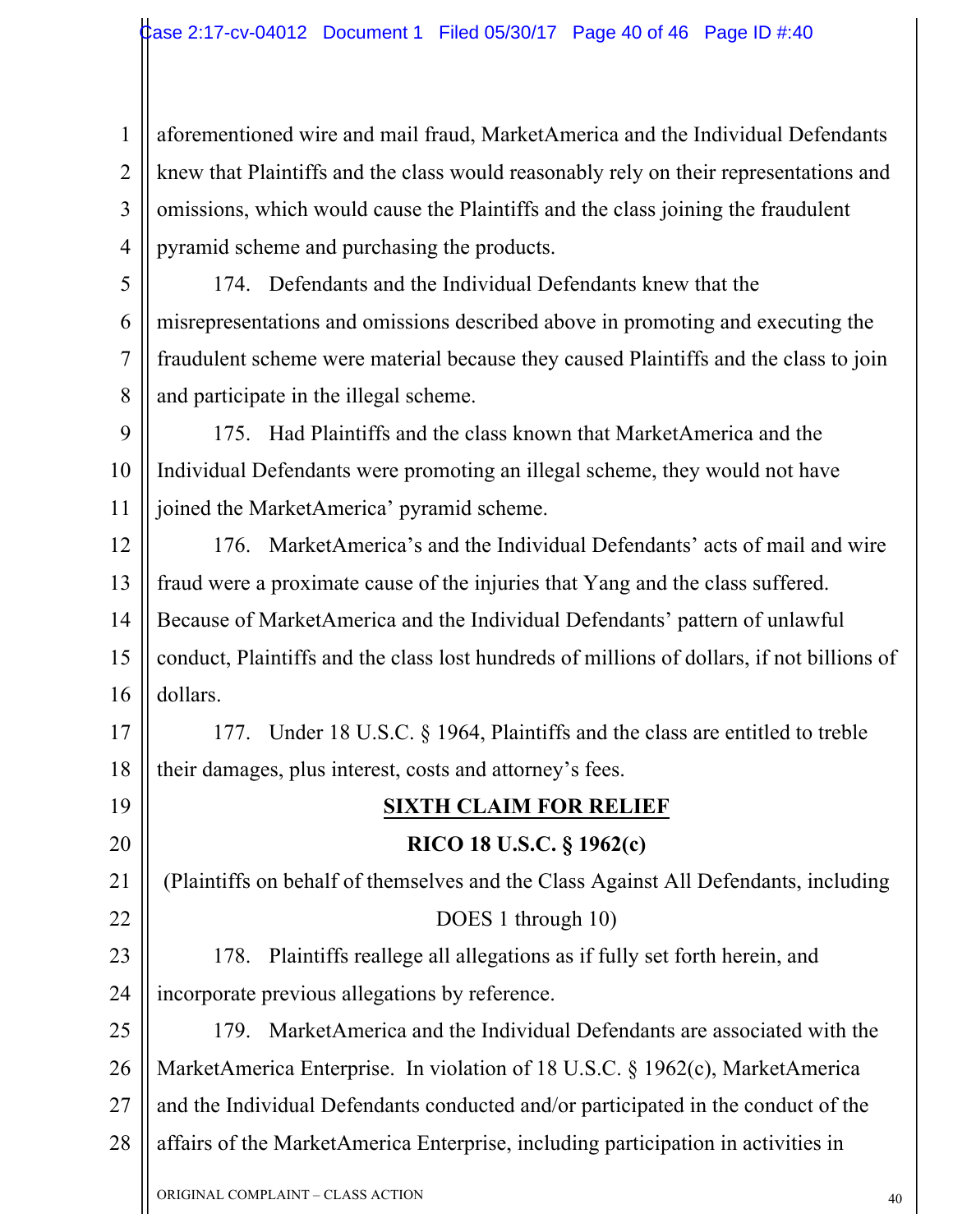1 1 2 2 furtherance of the MarketAmerica Defendants' fraudulent scheme, through the pattern of racketeering activity earlier alleged.

3 3 4 4 5 5 6 6 7 7 8 8 9 9 10 10 180. As a direct and proximate result of MarketAmerica and the Individual Defendants' violation of 18 U.S.C. § 1962(c), Plaintiffs and the class were induced to, and did, become Distributors in the MarketAmerica Pyramid scheme and purchased hundreds of millions of dollars, if not billions of dollars of the MarketAmerica products and recruited others to do the same. Plaintiffs and the class were injured by MarketAmerica's and the Individual Defendants' unlawful conduct. The funds used to buy MarketAmerica products constitute property of Plaintiffs and the class within the meaning of 18 U.S.C. § 1964(c).

11 11 12 12 181. Under 18 U.S.C. § 1964(c), Yang and the class are entitled to treble their damages, plus interest, costs and attorney's fees.

### **SEVENTH CLAIM FOR RELIEF** (**RICO 18 U.S.C. § 1962(d)**)

# (Plaintiffs on behalf of themselves and the Class Against All Defendants including DOES 1 through 10)

17 17 18 18 182. Plaintiffs reallege all allegations as if fully set forth herein, and incorporate previous allegations by reference.

19 19 20 20 21 21 22 22 23 23 183. MarketAmerica and the Individual Defendants agreed to work together in a symbiotic relationship to carry on the illegal scheme. Under that agreement, MarketAmerica, all named defendants, and those named as DOE defendants, and others conspired to violate 18 U.S.C. § 1962(a) and (c), in violation of 18 U.S.C. § 1962(d).

24 24 25 25 26 26 27 27 28 28 184. As a direct and proximate result of MarketAmerica's and the Individual Defendants' violation of 18 U.S.C. § 1962(d), Plaintiffs and the class were injured by MarketAmerica's and the Individual Defendants' unlawful conduct. The funds used to buy MarketAmerica products constitute property of Yang and the class under 18 U.S.C. § 1964(c).

13 13

14 14

15 15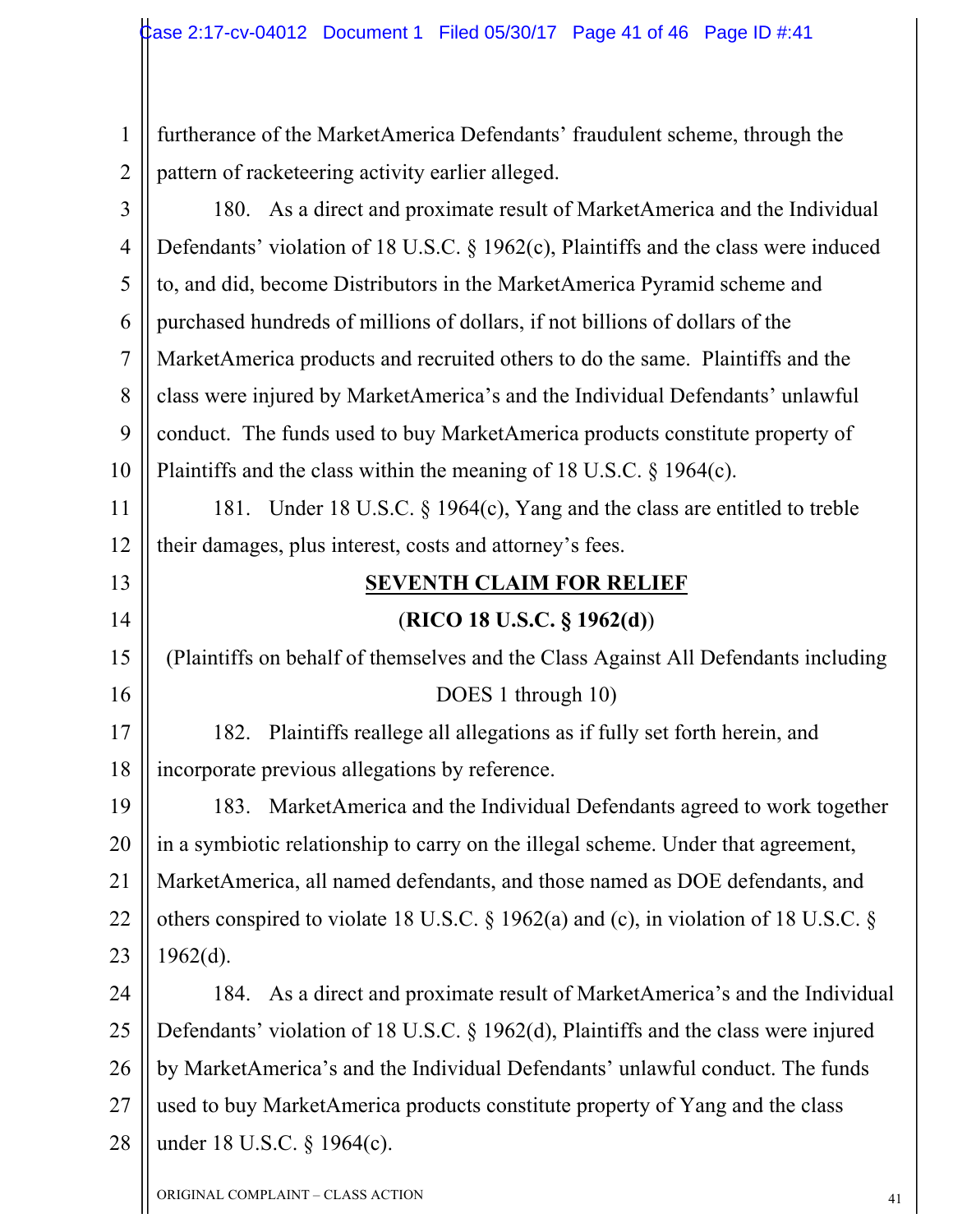| $\mathbf{1}$   | 185. Under 18 U.S.C. § 1964(c), Plaintiffs and the class are entitled to treble           |
|----------------|-------------------------------------------------------------------------------------------|
| $\overline{2}$ | their damages, plus interest, costs and attorney's fees.                                  |
| 3              | <b>EIGHTH CLAIM FOR RELIEF</b>                                                            |
| $\overline{4}$ | (Federal Securities Fraud)                                                                |
| 5              | (Plaintiffs on behalf of themselves and the Class Against All Defendants including        |
| 6              | DOES 1 through 10)                                                                        |
| $\overline{7}$ | Plaintiffs reallege all allegations as if fully set forth herein, and<br>186.             |
| 8              | incorporate previous allegations by reference.                                            |
| 9              | 187. In the alternative to Counts Five, Six, and Seven, and without prejudice             |
| 10             | to their position that Counts Five, Six and Seven are not preempted by the PSLRA,         |
| 11             | Plaintiffs in Count Eight alleges violations of the securities laws.                      |
| 12             | Only to the extent Defendants contend that Plaintiffs' purchases of<br>188.               |
| 13             | starter kits, payment of monthly and annual fees, and purchases of MarketAmerica          |
| 14             | products constitute investments in unregistered securities (the sale of which would       |
| 15             | be a past and continuing violation of federal securities laws), and only if Defendants    |
| 16             | are successful in obtaining a dismissal for judgment against Plaintiffs' RICO claims      |
| 17             | on the grounds that the PSLRA preempts their RICO claims, Plaintiffs contend that         |
| 18             | their purchases of starter kits, payment of monthly fee, and purchases of                 |
| 19             | MarketAmerica products constitute investments in securities.                              |
| 20             | MarketAmerica made numerous material omissions in its Policies<br>189.                    |
| 21             | regarding retail sales. MarketAmerica represented that retail sales were a significant    |
| 22             | part of Defendants' revenues.                                                             |
| 23             | These statements are misleading because they fail to inform<br>190.                       |
| 24             | Distributors that "retail sales," particularly as defined in the Policies, are not a true |
| 25             | viable way of earning income because Distributors are extremely unlikely to make          |
| 26             | significant "retail sales" and because the only realistic way to make money in the        |
| 27             | MarketAmerica scheme is through recruiting.                                               |

191. MarketAmerica made material omissions in its Policies regarding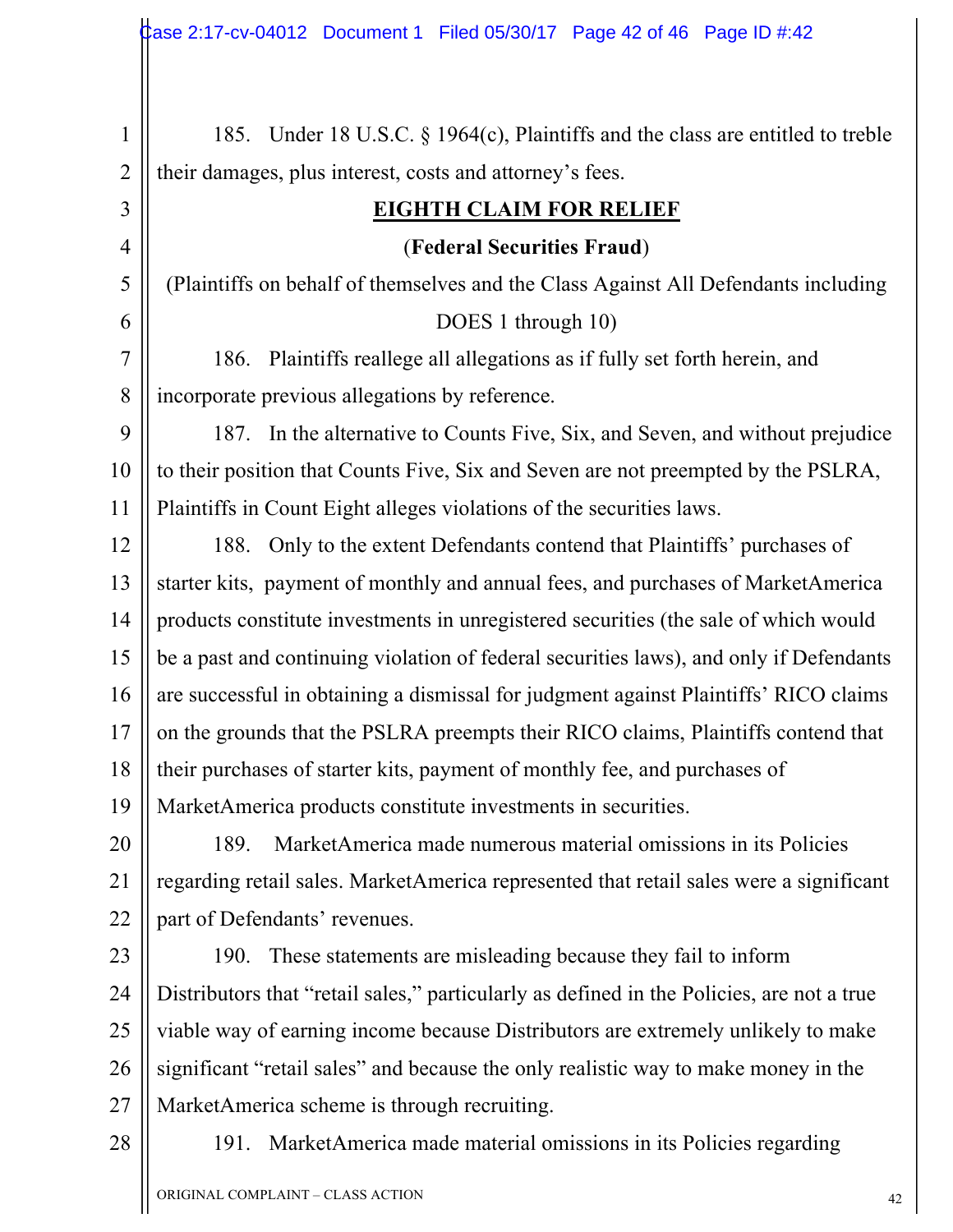1 1 2 2 3 3 Distributors' ability to earn money. In the Policies, MarketAmerica informed its Distributors that they do not even need to be good at sales, and they can still earn money.

4 4 5 5 6 6 7 7 192. This statement is misleading because it fails to inform Distributors that very few Distributors are likely to earn any profit from participating in MarketAmerica, regardless of how much work they put in and regardless of what part of the country they live in.

8 8 9 9 10 10 193. By making affirmative statements regarding retail sales and the ability of Distributors to earn income, MarketAmerica undertook an affirmative obligation to make the disclosures necessary to make such statements not misleading.

11 11 12 12 13 13 14 14 15 15 16 16 17 17 194. MarketAmerica made the then-current version of the Policies available to Plaintiffs and the Class Members through MarketAmerica's website at all times. MarketAmerica contractually requested Plaintiffs and the Class Members to acknowledge that they had read and reviewed the current version of the Policies at the time they joined MarketAmerica, to abide by the terms of the current version of the Policies, and to read, understand, and adhere to the current version of the Policies.

18 18 19 19 20 20 21 21 195. MarketAmerica made these omissions knowing that doing so was false and misleading. MarketAmerica benefitted in a concrete and substantial way from the operation of the pyramid scheme, the recruitment of new Distributors, and new Distributors' reliance on MarketAmerica's omissions.

22 22 23 23 196. MarketAmerica made these omissions with the specific intent that Distributors rely on them.

24 24 25 25 197. Plaintiffs' and the Class Members' reliance on the omissions may be presumed.

26 26

### **PRAYER FOR RELIEF**

27 27 28 28 The named Plaintiffs and the Plaintiffs' class and subclasses request the following relief: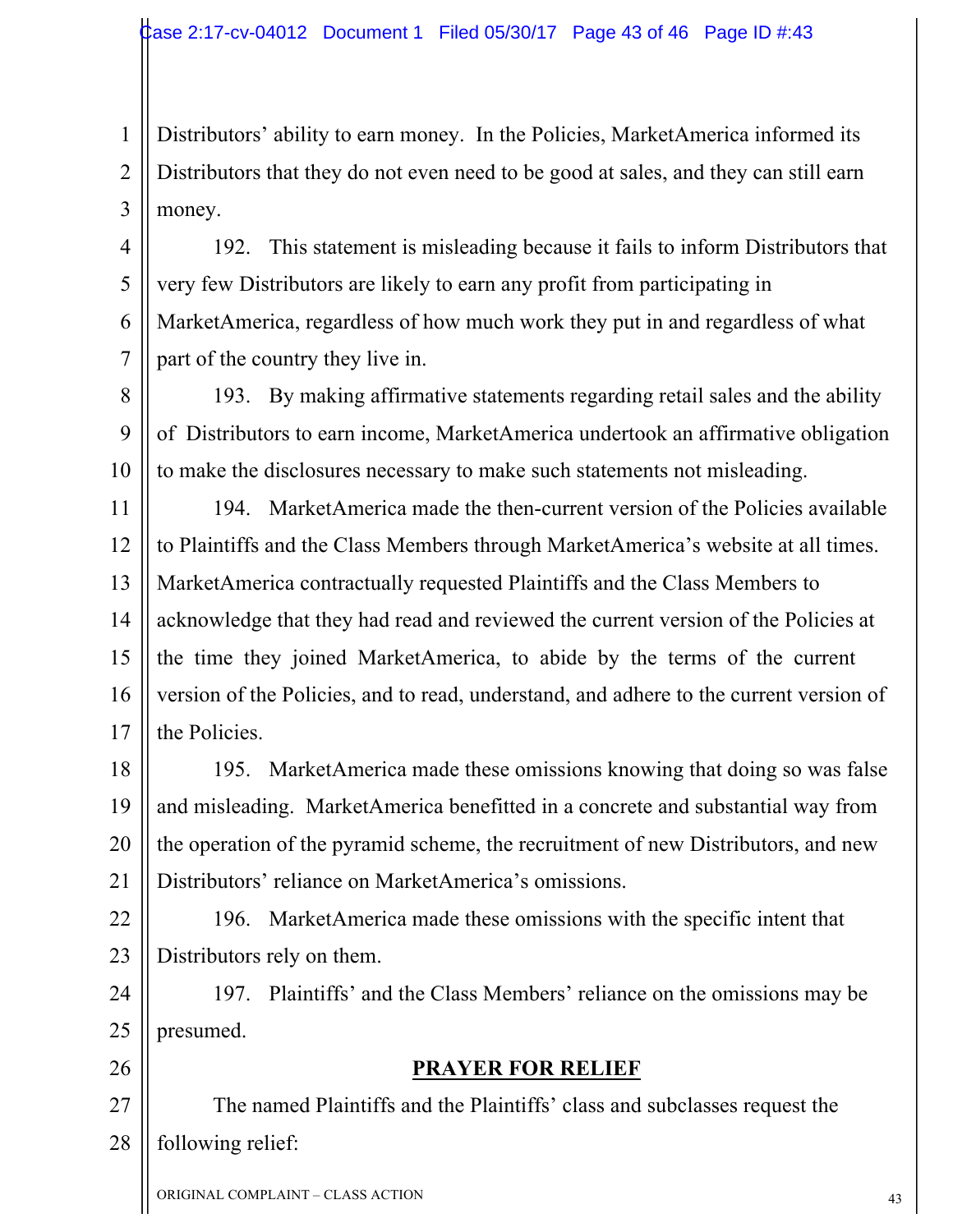|                |                                                                                       | $\,\,\,$ Case 2:17-cv-04012 Document 1 Filed 05/30/17 Page 44 of 46 Page ID #:44    |    |
|----------------|---------------------------------------------------------------------------------------|-------------------------------------------------------------------------------------|----|
|                |                                                                                       |                                                                                     |    |
| 1              | a.                                                                                    | Certification of the class and subclasses;                                          |    |
| $\overline{2}$ | $\mathbf b$ .                                                                         | A jury trial and judgment against Defendants;                                       |    |
| 3              | $\mathbf{c}$ .                                                                        | Rescission of the agreements upon which the scheme is based, and                    |    |
| $\overline{4}$ |                                                                                       | recovery of all consideration paid pursuant to the scheme, less any amounts paid or |    |
| 5              |                                                                                       | consideration provided to the participant pursuant to the scheme;                   |    |
| 6              | $d_{\cdot}$                                                                           | Damages for the financial losses incurred by Plaintiff and by the class             |    |
| 7              |                                                                                       | and subclasses because of the MarketAmerica and the Individual Defendants'          |    |
| 8              |                                                                                       | conduct and for injury to their business and property;                              |    |
| 9              | e.                                                                                    | Restitution and disgorgement of monies;                                             |    |
| 10             | f.                                                                                    | Temporary and permanent injunctive relief enjoining MarketAmerica                   |    |
| 11             | from paying its Distributors recruiting rewards that are unrelated to retail sales to |                                                                                     |    |
| 12             | ultimate users and from further unfair, unlawful, fraudulent and/or deceptive acts;   |                                                                                     |    |
| 13             | g.                                                                                    | The cost of suit including reasonable attorneys' fees under California              |    |
| 14             | Code of Civil Procedure $\S 1021.5$ , Civil Code $\S 1689.2$ , and otherwise by law;  |                                                                                     |    |
| 15             | h <sub>1</sub>                                                                        | For damages in an amount yet to be ascertained as allowed by law; and               |    |
| 16             | $\mathbf{i}$ .                                                                        | For such other damages, relief and pre- and post-judgment interest as               |    |
| 17             |                                                                                       | the Court may deem just and proper.                                                 |    |
| 18             |                                                                                       | [Signature Page To Follow]                                                          |    |
| 19             |                                                                                       |                                                                                     |    |
| 20             |                                                                                       |                                                                                     |    |
| 21             |                                                                                       |                                                                                     |    |
| 22             |                                                                                       |                                                                                     |    |
| 23             |                                                                                       |                                                                                     |    |
| 24             |                                                                                       |                                                                                     |    |
| 25             |                                                                                       |                                                                                     |    |
| 26             |                                                                                       |                                                                                     |    |
| 27             |                                                                                       |                                                                                     |    |
| 28             |                                                                                       |                                                                                     |    |
|                |                                                                                       | ORIGINAL COMPLAINT - CLASS ACTION                                                   | 44 |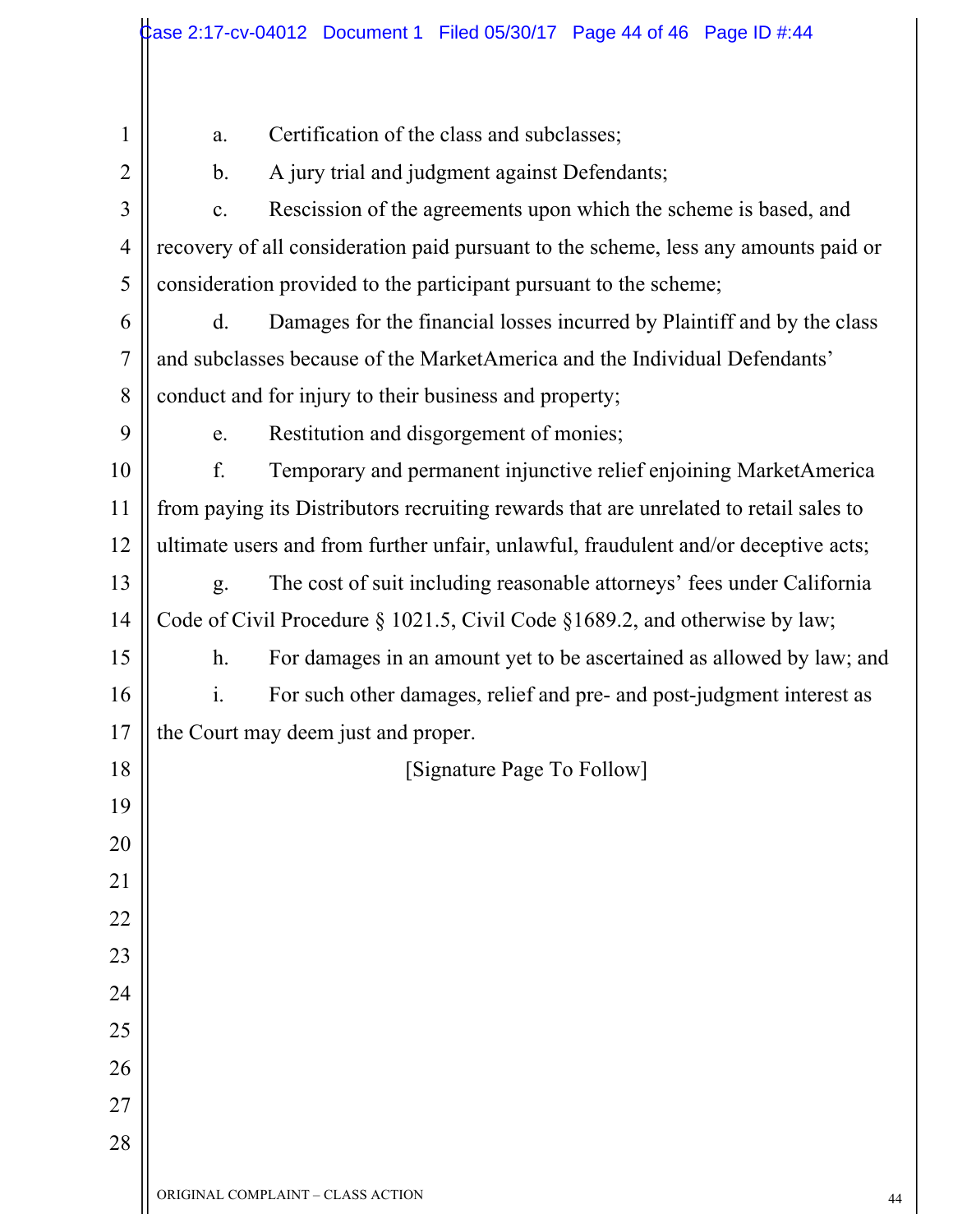|                                     |                                   | $\frac{1}{2}$ ase 2:17-cv-04012 Document 1 Filed 05/30/17 Page 45 of 46 Page ID #:45                                                                                                         |    |
|-------------------------------------|-----------------------------------|----------------------------------------------------------------------------------------------------------------------------------------------------------------------------------------------|----|
| $\mathbf{1}$<br>$\overline{2}$<br>3 | Dated: May 29, 2017<br>By:        |                                                                                                                                                                                              |    |
| 4                                   |                                   | LINDEMANN LAW FIRM, APC                                                                                                                                                                      |    |
| 5<br>6                              |                                   | BLAKE J. LINDEMANN, SBN 255747<br>433 N. Camden Drive, 4 <sup>th</sup> Floor<br>Beverly Hills, CA 90210<br>Telephone: (310)-279-5269<br>Facsimile: (310)-300-0267<br>E-mail: blake@lawbl.com |    |
| 7                                   |                                   |                                                                                                                                                                                              |    |
| 8                                   |                                   | -and-                                                                                                                                                                                        |    |
| 9                                   |                                   | DAREN M. SCHLECTER, SBN 259537<br>LAW OFFICES OF DAREN M. SCHLECTER,                                                                                                                         |    |
| 10                                  |                                   | <b>APC</b>                                                                                                                                                                                   |    |
| 11                                  |                                   | 1925 Century Park East, Suite 830<br>Los Angeles, CA 90067                                                                                                                                   |    |
| 12                                  |                                   | Telephone: (310)-553-5747                                                                                                                                                                    |    |
| 13                                  |                                   | <b>Attorneys For Plaintiffs</b>                                                                                                                                                              |    |
| 14                                  |                                   | CHUANJIE YANG, OLLIE LAN, AND ALL<br>THOSE SIMILARLY SITUATED                                                                                                                                |    |
| 15                                  |                                   |                                                                                                                                                                                              |    |
| 16                                  |                                   |                                                                                                                                                                                              |    |
| 17                                  |                                   |                                                                                                                                                                                              |    |
| 18                                  |                                   |                                                                                                                                                                                              |    |
| 19                                  |                                   |                                                                                                                                                                                              |    |
| 20                                  |                                   |                                                                                                                                                                                              |    |
| 21                                  |                                   |                                                                                                                                                                                              |    |
| 22                                  |                                   |                                                                                                                                                                                              |    |
| 23                                  |                                   |                                                                                                                                                                                              |    |
| 24<br>25                            |                                   |                                                                                                                                                                                              |    |
| 26                                  |                                   |                                                                                                                                                                                              |    |
| 27                                  |                                   |                                                                                                                                                                                              |    |
| 28                                  |                                   |                                                                                                                                                                                              |    |
|                                     | ORIGINAL COMPLAINT - CLASS ACTION |                                                                                                                                                                                              | 45 |